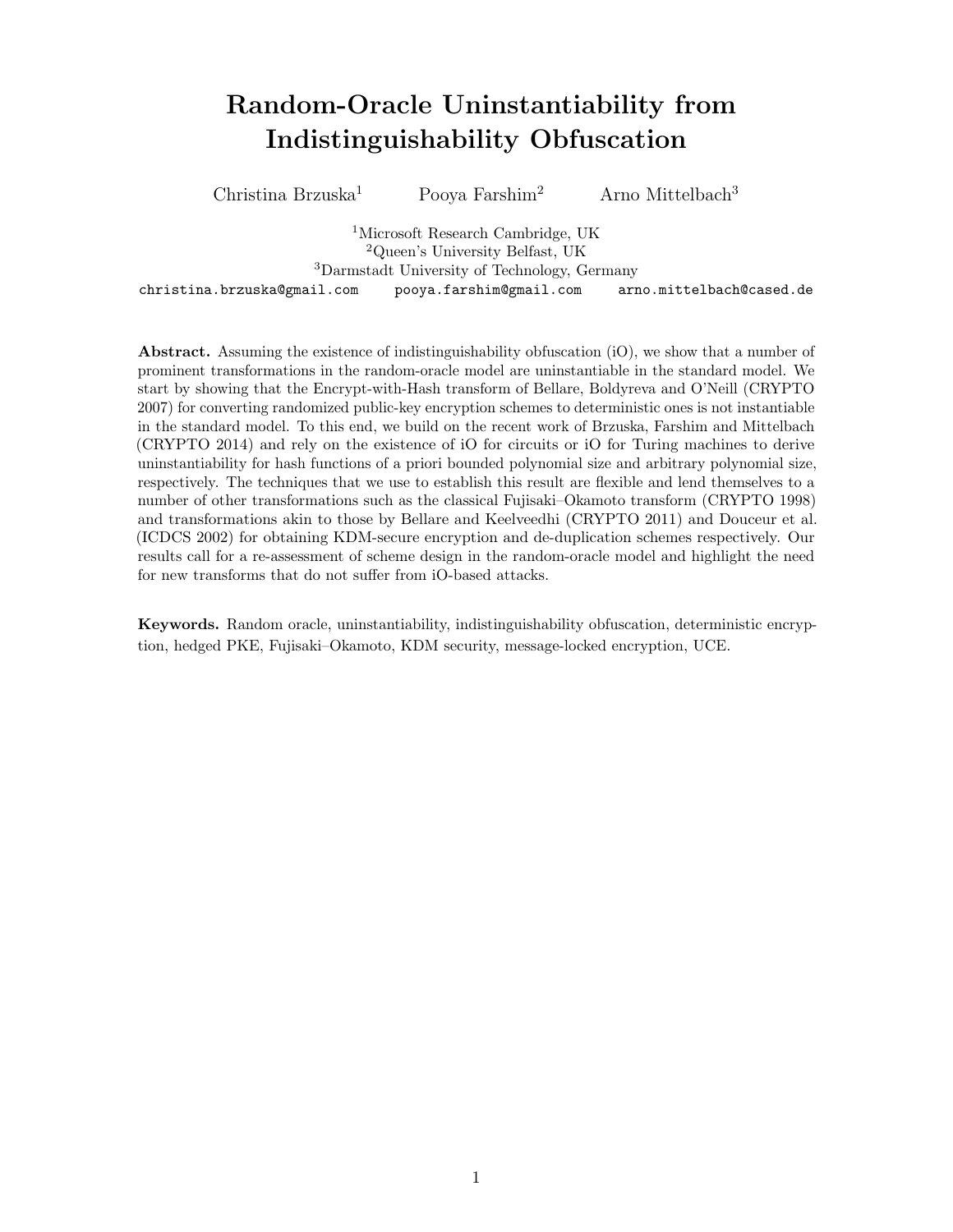# Contents

| $\mathbf{1}$ | Introduction                                                                                                                                                                                                                          | 3                |
|--------------|---------------------------------------------------------------------------------------------------------------------------------------------------------------------------------------------------------------------------------------|------------------|
|              | 1.1                                                                                                                                                                                                                                   | 3                |
|              | 1.2                                                                                                                                                                                                                                   | $\boldsymbol{3}$ |
|              | 1.3                                                                                                                                                                                                                                   | $\overline{4}$   |
| $\bf{2}$     | Preliminaries                                                                                                                                                                                                                         | 9                |
| 3            | Deterministic Encryption                                                                                                                                                                                                              | 12               |
|              | 3.1                                                                                                                                                                                                                                   | 13               |
|              | 3.2                                                                                                                                                                                                                                   | 14               |
|              | 3.3                                                                                                                                                                                                                                   | 18               |
|              | 3.4                                                                                                                                                                                                                                   | 19               |
| 4            | Beyond Encrypt-with-Hash                                                                                                                                                                                                              | 20               |
|              | Generalizing the attack end is not contained a series of the state of the state of the state of the state of the state of the state of the state of the state of the state of the state of the state of the state of the state<br>4.1 | 20               |
|              | 4.2                                                                                                                                                                                                                                   | 23               |
|              | KDM security and message-locked encryption $\ldots \ldots \ldots \ldots \ldots \ldots \ldots \ldots \ldots$<br>4.3                                                                                                                    | 24               |
| 5            | Careful with Conversion<br>25                                                                                                                                                                                                         |                  |
| 6            | <b>Concluding Remarks</b>                                                                                                                                                                                                             | 27               |
|              | A Key-Dependent Security                                                                                                                                                                                                              | 33               |
|              |                                                                                                                                                                                                                                       | 33               |
|              | A.2                                                                                                                                                                                                                                   | 35               |
|              | A.3                                                                                                                                                                                                                                   | 37               |
|              | <b>B</b> Message-Locked Encryption                                                                                                                                                                                                    | 37               |
|              | C ROM Security of HD-EwH                                                                                                                                                                                                              | 40               |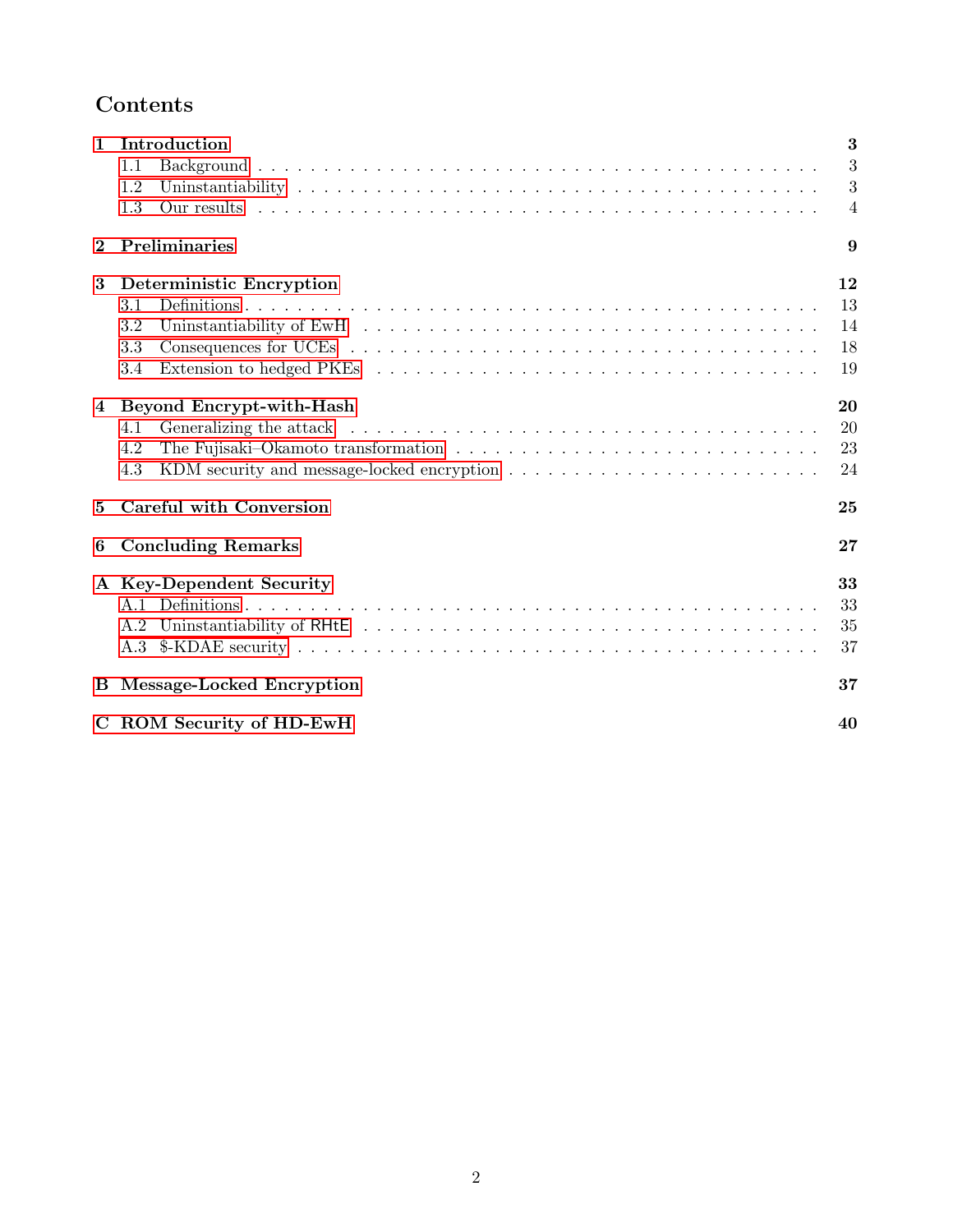## <span id="page-2-3"></span><span id="page-2-0"></span>1 Introduction

#### <span id="page-2-1"></span>1.1 Background

The random-oracle model (ROM) [\[BR93\]](#page-29-0) is an idealized model of computation where all parties, honest or otherwise, have oracle access to a uniformly chosen random function. Random oracles (ROs) model ideal hash functions and have found a plethora of applications in cryptography. They have enabled the security proofs of a wide range of practical cryptosystems which include, amongst others, digital signature schemes, CCA-secure encryption, key-exchange protocols, identity-based encryption, cryptosystems that are resilient to related-key and key-dependent-message attacks, as well as more advanced security goals such as deterministic encryption of high-entropy messages, de-duplication schemes, and point-function obfuscators. Once a scheme is designed and analyzed in the random-oracle model, one instantiates the oracle via a concrete hash function, tacitly assuming that it has a "RO-like" behavior. In this paper we revisit this random-oracle methodology and show that a number of prominent RO-model transforms cannot be securely instantiated with any hash function in the standard model.

#### <span id="page-2-2"></span>1.2 Uninstantiability

The power and practicality of random oracles drew early attention to their standard-model instantiations. Canetti, Goldreich and Halevi (CGH) [\[CGH98\]](#page-30-0) demonstrated a general negative result by constructing digital signature and encryption schemes which are secure in the random-oracle model but become insecure as soon as the oracle is instantiated with *any* concrete hash function. Such *uninstantiable* schemes rely on the existence of a compact description for concrete hash functions and the lack of one for truly random functions. Roughly speaking, the idea is to take a secure ROM scheme and tweak it slightly so that it behaves securely unless it is run on messages that match the code of the hash function used in the instantiation, in which case something "obviously insecure," is done (e.g., the signing key or the message is returned).

A number of other works have further studied uninstantiability problems associated with random oracles. In a follow-up work CGH [\[CGH03\]](#page-30-1) extend their result to signature schemes which only support short messages. Bellare, Boldyreva and Palacio [\[BBP04\]](#page-27-0) show that no instantiation of the hashed ElGamal key-encapsulation mechanism composes well with symmetric schemes, even though it enjoys this property in the ROM. Goldwasser and Kalai [\[GK03\]](#page-31-0) study the Fiat–Shamir heuristic and establish uninstantiability results for it. Nielsen [\[Nie02\]](#page-32-2) gives an uninstantiable cryptographic task, namely that of non-interactive, non-committing encryption, which although achievable in the ROM, is infeasible in the standard model. CGH-type uninstantiability has been adapted to other models of computations such as the ideal-cipher model [\[Bla06\]](#page-29-1) and the generic-group model [\[Den02\]](#page-30-2).

A number of recent works have looked into ROM (un)instantiability in light of the recently proposed candidate for indistinguishability obfuscation (iO)  $[GGH<sup>+</sup>13]$  $[GGH<sup>+</sup>13]$ . A secure indistinguishability obfuscator guarantees that the obfuscations of any two functionally equivalent programs (modeled as circuits or Turing machines) are computationally indistinguishable. On the positive side, Hohenberger, Sahai and Waters [\[HSW14\]](#page-31-1) show how to instantiate the hash function in full-domain hash (FDH) signatures using iO. Bellare, Stepanovs and Tessaro [\[BST14\]](#page-29-2) give the first standard-model construction for polynomially many hard-core bits for any one-way function. Recently, Brzuska and Mittelbach [\[BM14c\]](#page-29-3) have shown how to use iO to instantiate certain forms of Universal Computational Extractors (UCEs). UCE is a novel framework of security notions introduced by Bellare, Hoang and Keelveedhi [\[BHK13a\]](#page-28-0) and can be used to generically instantiate random oracles in many protocols.

On the negative side, Brzuska, Farshim and Mittelbach [\[BFM14\]](#page-28-1) show that under the existence of iO, several security notions in the UCE framework are uninstantiable in the standard model, and proposed fixes to salvage many of the applications. Brzuska and Mittelbach [\[BM14b\]](#page-29-4) show that assuming iO, multi-bit output point-function obfuscation secure in the presence of auxiliary information cannot be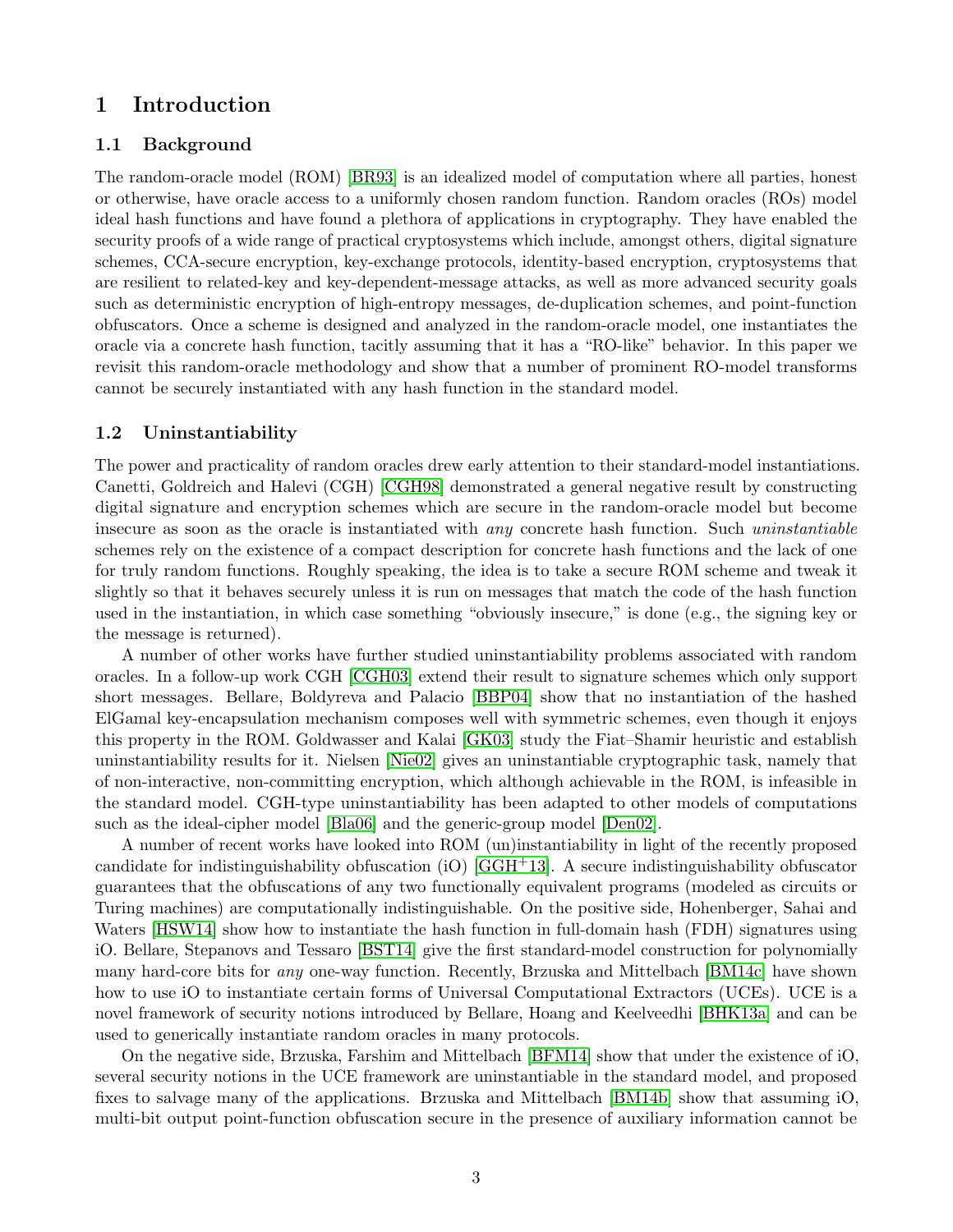<span id="page-3-1"></span>realized. Both results can be interpreted as (conditional) uninstantiability results, as ROM constructions for both UCEs [\[BHK13a,](#page-28-0) [Mit14\]](#page-31-2) and strong multi-output bit point obfuscation [\[LPS04\]](#page-31-3) exist. Bitansky et al. [\[BCPR14\]](#page-27-1) show that indistinguishability obfuscation rules out the existence of certain types of extractable one-way function families which can be constructed in the random-oracle model [\[CD08\]](#page-30-4).

#### <span id="page-3-0"></span>1.3 Our results

Our work continues the study of uninstantiability of random oracles and shows that a number of well-known and widely deployed ROM transforms are provably uninstantiable if indistinguishability obfuscators exist. More specifically, we are interested in ROM transformations  $T^{RO}$  that take as input any standard-model scheme S which is guaranteed to satisfy a mild form of security, and convert S into a new scheme  $T^{RO}[S]$  in the random-oracle model that meets a stronger level of security. A fundamental question for such transforms is their instantiability, that is, whether or not there exists an efficient hash function H such that  $T^{\mathsf{H}}[S]$  is strongly secure for all mildly secure S. We show a number of negative results in this direction, which take the following form: there is a mildly secure scheme S<sup>∗</sup> such that no matter which hash function  $H$  is picked, scheme  $T^H[S^*]$  is provably insecure.

Our results come in two flavors depending on the class of programs that the indistinguishability obfuscator supports. Assuming iO for circuits of a priori bounded size p, we show there is a ROM cryptosystem which is uninstantiable with respect to keyed hash functions of description size at most p. This means that there exists a scheme  $S_p$  such that for any hash function H of description size at most p the scheme  $T^{\text{H}}[S_{p}]$  is insecure. This, in particular, yields an uninstantiability result for any fixed and finite set of hash functions. This result, however, does not rule out instantiating the oracle with hash functions which have larger description size and are in some sense "more complex" than the base scheme. By assuming the existence of iO for Turing machines we are able to further strengthen this result to one which rules out instantiations with respect to any, possibly scheme-dependent, hash function.

Overview of BFM. We build on techniques of Brzuska, Farshim and Mittelbach (BFM) [\[BFM14\]](#page-28-1) to construct our uninstantiable schemes and briefly recall their technique here. BFM utilize the power of indistinguishability obfuscation to show that a recent notion of security for hash functions known as UCE1 is uninstantiable in the standard model. (See Section [3.3](#page-17-0) for a brief description of UCEs.) To this end, BFM construct an adversary which outputs an indistinguishability obfuscation of the Boolean circuit

$$
C[x, y](hk) := (H(hk, x) = y)
$$
,

where x is a random domain point and y is the corresponding hash value which could be real or ideal. That is, the circuit  $C[x, y]$  has x and y hard-coded into it and gets as input a hash key hk, computes  $H(hk, x)$  and outputs 1 if and only if this value is equal to y.

BFM need to argue that an indistinguishability obfuscation of this circuit hides x whenever  $y$  is truly random. They prove this by a counting argument that establishes that, under appropriate restrictions on the lengths of  $y$  and the length of the key hk, the above circuit implements the constant zero circuit with overwhelming probability. They then employ the security of the obfuscator to conclude as the zero circuit is independent of  $x$ . The restriction that they require is that the number of hash keys hk is much smaller than the size of the range  $2^{|y|}$ , which means that a random y (with overwhelming probability over the choice of y) is outside the range of the function  $H(\cdot, x)$  that maps hash keys hk to  $H(hk, x)$  for a fixed x. On the other hand, the above circuit returns 1 when the hash value y is computed as  $H(hk, x)$ and the correct hash key is plugged into  $C[x, y]$ .

Techniques. In our uninstantiability results for encryption, we will embed an obfuscated program into the ciphertext. We use programs for either circuits or Turing machines throughout the paper. We now describe this program which is a *universal* variant of the BFM circuit. This program takes as input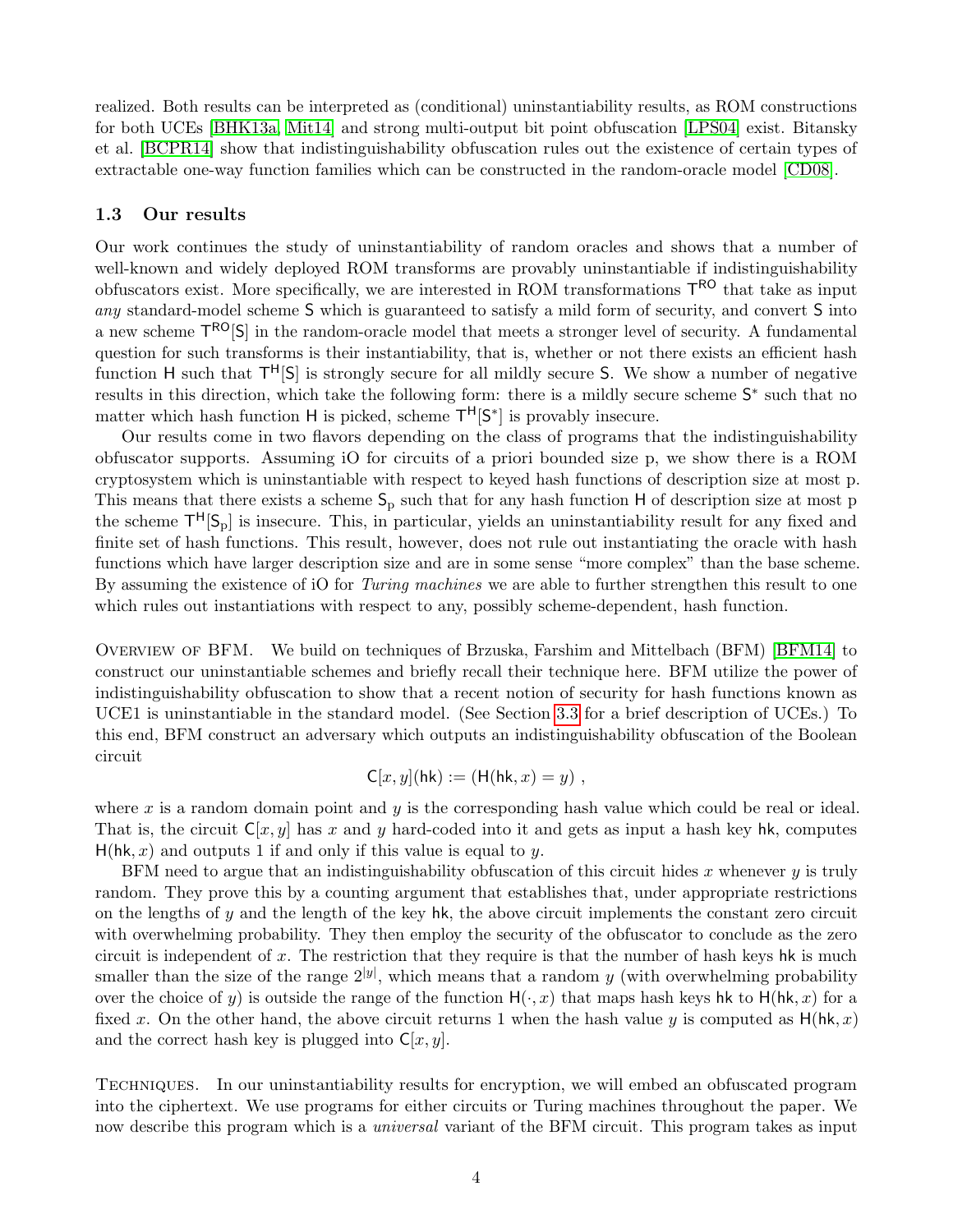<span id="page-4-1"></span>the full description of a hash function  $H_{hk}$ , including its key hk if there is one, and returns the result of running the BFM circuit on the input hash-function description. It performs the latter in the standard way by using a universal evaluator UEval, which could be a universal Turing machine or a universal circuit evaluator depending on the underlying model of computation:

$$
P[x, y](H_{hk}) := (UEval(H_{hk}, x) = y).
$$

That is, program  $P[x, y]$  has x and y hard-coded in, takes as input a description of  $H_{hk}$ , computes  $H_{hk}(x)$ and checks whether this value is equal to y. We no longer consider a fixed keyed hash function here, but instead (potentially) consider the set of all hash functions on a given range and domain.<sup>[1](#page-4-0)</sup> (Similar ideas have been used by Brzuska and Mittelbach [\[BM14b\]](#page-29-4) to study the feasibility of multi-bit output point function obfuscation in the presence of auxiliary inputs under the iO assumption.) Note that  $P[x, y]$  is either a circuit or a Turing machine depending on the underlying universal evaluator UEval. In adopting this approach, a number of technicalities need to be addressed, which we discuss next.

Our ultimate goal is to derive a strong result which rules out instantiations (of a transformation) by arbitrary hash functions. This means that program P above should accept inputs of arbitrary length. This, however, lies beyond the powers of the circuit model of computation which standard indistinguishability obfuscators support. We address this problem in two incomparable ways. First, we weaken the target uninstantiability and under iO for circuits rule out instantiations by a priori bounded-size hash functions. Second, in order to obtain full uninstantiability, we consider a stronger form of iO which supports Turing machines. For our purposes, the crucial difference between iO for circuits and iO for Turing machines is that an obfuscated Turing machine is still a Turing machine and can process inputs of arbitrary length. (Note that the actual Turing machine that we need to obfuscate is a universal Turing machine and has an a priori fixed size.) Our theorem statements will therefore contain two parts to reflect this trade off between the strength of assumptions and the reach of the uninstantiability result obtained.

A second problem arises from the fact that the number of possible hash function descriptions might be greater than  $2^{|y|}$  so that we cannot directly apply BFM's counting argument. We overcome this obstacle by composing both sides of the equality in P with a pseudorandom generator (PRG) and look at the program

$$
P[x, PRG(y)](H_{hk}) := (PRG(UEval(H_{hk}, x)) = PRG(y)).
$$

This does not affect the success probability of the attack and allows us to argue that x remains hidden as follows. First, note that on the right-hand side of the check  $PRG(y)$  is a constant that does not depend on the program input and can thus be hard-coded into P. Now, in a first step we can replace the right hand-side value with a truly random value by the security of the PRG. Note that in this step we do not rely on the security of the obfuscator and merely use the indistinguishability of program *descriptions*. Indeed, the two programs might implement significantly different functionalities. Next, we use the fact that a truly random value with overwhelming probability is outside the range of a PRG that has a sufficiently long stretch. Hence, by iO security, the obfuscation of the above program is computationally indistinguishable from an obfuscation of the zero program. We note that our usage of the PRG is somewhat similar to that by Sahai and Waters in their construction of a CCA-secure PKE scheme from iO [\[SW14\]](#page-32-3), the range extension of Matsuda and Hanaoka [\[MH14\]](#page-31-4) of a multi-bit point function to obtain shorter point values, the range-extension of a UCE1-secure hash function by Bellare, Hoang and Keelveedhi [\[BHK13c\]](#page-29-5), and the negative result of Brzuska and Mittelbach [\[BM14b\]](#page-29-4) on multi-bit point-function obfuscation with auxiliary inputs.

ASSUMPTIONS. Garg et al. [\[GGH](#page-30-3)<sup>+</sup>13] construct an indistinguishability obfuscator for  $\mathcal{N} \mathcal{C}^1$  circuits based on intractability assumptions related to multi-linear maps, and show how to bootstrap it to

<span id="page-4-0"></span><sup>&</sup>lt;sup>1</sup>Alternatively, we can consider the universal hash function.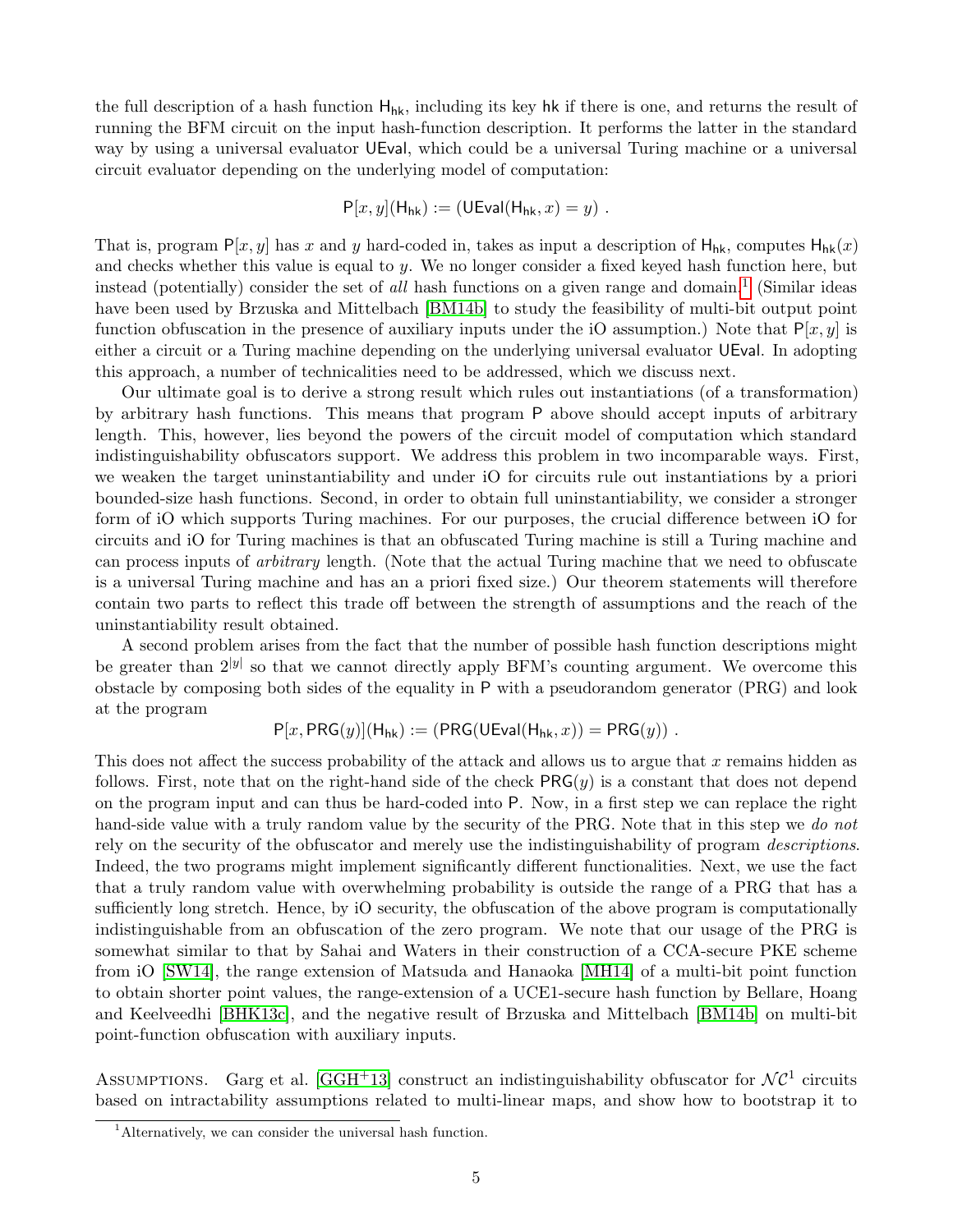<span id="page-5-1"></span>support all polynomial-size circuits via a fully homomorphic encryption scheme which has an  $N\mathcal{C}^1$ decryption circuit. The authors validate their multi-linear intractability assumption in a generic model of computation. Recent results show how to improve the assumptions used in constructing indistinguishability obfuscators [\[PST14,](#page-32-4) [BR14,](#page-29-6) [BGK](#page-28-2)+14, [AGIS14,](#page-27-2) [GLSW14\]](#page-31-5), further supporting their plausibility.

Indistinguishability obfuscation for Turing machines has been constructed in the works of Boyle, Chung and Pass [\[BCP14\]](#page-27-3) and Ananth et al. [\[ABG](#page-27-4)+13]. The authors study a stronger primitive called extractability or differing-inputs obfuscation (diO) which extends iO to circuits (and Turing machines) that are not necessarily functionally equivalent. Security of diO requires that any adversary that can break the indistinguishability property can be converted to an extractor that can output a point on which the two circuits differ. Boyle, Chung and Pass [\[BCP14\]](#page-27-3) and Ananth et al.  $[ABC^+13]$  show how to build iO for *Turing machines* assuming diO for circuits. The plausibility of differing-inputs obfuscation, however, has become somewhat controversial due to a recent result of Garg et al. [\[GGHW14\]](#page-31-6). They show that the existence of a special-purpose obfuscator for a signature scheme implies that diO with arbitrary auxiliary input cannot exist. Although we currently do not know how to build this special-purpose obfuscator, its existence appears to be a milder assumption than diO, and hence more likely.<sup>[2](#page-5-0)</sup> It is therefore important to seek alternative instantiations of iO for Turing machines from assumptions that are weaker than diO for circuits. Indeed, very recently and shortly after the appearance of this work, Koppula, Lewko and Waters [\[KLW14\]](#page-31-7) have succeeded in constructing iO for Turing machines without relying on diO and using iO for circuits, one-way functions and injective pseudorandom generators.

DETERMINISTIC ENCRYPTION. Our first result establishes the uninstantiability of the Encrypt-with-Hash (EwH) transform of Bellare, Boldyreva and O'Neill [\[BBO07\]](#page-27-5), whereby one converts a randomized IND-CPA public-key encryption scheme into a deterministic public-key encryption (D-PKE) scheme D-PKE by extracting the randomness needed for encryption via hashing the message and the public key; that is, the encryption algorithm D-PKE.Enc<sup> $\mathcal{RO}(m, (\mathsf{hk}, \mathit{pk}))$  first computes random coins  $r \leftarrow \mathcal{RO}(\mathsf{hk}, \mathit{pk}||m)$ </sup> and then invokes the base encryption algorithm on message  $m$ , public key  $pk$  and random coins r to generate a ciphertext. This simple transformation meets the strongest notion of security that has been proposed for deterministic encryption in the ROM if the underlying encryption scheme is IND-CPA secure. Roughly speaking, a deterministic public-key encryption is IND-secure if no adversary can distinguish the encryptions of two high-entropy and pk-independent messages. Known standardmodel constructions, on the other hand, achieve weaker levels of security, e.g., security against block sources [\[BFOR08,](#page-28-3) [BFO08\]](#page-28-4). Deterministic public-key encryption secure against q-bounded adversaries can be build from correlation-secure trapdoor functions [\[FOR12\]](#page-30-5) or iO [\[BM14a\]](#page-29-7).

We ask if any hash function can be used to instantiate the random oracle within the EwH transform to achieve IND security. Assuming iO for circuits/Turing machines, we build an IND-CPA-secure encryption scheme such that when the EwH transform is applied to it together with some (p-bounded) hash function, the resulting scheme is *not* secure, not even for block-sources or 1-bounded adversaries.

In more details, starting with an arbitrary scheme PKE we consider a new scheme PKE<sup>∗</sup> which includes as part of its ciphertexts an indistinguishability obfuscation of the program

 $P[pk, m, PRG(r)](H_{hk}) :=$  if  $(PRG(UEval(H_{hk}, pk||m)) = PRG(r))$  return m else return 0.

This program performs a similar check to that of the universal BFM circuit, but instead of returning a Boolean value, it returns the encrypted message m when the check passes. That is, in  $P[pk, m, PRG(r)]$ the public key pk, the message m and the randomness  $PRG(r)$  are parameters, and the program takes as input a hash function  $H_{hk}$  (with a hard-coded key hk), evaluates  $H_{hk}$  on  $pk||m$  to get some value y. Then, it applies PRG to y and checks whether PRG(y) is equal to hard-wired value PRG(r). If this is the case, it returns the message  $m$ . Else, it returns 0.

<span id="page-5-0"></span><sup>&</sup>lt;sup>2</sup>Instantiating this special-purpose obfuscator from more standard assumptions is an open problem.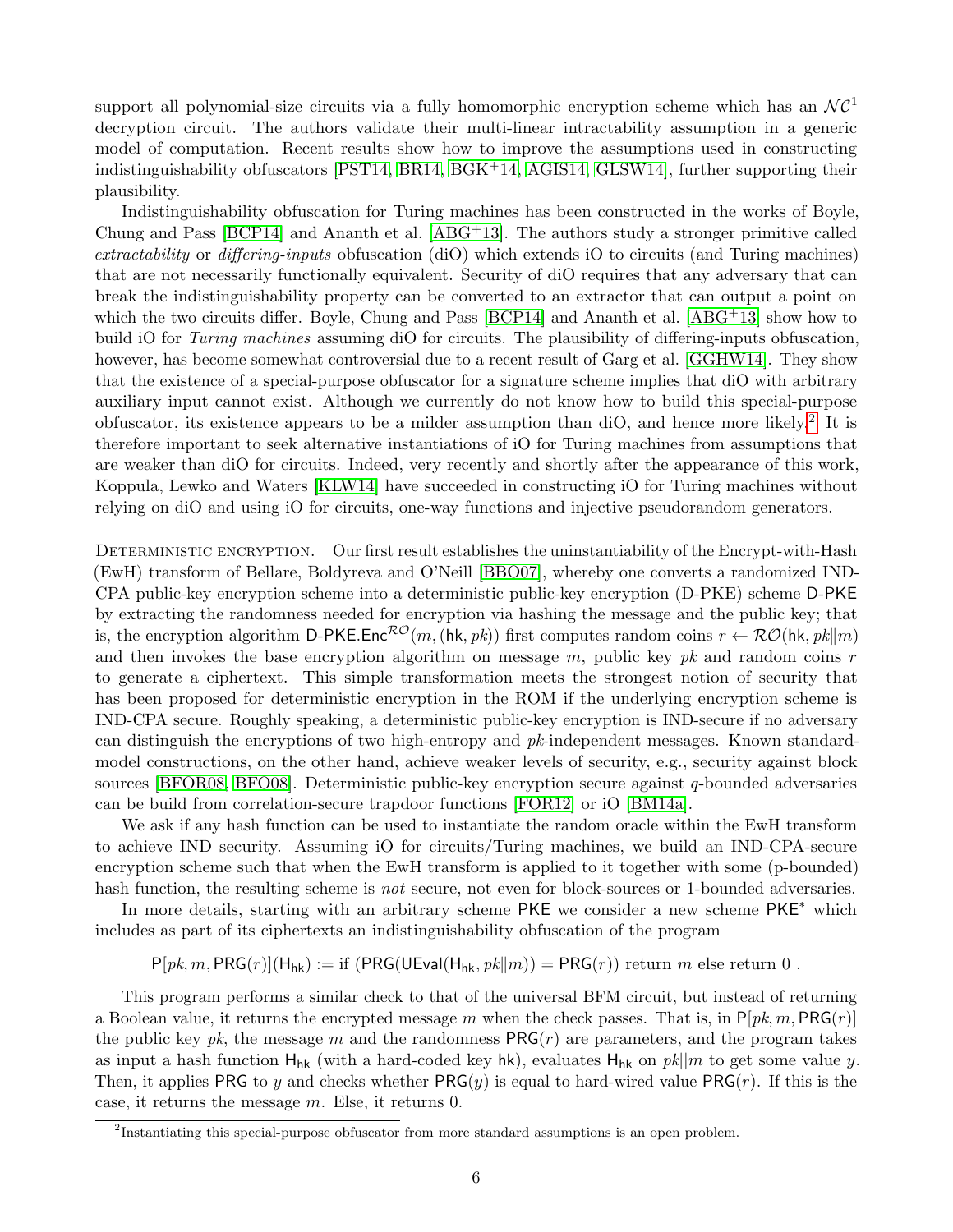<span id="page-6-1"></span>We can use an obfuscation of this program to attack the security of  $\text{EwH}^{\text{H}}[\text{PKE}^*]$ . The adversary runs this program on the description Hhk of the hash function that is used in the instantiation (with hard-coded hk) to obtain the encrypted message. (Note that this (second-stage) adversary gets to see the public and hence hk.) A corollary of this result is that under iO, no security assumption (single or multi-staged, falsifiable or not) is strong enough to build D-PKEs via EwH. In particular, a new UCE assumption used to instantiate EwH [\[BHK14\]](#page-29-8) is uninstantiable assuming iO for Turing machines (and p-bounded uninstantiable assuming iO for circuits). We remark that our results are incomparable to those of Wichs [\[Wic13\]](#page-32-5) who shows an unconditional unprovability result for D-PKEs using *arbitrary* techniques from single-stage assumptions. (Our results are conditional and show uninstantiability of EwH regardless of the assumptions used.) This result naturally extends to the Randomized-Encrypt-with-Hash transform for building hedged PKEs [\[BBN](#page-27-6)+09].

THE FUJISAKI–OKAMOTO TRANSFORM. The above result generalizes to a wider class of (possibly randomized) transformations that use their underlying PKE schemes in a structured way and admit recovery algorithms that satisfy certain correctness properties. We call these transformation *admissible*. (See Section [4](#page-19-0) for the details.) Somewhat surprisingly, the Fujisaki–Okamoto (FO) transform for converting CPA into CCA security is admissible and thus suffers from uninstantiability. The FO transform, which dates back to the 1990s, is a simple and flexible technique to boost security of various schemes and has been widely used in identity-based encryption [\[BF01\]](#page-27-7), its hierarchical and fuzzy variants [\[GS02,](#page-31-8) [SW05\]](#page-32-6), forward-secure encryption [\[CHK03\]](#page-30-6), and certificateless and certificate-based encryption [\[ARP03,](#page-27-8) [Gen03\]](#page-30-7) to mention a few. Our results, once again, come in two flavors depending on the strength of the underlying obfuscator. Our techniques can be further tweaked to show that one cannot instantiate the oracle used within the asymmetric component of the FO transform. This in particular means that the POWHF-encryption assumption of Boldyreva and Fischlin [\[BF05\]](#page-28-5) used for partial instantiation of the oracles in FO is also uninstantiable if iO for Turing machines/circuits exists.

Other constructs. The uninstantiability problems arising from the existence of indistinguishability obfuscators are not limited to deterministic encryptions and its generalizations. We revisit the work of Bellare and Keelveedhi (BK) [\[BK11\]](#page-29-9) on authenticated and misuse-resistant encryption of key-dependent data and show that it too suffers from uninstantiability problems. Roughly speaking, BK give a transformation called RHtE to convert authenticated encryption into one which resists key-dependentmessage (KDM) attacks. This is done by hashing the key with a random nonce to derive the actual key used in encryption: one encrypts m as  $(N, \text{Enc}(H(hk, N||k), m))$  for a random nonce N. Our iO-based uninstantiability result describes an IND-CPA and INT-CTXT-secure authenticated encryption (AE) scheme whose BK transformation is not KDM secure.

Interestingly, BK require the base scheme to meet a stronger security level than IND-CPA: ciphertexts should be indistinguishable from random strings. BK do not seem to consider this difference to be of major importance: in the abstract of their paper [\[BK11\]](#page-29-9) they write that they "present a RO-based transform RHtE that endows any AE scheme with this security." Our result brings this stronger requirement to light, and shows that assuming that ciphertexts are pseudorandom might be a way to circumvent uninstantiability as the current state-of-the-art obfuscators produce programs that are structured and do not look random. Conversely, if an indistinguishability obfuscator can produce obfuscations of the zero circuit that look random,<sup>[3](#page-6-0)</sup> then reverting to the stronger security notion would no longer be of any help.

As a final application of our techniques, we show that the Convergent-Encryption transform of Douceur et al. [\[DAB](#page-30-8)+02] formalized by Bellare, Keelveedhi and Ristenpart (BKR) [\[BKR13\]](#page-29-10) for building

<span id="page-6-0"></span><sup>&</sup>lt;sup>3</sup>Note that generally, obfuscations of circuits cannot look random, because obfuscation maintains functionality and thus, the obfuscations of the zero circuit would be distinguishable from those of the constant one circuit. This trivial attack, however, does not apply here if we require pseudorandomness only for the zero circuit only.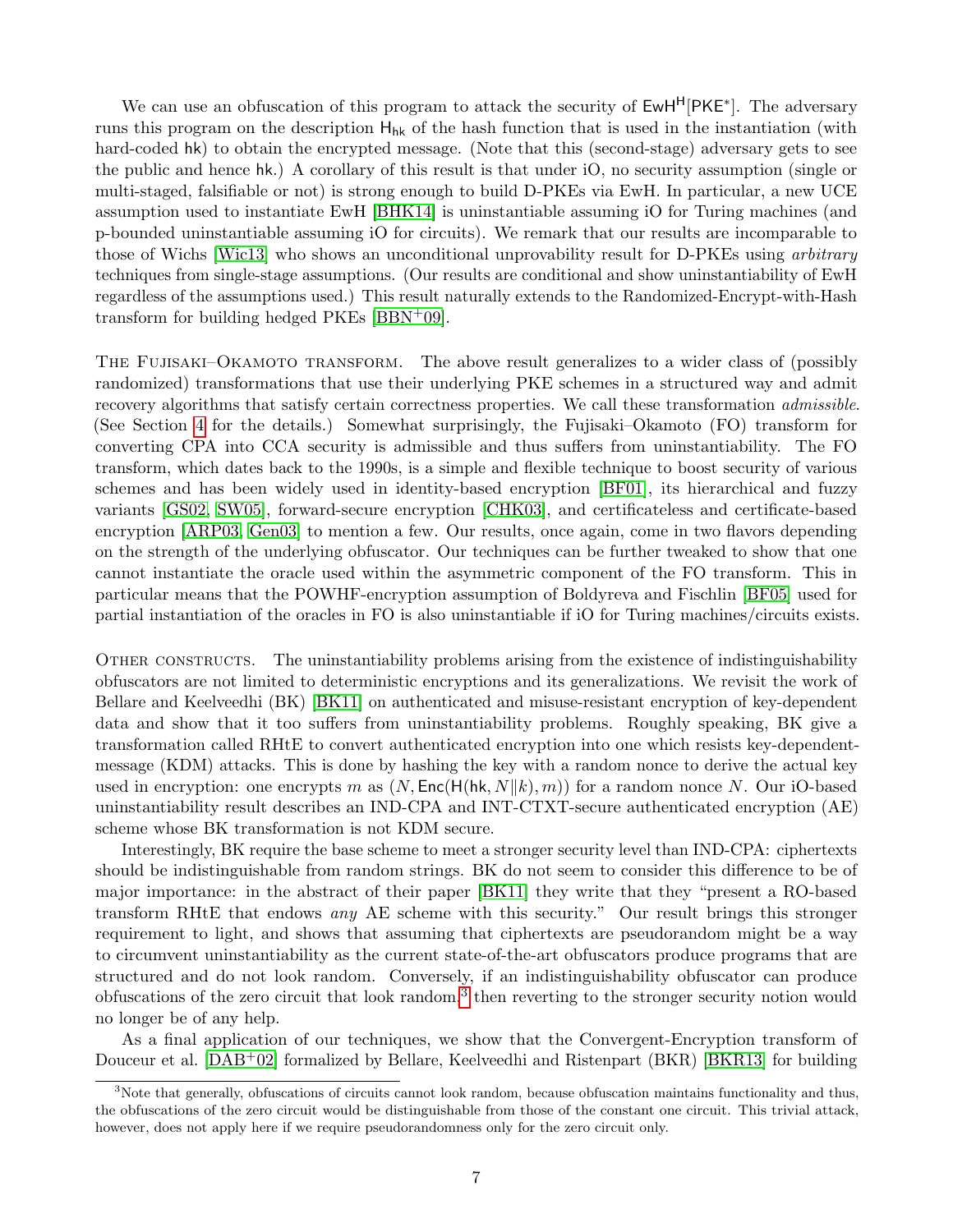<span id="page-7-1"></span>message-locked encryption is also uninstantiable. Once again, BKR formally rely on pseudorandomness of ciphertexts but similar observation to those given above for BK apply here too.

Comparison with CGH. Recall that Canetti, Goldreich and Halevi (CGH) [\[CGH98\]](#page-30-0) show the uninstantiability of certain ROM digital signature and encryption schemes without relying on iO. Their technique is to give a (contrived) scheme that is secure in the random oracle model but behaves anomalously on certain inputs that are related to a compact description of the hash function. Our uninstantiability results share these features, that is, neither their nor our uninstantiability results apply to "natural" schemes. (For instance, it is not known if Encrypt-with-Hash when used with ElGamal is uninstantiable or not.) On the other hand, our results apply to natural transformations.

It is natural to ask if CGH-like techniques can be directly applied here so as to obtain uninstantiability results that do not rely on the iO machinery. For uninstantiability with respect to *unkeyed* hash functions, one can indeed construct anomalous PKE schemes which follow the CGH paradigm and give the desired uninstantiability result for Encrypt-with-Hash. For keyed hash functions, on the other hand, there seems to be an inherent limitation to CGH-like techniques. For instance, the security model for D-PKEs do not allow message distributions to depend on the hash key as this value is included in the public key and the latter is denied to the first-stage adversary. Consequently there is no way to generate messages which contain a full description of the hash function used, including its key, which seems to be necessary when applying CGH-like techniques. It might appear that this issue can be easily resolved by noting that the encryption routine *does* have access to the hash key, and a full description of the hash function can be formed at this point. The caveat, however, is that such an uninstantiable scheme no longer falls under the umbrella of schemes arising from the Encrypt-with-Hash transform. More precisely, although we can freely modify the base PKE to prove uninstantiability, the transformation is fixed and it only allows black-box access to the hash function and denies encryption access to the hash key.[4](#page-7-0) This observation applies to other transformations as well. For instance, in the FO transformation the message that is asymmetrically encrypted is chosen uniformly at random and thus cannot be set to the description of the hash function. To summarize, although the description of the hash function will be eventually made public, the adversarial scheme never gets to the hash function in full and to be successful it needs to coordinate the attack with the actual adversary (who does see the hash key). Indistinguishability obfuscation allows this distributed attack to be carried out.

CONCURRENT WORK. In concurrent and independent work, Green et al. [\[GKMZ14\]](#page-31-9) use iO and techniques similar to ours to demonstrate the uninstantiability of random-oracle schemes. Like us, they embed an obfuscated program into schemes in order to make them uninstantiable. Our results, however, rule out the instantiability of (existing) random-oracle transformations whereas Green et al. construct uninstantiable schemes for primitives which cannot be targeted with CGH-like techniques. For instance bit encryption falls outside the reach of CGH as its input space is too short. Green et al. show that indistinguishability obfuscation can be used to extended CGH to such constrained primitives.

PRIMITIVE DESIGN. The shortcomings of ROM primitives that we have identified call for a re-assessment of primitives whose security analyses have only been carried out in idealized models of computation. To highlight the importance of this task, we propose a new transform for building deterministic encryption that is specifically designed to bypass our attacks. In this transform one encrypts two values independently across two invocations of the underlying encryption algorithm to make sure that the information needed for the attack is not available to any of the invocations. (This transform, in particular, is not admissible.) We prove this scheme secure in the ROM, but show that the program that one would need to successfully attack the construction (assuming the availability of all needed information) can be split into several

<span id="page-7-0"></span><sup>&</sup>lt;sup>4</sup>Despite this, CGH-like techniques render Encrypt-with-Hash uninstantiable when stronger notions of security are considered [\[RSV13\]](#page-32-7).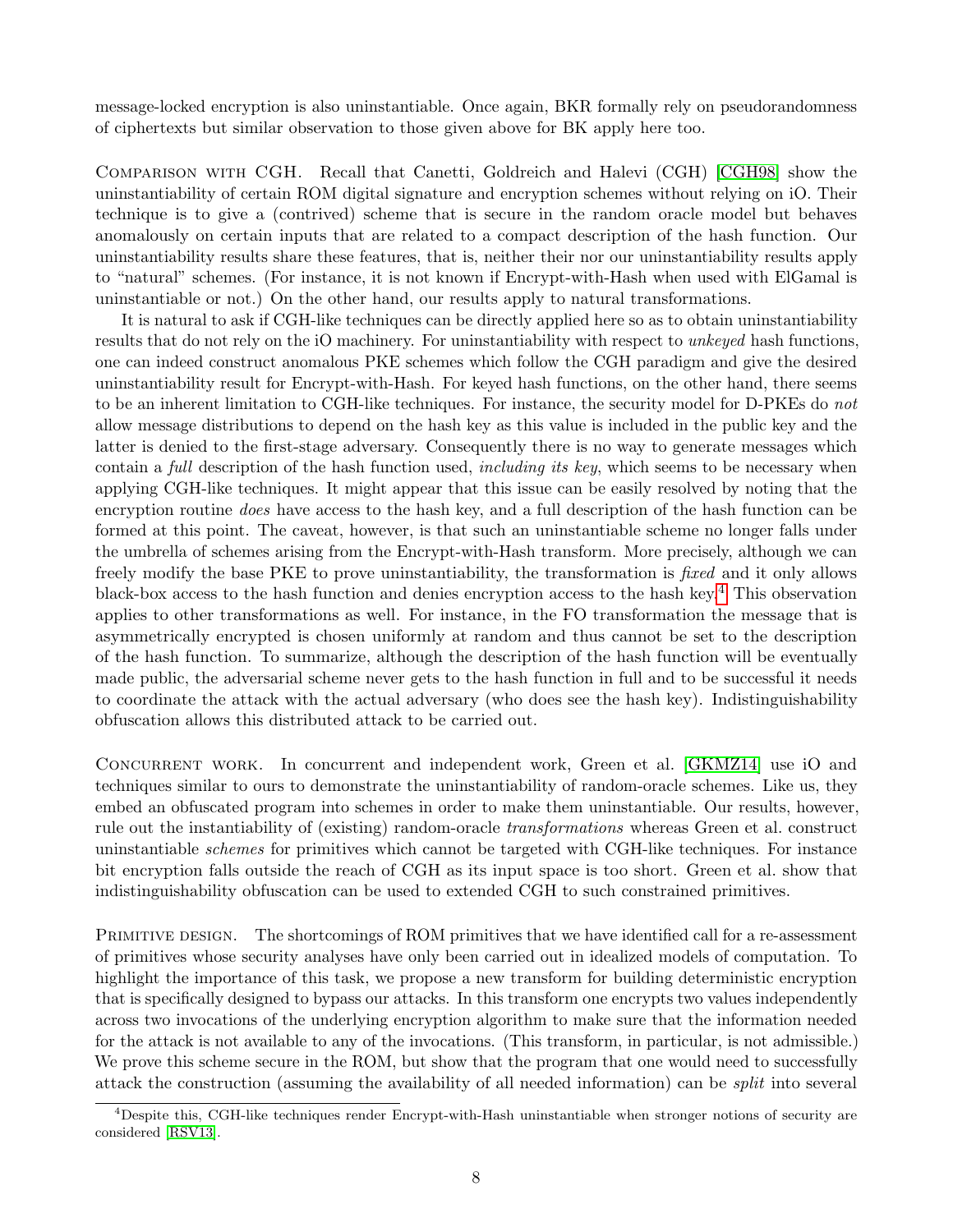<span id="page-8-1"></span>programs such that by feeding obfuscations of one program into the obfuscations of another an attack can be launched. We leave the characterization of the class of transformations which fall prey to extensions of the iO attack as an interesting open problem.

We believe that the structural soundness of ROM schemes should be further validated by studying if attacks similar to those given in this work can be launched against them. To provably rule out such attacks one needs to reduce security to assumptions, which although strong, are not known to be uninstantiable under existence of (d)iO. Candidate examples include UCEs against statistically and/or strongly unpredictable sources [\[BFM14,](#page-28-1) [BM14c\]](#page-29-3) and indeed indistinguishability obfuscation itself. For instance, recently Bellare and Hoang [\[BH14\]](#page-28-6) have proposed a D-PKE transform starting from lossy trapdoor function and statistical UCEs. This approach can be further combined with stronger assumptions on the base schemes (such as pseudorandomness of ciphertexts). Indeed, it would be interesting to find a transformation from encryption to some other security notion that suffers from iO-based uninstantiability when the encryption scheme is CPA-secure but becomes instantiable when the encryption scheme has ciphertexts that are indistinguishable from random strings. Such a result would be interesting even for somewhat artificial tasks. These, in turn, would strengthen our confidence in applying the random-oracle methodology despite the broad uninstantiability results presented in this paper.

## <span id="page-8-0"></span>2 Preliminaries

NOTATION. We denote the security parameter by  $\lambda \in \mathbb{N}$  and assume that it is implicitly given to all algorithms in the unary representation  $1^{\lambda}$ . We denote the set of all bit strings of length  $\ell$  by  $\{0, 1\}^{\ell}$ , the set of all bit strings of finite length by  $\{0,1\}^*$ , the empty string by  $\varepsilon$ , the length of  $x \in \{0,1\}^*$ by |x|, the concatenation of two strings  $x_1, x_2 \in \{0, 1\}^*$  by  $x_1 || x_2$ , and the exclusive-or of two strings  $x_1, x_2 \in \{0,1\}^*$  of the same length by  $x_1 \oplus x_2$ . The *i*th bit of a string x is indicated by  $x[i]$ . A vector of strings x is written in boldface, and  $x[i]$  denotes its *i*th entry. The number of entries of x is denoted by  $|\mathbf{x}|$ . For a finite set X, we denote the cardinality of X by |X| and the action of sampling x uniformly at random from X by  $x \leftrightarrow X$ . For a random variable X we denote the support of X by [X]. A real-valued function  $\nu(\lambda)$  is negligible if  $\nu(\lambda) \in \mathcal{O}(\lambda^{-\omega(1)})$ . We denote the set of all negligible functions by negl.

An algorithm is a randomized, stateless Turing machine unless otherwise stated. We call an algorithm efficient or PPT if its runtime on any choice of inputs and random coins is at most a polynomial function of the security parameter. The action of running an algorithm  $A$  on input x and random coins r is denoted by  $y \leftarrow \mathcal{A}(x; r)$ . If A is randomized and no randomness is specified, then we assume that A is run with freshly and uniformly generated random coins and write  $y \leftarrow s \mathcal{A}(x)$ . An adversary is a tuple of stateful PPT algorithms. We omit explicit input and output states to ease notations. When an adversary  $A = (A_1, A_2)$  consists of two stages  $A_1$  and  $A_2$ , these two stages are assumed to be distinct algorithms that do not share any state, unless this is explicitly permitted by a game.

TURING MACHINES AND CIRCUITS. Throughout the paper we consider two models of computation: Turing machines and circuits. Recall that a Turing machine can take inputs of arbitrary length whereas the input length to a circuit is fixed. We denote the runtime of a Turing machine M on input x by time<sub>M</sub>(x) and its description size by |M|. We denote the size (a.k.a. runtime) of a circuit C by |C|. A universal Turing machine UM is a machine that takes two inputs  $(M, x)$ , interprets M as the description of a Turing machine and returns  $M(x)$ . A universal circuit UC is defined analogously on descriptions of circuits C and inputs x for them. Note that UC only accepts inputs  $(C, x)$  of a specific total length, whereas UM can take inputs of arbitrary length. In order to simplify the presentation we use the term program to refer to either a Turing machine or a circuit. We may, therefore, speak of a universal program UEval, which denotes either a universal Turing machine UM or a universal circuit UC, and evaluates a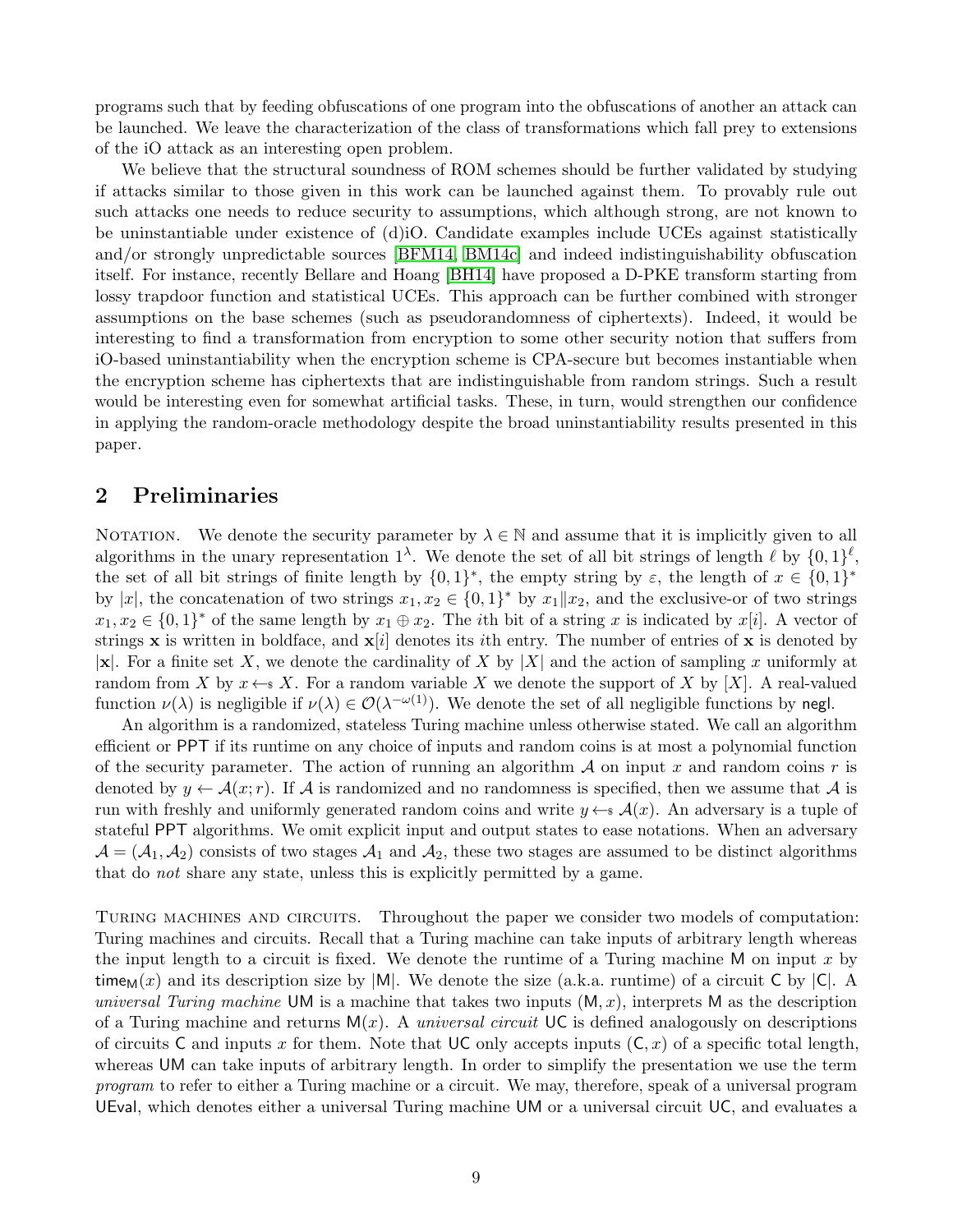<span id="page-9-0"></span>program P on some input x. When defining a program P, we use the notation  $P[z](.)$  to emphasize the fact that the value z is hard-coded into P.

Indistinguishability obfuscation. We define indistinguishability obfuscation for circuits and Turing machines under a single definition. Roughly speaking, an indistinguishability obfuscator (iO) ensures that the obfuscations of any two functionally equivalent programs (that is, circuits or Turing machines) are computationally indistinguishable. Indistinguishability obfuscation was originally proposed by Barak et al.  $[BGI^+01, BGI^+12]$  $[BGI^+01, BGI^+12]$  $[BGI^+01, BGI^+12]$  $[BGI^+01, BGI^+12]$  as a potential weakening of the virtual-black-box obfuscation property, for which wide infeasibility results are known. Here we give a game-based definition of indistinguishability obfuscation in the style of [\[BST14\]](#page-29-2) with extensions to also cover obfuscation for Turing machines [\[ABG](#page-27-4)+13]. We only consider the setting where both the sampler and distinguisher are uniform but allow the sampler to output inequivalent programs with negligible probability. This game-based formulation is convenient for use in proofs of security.

A PPT algorithm iO is called an *indistinguishability obfuscator* for a program class  $\mathcal{P} = {\mathcal{P}_\lambda}_{\lambda \in \mathbb{N}}$  if iO on input the security parameter  $1^{\lambda}$  and (the description of) a program P outputs a program P' and furthermore the following conditions are satisfied.

- CORRECTNESS. For all  $\lambda \in \mathbb{N}$ , all  $P \in \mathcal{P}_{\lambda}$ , and all  $P' \leftarrow s \text{ iO}(1^{\lambda}, P)$ , the programs P and P' are functionally equivalent. That is,  $P(x) = P'(x)$  for all input values x.
- SUCCINCTNESS. There is a polynomial poly such that for all  $\lambda \in \mathbb{N}$ , all  $P \in \mathcal{P}_{\lambda}$  and all  $P' \leftarrow s \, iO(1^{\lambda}, P)$ we have that  $|P'| \in \mathcal{O}(\text{poly}(\lambda + |P|)).$
- INPUT-SPECIFIC RUNTIME. There is a polynomial poly such that for all  $\lambda \in \mathbb{N}$ , all  $P \in \mathcal{P}_{\lambda}$  and all  $P' \leftarrow s iO(1^{\lambda}, P)$  and all input values x we have that  $\mathsf{Time}_{P'}(x) \in \mathcal{O}(\mathsf{poly}(\lambda + \mathsf{Time}_{P}(x))).$
- SECURITY. For any pair of PPT adversaries  $(S, \mathcal{D})$ , where S is an equivalent sampler, i.e., where

$$
\mathsf{Adv}^{\text{eq}}_{\mathcal{S}}(\lambda) := \Pr\Big[\exists x \text{ s.t. } \mathsf{P}_0(x) \neq \mathsf{P}_1(x) \lor \mathsf{Time}_{\mathsf{P}_0}(x) \neq \mathsf{Time}_{\mathsf{P}_1}(x) : (\mathsf{P}_0, \mathsf{P}_1, aux) \leftarrow \mathsf{s} \mathcal{S}(1^{\lambda})\Big]
$$

is negligible, we have that

$$
\mathsf{Adv}_{\mathsf{iO},\mathcal{S},\mathcal{D}}^{\mathrm{io}}(\lambda) := 2 \cdot \Pr \Big[ \operatorname{IO}_{\mathsf{iO}}^{\mathcal{S},\mathcal{D}}(\lambda) \Big] - 1 \in \mathsf{negl} \;,
$$

where game IO is shown in Figure [1](#page-10-0) on the left.

When working with circuits, succinctness and runtime requirements are redundant and follow from the facts that iO is polynomial time and that the size and runtime of a circuit are identical.

Garg et al. [\[GGH](#page-30-3)+13] prove that under intractability assumptions related to multi-linear maps an indistinguishability obfuscator supporting all  $\mathcal{NC}^1$  circuits exists. Assuming the existence of a perfectly correct leveled fully homomorphic encryption with  $\mathcal{NC}^1$  decryption and a perfectly sound non-interactive witness-indistinguishable proof system, they also show how to extended this to support all polynomial-size circuits, i.e., the family  $\mathcal{C} := {\mathcal{C}_{p(\lambda)}}_{\lambda \in \mathbb{N}}$  where p is a polynomial and

$$
\mathcal{C}_{p(\lambda)} := \{ \mathsf{C} : \mathsf{C} \text{ is a valid circuit of size at most } p(\lambda) \}.
$$

For any bound p, existence of iO for  $C_{p(\lambda)}$  under our definition is implied by the (non-uniform) definition of Garg et al. [\[GGH](#page-30-3)+13].

Several follow-up works improved the assumptions underlying indistinguishability obfuscators as well as the performance  $[PST14, BR14, AGIS14, BGK<sup>+</sup>14, GLSW14]$  $[PST14, BR14, AGIS14, BGK<sup>+</sup>14, GLSW14]$  $[PST14, BR14, AGIS14, BGK<sup>+</sup>14, GLSW14]$  $[PST14, BR14, AGIS14, BGK<sup>+</sup>14, GLSW14]$  $[PST14, BR14, AGIS14, BGK<sup>+</sup>14, GLSW14]$  $[PST14, BR14, AGIS14, BGK<sup>+</sup>14, GLSW14]$  $[PST14, BR14, AGIS14, BGK<sup>+</sup>14, GLSW14]$  $[PST14, BR14, AGIS14, BGK<sup>+</sup>14, GLSW14]$  $[PST14, BR14, AGIS14, BGK<sup>+</sup>14, GLSW14]$ . As mentioned above, circuits and obfuscations thereof admit fixed-length inputs only.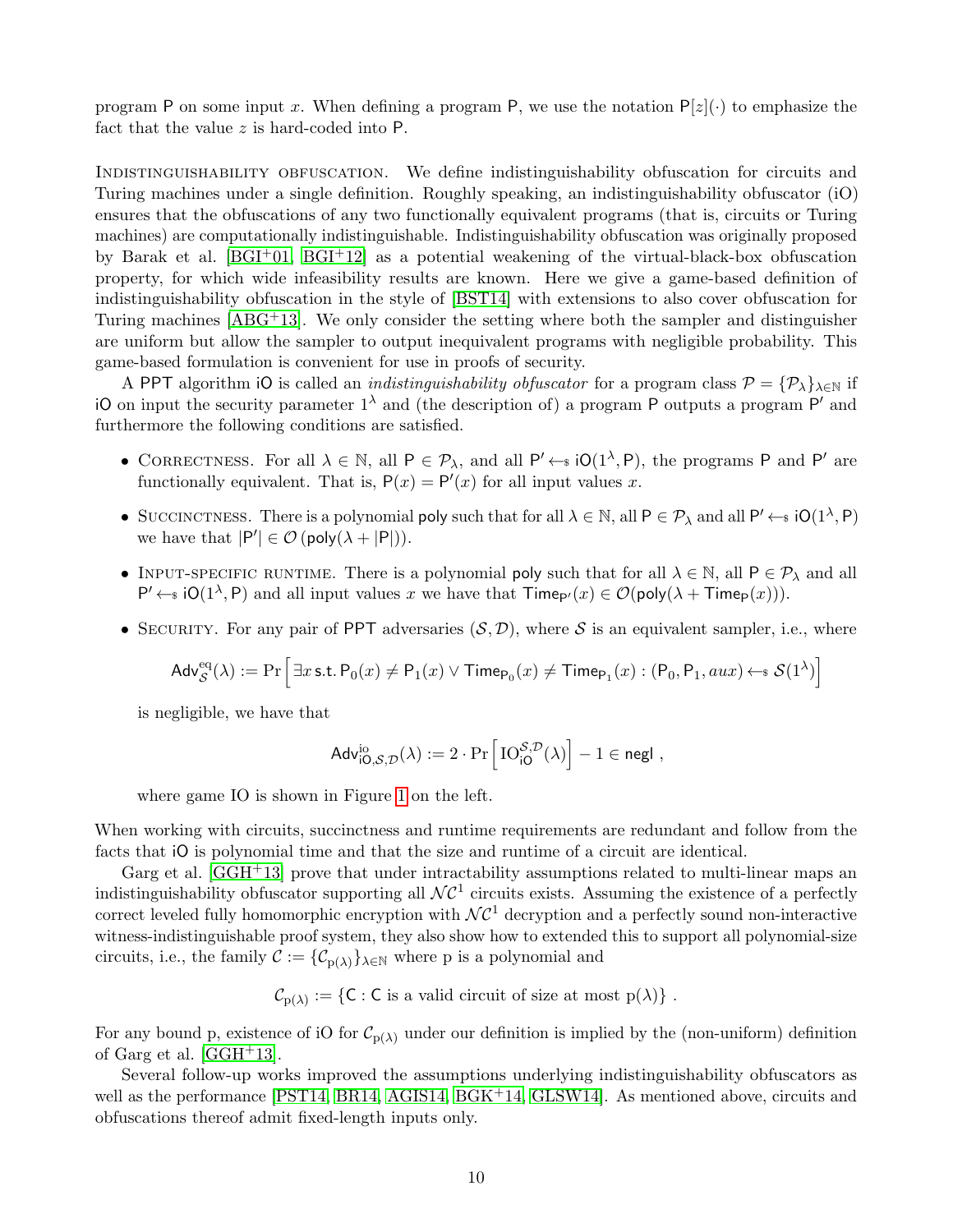<span id="page-10-1"></span><span id="page-10-0"></span>

| $IO_{iO}^{S,D}(\lambda)$                               | $IND-CPA_{PKE}^{A}(\lambda)$                     | $IND_{D-PKE}^{A_{1},A_{2}}(\lambda)$                  |
|--------------------------------------------------------|--------------------------------------------------|-------------------------------------------------------|
| $(P_{0}, P_{1}, aux) \leftrightarrow s S(1^{\lambda})$ | $(sk, pk) \leftrightarrow s PKE.Kg(1^{\lambda})$ | $(m_{0}, m_{1}) \leftrightarrow s A_{1}(1^{\lambda})$ |
| $P' \leftrightarrow s IO(1^{\lambda}, P_{b})$          | $(m_{0}, m_{1}) \leftrightarrow s A(pk)$         | $(sk, pk) \leftrightarrow s D-PKE.Kg(1^{\lambda})$    |
| $P' \leftrightarrow s IO(1^{\lambda}, P_{b})$          | $b \leftrightarrow s \{0, 1\}$                   | $(sk, pk) \leftrightarrow s D-PKE.Kg(1^{\lambda})$    |
| $b' \leftrightarrow s D(P', aux)$                      | $c \leftrightarrow PKEEnc(pk, m_{b})$            | $for i = 1 ...   m_{0}   do$                          |
| $b' \leftrightarrow s A(c)$                            | $for i = 1 ...   m_{0}   do$                     |                                                       |
| $b' \leftrightarrow s A(c)$                            | $leturn (b = b')$                                | $b' \leftrightarrow s A_{2}(pk, c)$                   |

Figure 1: Left: IO game defining the security of an indistinguishability obfuscator. Middle: IND-CPA game for a public-key encryption scheme. Right: IND security game for a deterministic PKE.

Ananth et al. [\[ABG](#page-27-4)+13] and Boyle et al. [\[BCP14\]](#page-27-3) give constructions of indistinguishability obfuscators for Turing machines which admit inputs of arbitrary lengths. Their constructions achieve the stronger notion of *differing-inputs* (a.k.a. extractability) obfuscation, initially also suggested in the work of Barak et al.  $[BGI^+01, BGI^+12]$  $[BGI^+01, BGI^+12]$  $[BGI^+01, BGI^+12]$  $[BGI^+01, BGI^+12]$ . This type of obfuscation can be regarded as a generalization of indistinguishability obfuscation to programs which are not necessarily functionally equivalent. We recall [\[ABG](#page-27-4)+13, Theorem 3] here and refer the reader to the original works for details and discussion.

**Theorem 2.1** (Ananth et al.  $[ABC^+13]$ ). Under the existence of CPA-secure leveled fully homomorphic encryption, succinct non-interactive arguments of knowledge (SNARKs), differing-inputs obfuscation for all circuits in  $\mathcal{P}/poly$ , and collision-resistant hash functions, there exists a differing-inputs obfuscator for the class of all Turing machines  $\mathcal{M} := \{ \mathcal{M}_{\lambda} \}_{\lambda \in \mathbb{N}}$ , where

 $\mathcal{M}_{\lambda} := \{ \mathsf{M} : \mathsf{M} \text{ is a valid Turing machine of description size at most } \lambda \}.$ 

Koppula, Lewko and Waters [\[KLW14\]](#page-31-7) have recently succeeded in constructing iO for Turing machines without relying on diO and using iO for circuits, one-way functions and injective pseudorandom generators only.

PUBLIC-KEY ENCRYPTION. A public-key encryption scheme PKE := (PKE.Kg, PKE.Enc, PKE.Dec) consists of three PPT algorithms as follows. On input the security parameter, the randomized keygeneration algorithm PKE.Kg( $1^{\lambda}$ ) generates a key pair (sk, pk). The randomized encryption algorithm PKE.Enc( $pk, m; r$ ) gets a public key  $pk$ , a message m and possibly some explicit random coins r and outputs a ciphertext c. The deterministic decryption algorithm  $PKE.$  Dec(sk, c) is given a secret key sk and a ciphertext c, and outputs a plaintext m or a special symbol  $\perp$ . We denote the supported message length by PKE.il( $\lambda$ ) and the maximum length of random strings used to encrypt a PKE.il( $\lambda$ )-bit message by PKE.rl( $\lambda$ ). We say that scheme PKE is correct if for all  $\lambda \in \mathbb{N}$ , all  $m \in \mathsf{PKE}$ .il( $\lambda$ ), all  $(s_k, pk) \in [PKE.Kg(1<sup>\lambda</sup>)]$  and all  $c \in [Enc(pk, m)]$  we have that PKE.Dec $(s_k, c) = m$ . We say that PKE is IND-CPA secure if the advantage of any PPT adversary  $A$  in the IND-CPA game (shown in Figure [1;](#page-10-0) center) defined by

$$
\mathsf{Adv}_{\mathsf{PKE},\mathcal{A}}^{\mathsf{ind-cpa}}(\lambda) := 2 \cdot \Pr \big[\, \text{IND-CPA}_{\mathsf{PKE}}^{\mathcal{A}}(\lambda) \big] - 1
$$

is negligible.

FUNCTION FAMILIES. Following [\[BST14\]](#page-29-2), we define a function family FF as a five tuple of PPT algorithms (FF.Kg, FF.Ev, FF.kl, FF.il, FF.ol) where the algorithms FF.kl, FF.il, and FF.ol are deterministic and on input  $1^{\lambda}$  specify the key, input, and output lengths, respectively. The key-generation algorithm **FF.Kg** gets the security parameter  $1^{\lambda}$  and outputs a key  $f k \in \{0,1\}^{FF.kl(\lambda)}$ . The deterministic evaluation algorithm FF.Ev takes as input the security parameter  $1^{\lambda}$ , a key fk, a message  $x \in \{0,1\}^{\text{FF},\text{il}(\lambda)}$  and generates a hash value  $\mathsf{FF.Ev}(1^{\lambda}, \mathsf{fk}, x) \in \{0,1\}^{\mathsf{FF.oI}(\lambda)}$ . We will often refer to function families as hash functions in this work.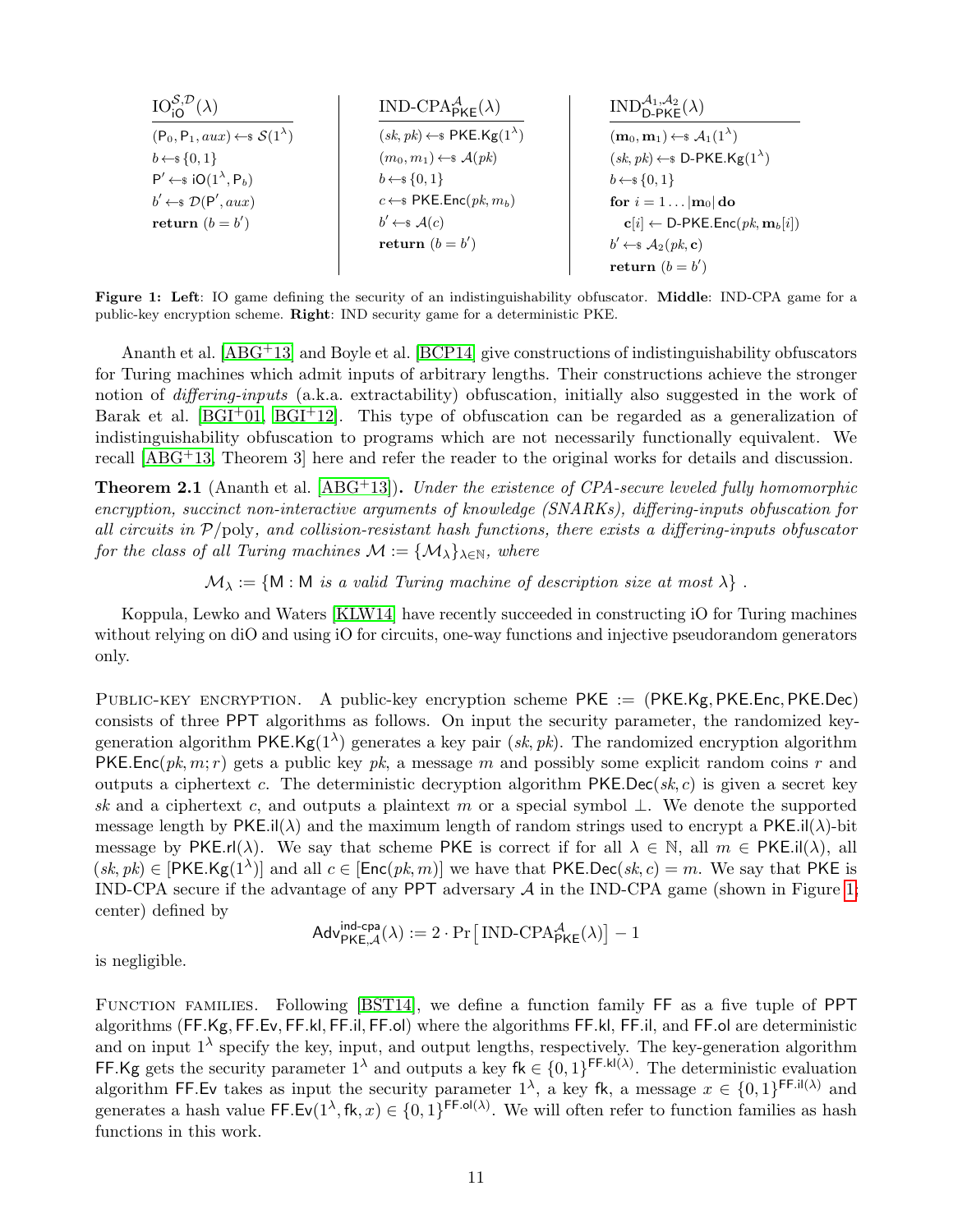<span id="page-11-1"></span>PRFS AND PRGS. We say that a function family FF is pseudorandom if for any PPT adversary A we have that

$$
\mathsf{Adv}_{\mathsf{FF},\mathcal{A}}^{\mathrm{prf}}(\lambda) := \Pr\left[\, \mathcal{A}^{\mathsf{FF}.\mathsf{Ev}(\mathsf{fk},\cdot)}(1^\lambda) = 1 \right] - \Pr\left[\, \mathcal{A}^{\mathcal{RO}(\cdot)}(1^\lambda) = 1 \right] \in \mathsf{negl} \; .
$$

In the first term above, the probability is taken over a random choice of a key  $fk \in \{0,1\}^{FF.kl(\lambda)}$  and in the second over a random choice of  $R\mathcal{O}$  with domain  $\{0,1\}^{\mathsf{FF},\mathsf{il}}(\lambda)$  and range  $\{0,1\}^{\mathsf{FF},\mathsf{ol}(\lambda)}$ .

We say (PRG, PRG.il, PRG.ol) is a secure pseudorandom generator if PRG on strings of length PRG.il( $\lambda$ ) outputs strings of length PRG.ol( $\lambda$ ) and for any PPT adversary A we have that

$$
\mathsf{Adv}_{\mathsf{PRG},\mathcal{A}}^{\mathrm{prg}}(\lambda) := \Pr\left[\mathcal{A}(1^{\lambda}, \mathsf{PRG}(s)) = 1 : s \leftarrow s \{0, 1\}^{\mathsf{PRG}.\mathsf{il}(\lambda)}\right] - \Pr\left[\mathcal{A}(1^{\lambda}, y) = 1 : y \leftarrow s \{0, 1\}^{\mathsf{PRG}.\mathsf{ol}(\lambda)}\right]
$$

is negligible.

Keyed random oracles. Most random-oracle transformations and schemes in the literature are analyzed in the "unkeyed" random-oracle model, and this reflects the fact that a fixed unkeyed hash function will be used in their instantiations. Keyed hash functions, however, are more powerful when it comes to instantiating random oracles and this leaves the question of how the scheme is to be instantiated with a keyed hash function, that is, how the hash key is generated and who gets it, rather unclear. For example, if we consider a transformation of symmetric encryption schemes, the hash key could be part of the key-generation process in which case it remains hidden from the adversary, or it could be a parameter generated during set-up, in which case it would be available to the adversary. We therefore use a generalization of the standard random-oracle model whereby all parties get access to a keyed random function. More precisely, in the (kl, il, ol)-ROM, where (kl, il, ol) specify various lengths as before, on security parameter  $\lambda$  all parties get access to a random function of the form

$$
\mathcal{RO}(\cdot, \cdot) : \{0, 1\}^{\mathsf{kl}(\lambda)} \times \{0, 1\}^{\mathsf{il}(\lambda)} \longrightarrow \{0, 1\}^{\mathsf{ol}(\lambda)}
$$

.

Note that we recover the standard unkeyed random-oracle model when  $\mathsf{k}(\lambda) = 0$  (there is only one key  $\varepsilon$ ). In defining the security of a cryptosystem, the underlying probability space is extended to include a random choice of a keyed function (and choices of hash keys as specified by the scheme). Whether or not a party gets to see the hash key depends on the specification of the scheme and its security model. For instance, if a keyed ROM scheme includes hash keys under its public keys, an honest or malicious party gets to sees the hash key whenever it gets to see the public key. As our results are mostly negative, it suffices to consider weak adversaries that do not get oracle access and/or the hash key in some of their stages.

(Un)instantiability. Given a scheme in the keyed ROM, we consider its standard-model instantiations via (concrete) keyed hash functions. Formally, this entails: (1) using a hash function that has key, input and output lengths that are identical to those of the keyed random oracle, (2) running the key-generation algorithm whenever a hash key is generated in the ideal scheme, and (3) calling the evaluation routine of the hash function whenever an oracle query is placed. Given a keyed ROM scheme and a security model for it, we say that the scheme is *instantiable* if there exists a hash function which when used to instantiate the scheme (and its security model) results in a secure scheme (with respect to the instantiated security model). Conversely, we say that a scheme is *(strongly) uninstantiable* if no hash function can securely instantiate the ideal scheme. Finally, for a polynomial bound p, we call a scheme p-uninstantiable, if no hash function of size at most  $p(\lambda)$  can securely instantiate the scheme.

### <span id="page-11-0"></span>3 Deterministic Encryption

We start by studying the Encrypt-with-Hash (EwH) transform of Bellare, Boldyreva and O'Neill (BBO) [\[BBO07\]](#page-27-5) for building deterministic encryption from standard (randomized) encryption schemes.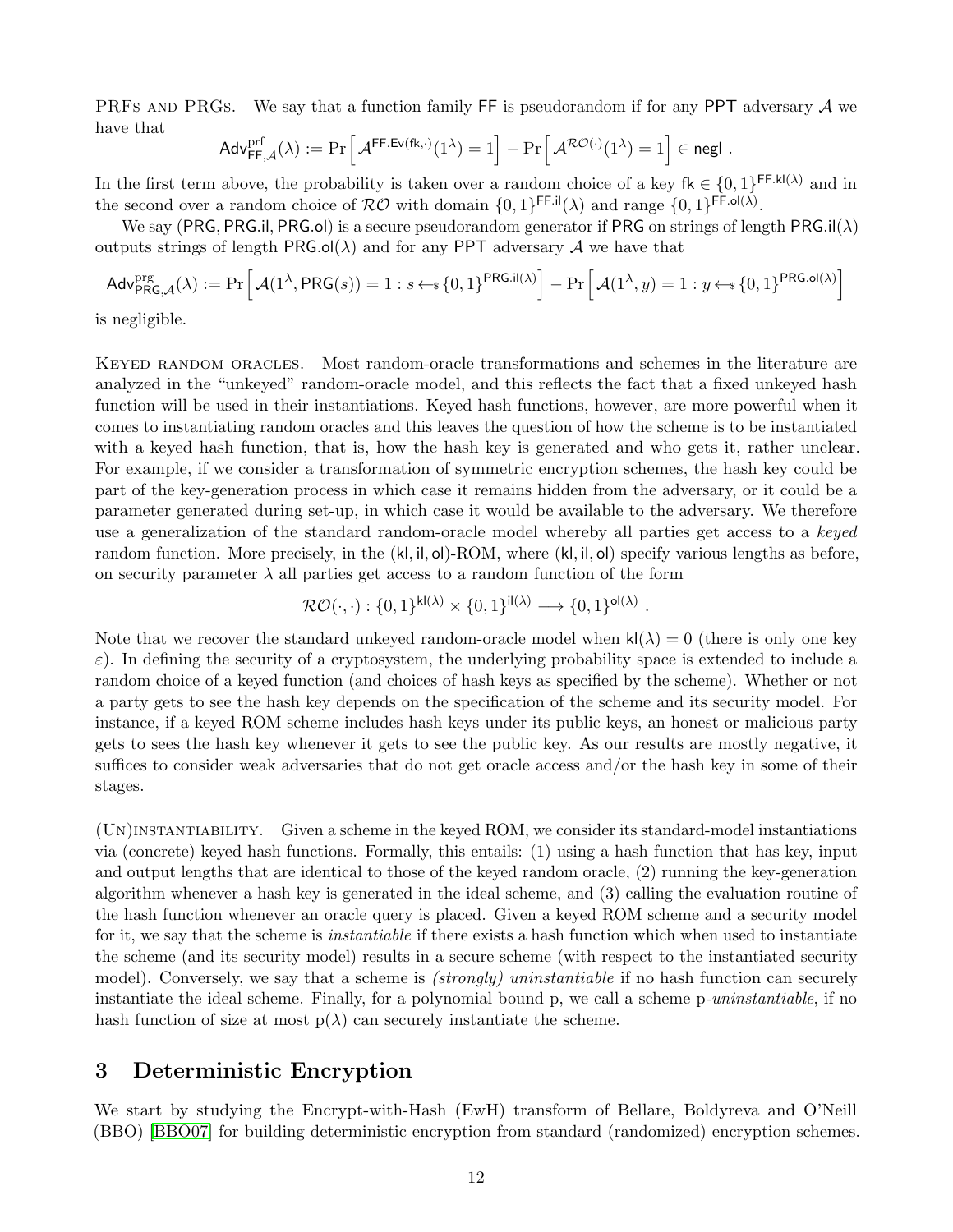<span id="page-12-2"></span>We show that under the existence of indistinguishability obfuscation there is an IND-CPA public-key encryption scheme that cannot be safely used within EwH. We begin by formally defining the syntax and security of deterministic PKEs and the EwH transform. We then prove uninstantiability, and end with two corollaries of this result.

#### <span id="page-12-0"></span>3.1 Definitions

Deterministic public-key encryption. Deterministic public-key encryption was first introduced by Bellare, Boldyreva and O'Neill [\[BBO07\]](#page-27-5). The syntax and correctness of a deterministic publickey encryption (D-PKE) scheme D-PKE := (D-PKE.Kg, D-PKE.Enc, D-PKE.Dec) is defined similarly to a randomized PKE scheme with the difference that the encryption routine is deterministic (i.e.,  $D-PKE.rI(\lambda) = 0$  for all  $\lambda$ ). BBO [\[BBO07\]](#page-27-5) model the security of D-PKEs via a form of simulation-based notion called PRIV. In later works, Bellare et al. [\[BFOR08\]](#page-28-3) and independently Boldyreva, Fehr and O'Neill [\[BFO08\]](#page-28-4) introduce an indistinguishability-based notion called IND and show that it is equivalent to PRIV security. The IND game is formally defined in Figure [1](#page-10-0) on the right.<sup>[5](#page-12-1)</sup> Roughly speaking, an IND adversary  $A := (\mathcal{A}_1, \mathcal{A}_2)$  consists of two stages. On input the security parameter, adversary  $\mathcal{A}_1$ outputs a pair of message vectors  $(m_0, m_1)$  of the same dimension that have distinct components and component-wise contain messages of the same length. (Adversary  $A_1$  does not get to see the public key.) Furthermore, each component is required to have super-logarithmic min-entropy. This condition is formalized by requiring that for any  $x \in \{0,1\}^{\mathsf{D-PKE},\mathsf{il}(\lambda)}$ , any  $b \in \{0,1\}$  and any  $i \in [\mathbf{m}_b]$ ,

$$
\Pr\left[x = \mathbf{m}_b[i] : (\mathbf{m}_0, \mathbf{m}_1) \leftarrow \mathbf{s} \mathcal{A}_1(1^{\lambda})\right] \in \mathsf{negl}.
$$

A key pair  $(sk, pk) \leftarrow s$  D-PKE.Kg(1<sup> $\lambda$ </sup>) is then chosen, and according to the challenge bit b, one of the two message vectors is component-wise encrypted. The second-stage adversary  $\mathcal{A}_2$  is run on the resulting vector of ciphertexts and the public key, and wins the game if it correctly guesses the hidden bit b. We define the advantage of an adversary  $A$  in the IND game (see Figure [1\)](#page-10-0) against scheme D-PKE by

$$
\mathsf{Adv}_{\mathsf{D-PKE},\mathcal{A}_1,\mathcal{A}_2}^{\mathrm{ind}}(\lambda) = 2\cdot \Pr\Big[\, \mathrm{IND}^{\mathcal{A}_1,\mathcal{A}_2}_{\mathsf{D-PKE}}(\lambda) \Big] - 1\,\,.
$$

We say that scheme D-PKE is IND secure if the advantage of any PPT adversary  $A = (A_1, A_2)$  in the IND game is negligible. The q-bounded version of the model demands that  $(\mathbf{m}_0, \mathbf{m}_1)$  contain at most q message each. All the adversaries that we consider in our uninstantiability results will be 1-bounded (and thus also use block sources).

The Encrypt-with-Hash transform. The Encrypt-with-Hash (EwH) transform constructs a deterministic public-key encryption scheme from a (randomized) public-key encryption scheme PKE in the random-oracle model [\[BBO07\]](#page-27-5). We present this transform in the keyed ROM, and note that it matches the original transform for singleton key spaces. The keyed RO is assumed to have a range which matches the randomness space of the PKE scheme and a domain which consisting of all bit strings of length the maximum length of public keys plus the length of messages.

The EwH transform operates as follows. The key-generation generates a key pair using the keygeneration algorithm of the base PKE scheme. It also generates a hash key  $\mathsf{hk} \leftarrow s \{0,1\}^{\mathsf{kl}(\lambda)}$  and returns  $(s_k(hk, pk))$ . Algorithm D-PKE.Enc<sup> $\mathcal{RO}(\cdot, \cdot)(m, (hk, pk))$  first computes random coins  $r \leftarrow \mathcal{RO}(hk, pk|m)$ </sup> and then invokes the base encryption algorithm on  $m$  and  $pk$  and coins  $r$  to generate a ciphertext. The decryption routine is identical to that of the underlying scheme (plus a ciphertext re-computation check to ensure non-malleability). EwH results in an IND-secure D-PKE scheme in the keyed ROM when starting from any IND-CPA public-key encryption scheme.

<span id="page-12-1"></span><sup>&</sup>lt;sup>5</sup>Bellare et al. [\[BFOR08\]](#page-28-3) allow an additional zeroth-stage adversary to output shared state for adversaries  $A_1$  and  $A_2$ . As we prove an impossibility result we choose the weaker definition where this shared state is empty.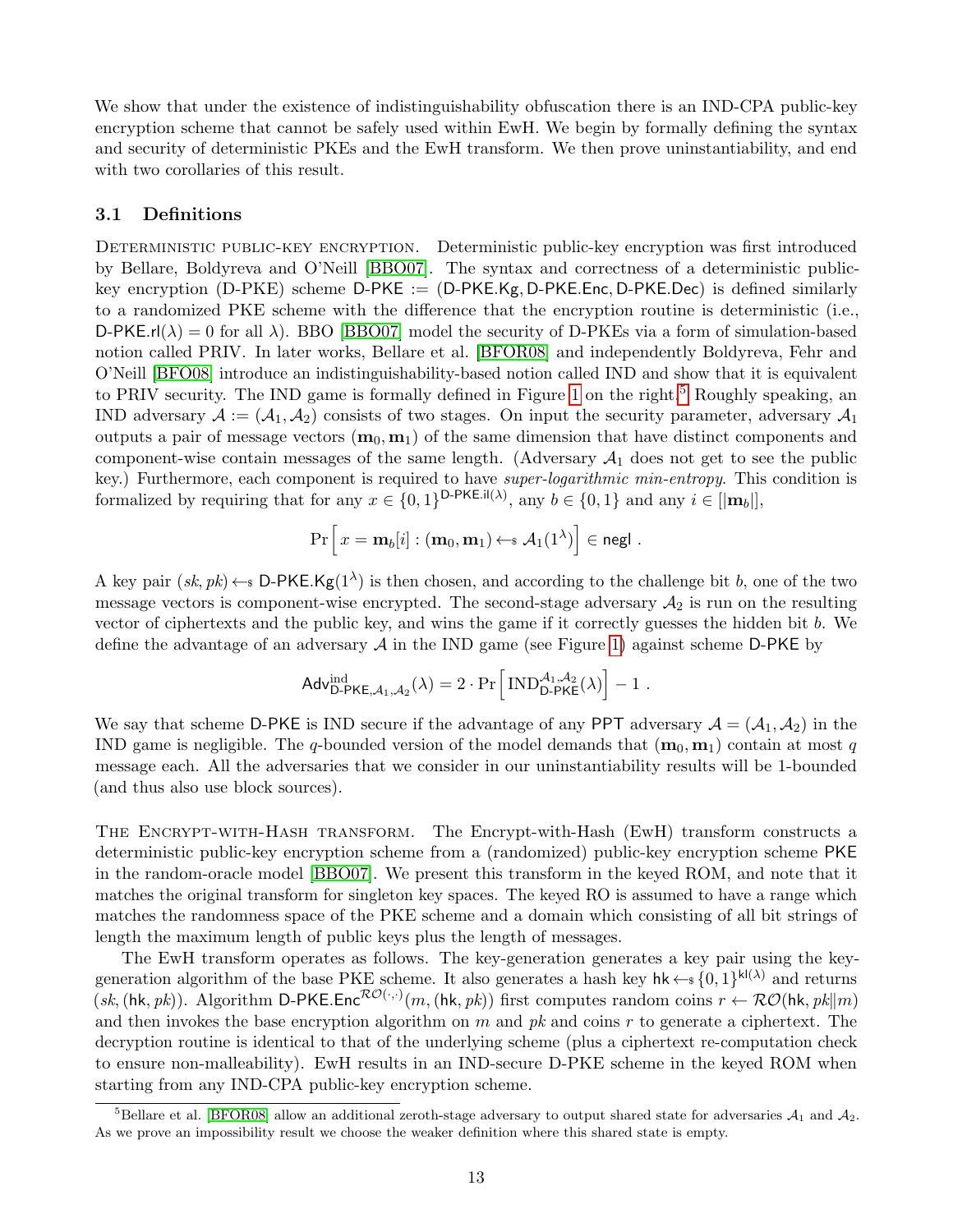<span id="page-13-3"></span>KEY ACCESS IN EWH. With the formalism introduced above, both adversaries  $\mathcal{A}_1$  and  $\mathcal{A}_2$  get oracle access to  $\mathcal{RO}(\cdot, \cdot)$ . The first-stage adversary, however, does not get to see hk since the hash key is distributed as a component of the public keys. The second-stage adversary, on the other hand, does get to see it. A stronger model where the hash key is also given out in the first stage can be considered. EwH meets this stronger notion of security, but since our results are negative we use the conventional (and weaker) IND model.

#### <span id="page-13-0"></span>3.2 Uninstantiability of EwH

When the EwH transformation is instantiated with an *unkeyed* random oracle a CGH-style uninstantiability result can be directly established [\[CGH98\]](#page-30-0). (This in particular shows that the use of a keyed hash function is necessary to instantiate EwH.) Given an arbitrary PKE scheme PKE, consider a tweaked variant of it PKE<sup> $\prime$ </sup> which first interprets parts of the message m as the description of a hash function H (together with its single key) and checks if the provided random coins r match the hash value  $H(pk||m)$ . If so, it returns  $0||m$  and else it returns  $1||PKEEnc(pk, m; r)$ . Scheme PKE' is still IND-CPA secure because the probability that a truly random value r matches  $H(pk||m)$  is negligible. On the other hand, when the random coins are generated deterministically by applying a hash function, an IND adversary which asks for encryptions of  $m_i||H$  for any two high min-entropy messages  $m_0$  and  $m_1$  which differ, say, on their most significant bits can easily win the game.[6](#page-13-1) The standard IND game, however, restricts the first-stage adversary not to learn the public key, and thus, it cannot guess the (high min-entropy) hash key.

We show how to use indistinguishability obfuscation to extend the above uninstantiability to keyed hash functions. As mentioned in the introduction, our result comes in the weak and strong flavors depending on the programs that the obfuscator is assumed to support. Assuming iO for Turing machines we obtain a strong uninstantiability result: there exists an IND-CPA encryption scheme that cannot be securely used in EwH in conjunction with *any* keyed hash function. Assuming the weaker notion of iO for circuits, we get p-uninstantiability: for any polynomial bound p there exists an IND-CPA scheme that cannot be securely used in EwH for any hash function whose description size is at most p. The latter result is also quite strong as, in particular, it means that for any finite set of hash functions (e.g., those which are standardized), we can give a PKE scheme that when used within EwH yields an insecure D-PKE scheme for any choice of hash function from this set. We note that the adversarial PKE scheme that we construct depends only on an upper bound on description sizes and not on their implementation details.

<span id="page-13-2"></span>**Theorem 3.1** (Uninstantiability of EwH). Assuming the existence of indistinguishability obfuscation for Turing machines M (resp. p-bounded circuits  $\mathcal{C}_{\rm p}$ ), the EwH transform is uninstantiable (resp. p-uninstantiable) with respect to IND security and IND-CPA base schemes in the standard model.

We start by giving a high-level description of the proof before presenting the details. We may assume, without loss of generality, that an IND-CPA-secure PKE scheme exists as otherwise uninstantiability trivially holds. This, in turn, implies that we can also assume the existence of a secure pseudorandom generator.

Now given an IND-CPA-secure PKE scheme PKE, we construct a tweaked scheme PKE<sup>\*</sup> that is also IND-CPA secure but the D-PKE scheme  $\text{EwH}^{\text{H}}[\text{PKE}^*]$  fails to be IND secure.

To construct the adversarial scheme PKE<sup>∗</sup> we follow a similar strategy to CGH. The fundamental difference here is that PKE<sup>∗</sup> .Enc does not have access to the hash key. To overcome this problem, we consider the obfuscation of a program  $P'$  that implements a universal variant of the BFM circuit [\[BFM14\]](#page-28-1),

<span id="page-13-1"></span> ${}^{6}$ This attack generalizes to the setting where the first-stage adversary can guess the hash key with non-negligible probability and in particular, EwH is uninstantiable with respect to the stronger IND model [\[RSV13\]](#page-32-7).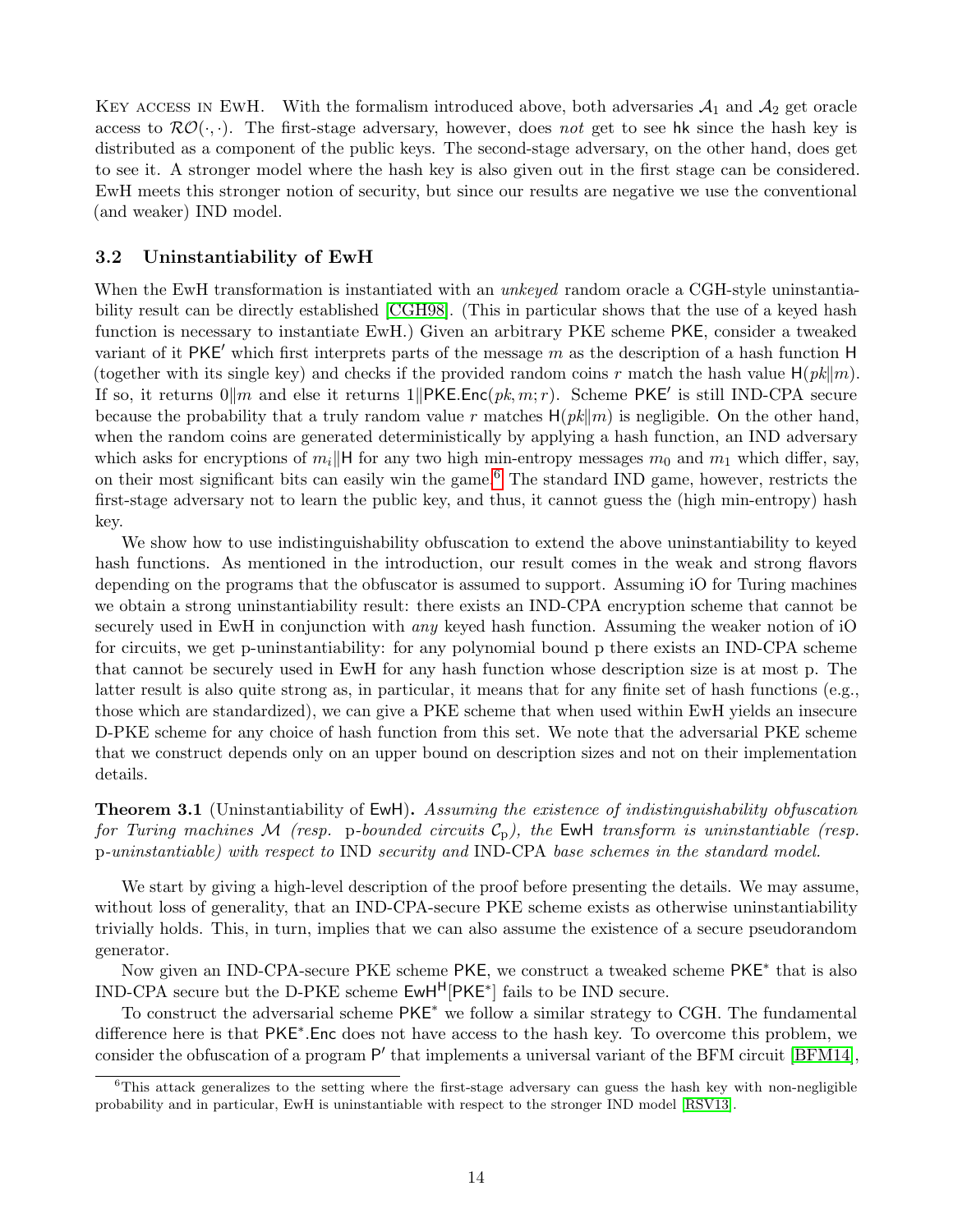i.e., it takes as input the description of a hash function  $H(hk, \cdot)$ , with a hard-wired key, runs it on two values m and pk embedded into  $P'$ , and outputs m if the result matches a third hard-wired value r:

$$
\mathsf{P}'[pk,m,r]\left(\mathsf{H}(\mathsf{hk},\cdot)\right) : \text{if } \mathsf{H}(\mathsf{hk},pk\|m)=r \text{ return } m \text{ else return } 0 \text{ .}
$$

The tweak that we introduce in PKE<sup>\*</sup> is that the encryption operation appends obfuscations of  $P'[pk, m, r]$ to its ciphertexts, where  $pk$ ,  $m$  and  $r$  are the values input to the encryption routine.

We need to argue that (1) this tweak allows an adversary to break the scheme whenever the hash function is instantiated and  $(2)$  outputting such an indistinguishability obfuscation of  $P'$  does not hurt the IND-CPA security of PKE<sup>∗</sup> .

For (1), note that given an obfuscation of  $P'[pk, m, r]$  and a description of  $H(hk, \cdot)$ , an adversary can recover m by running the above circuit on  $H(hk, \cdot)$ . Now the second stage of the IND adversary gets the public key and thus the description of the hash function  $H(hk, \cdot)$ . Furthermore, it also gets a ciphertext which contains an obfuscation of  $P'[pk, m, r]$ . Hence, the second-stage adversary has all the information needed to break the IND security of the deterministic encryption scheme  $\text{EwH}^H[\text{PKE}^*]$ .

Now this insecurity might have nothing to do with the transform because the tweaked scheme PKE<sup>∗</sup> is already insecure anyway. Hence, we also need to argue that PKE<sup>∗</sup> , as a randomized encryption scheme, is IND-CPA secure. Following BFM, we try to prove this by showing that the obfuscated circuit is functionally equivalent to the zero circuit and hence it does not leak any information about  $m$ .

In other words, we would like to argue that for a *truly random r*—such an r is used in randomized encryption—P' implements the constant zero program Z. Indeed, if r is sufficiently longer than  $|pk| + |m|$ then for any fixed  $H(hk, \cdot)$ , over a random choice of r the check performed by  $P'$  would fail with all but negligible probability. This, however, does not necessarily mean that the circuit is functionally equivalent to Z as there could *exist* a hash function  $H(hk, \cdot)$  which passes the check. Contrary to BFM, we cannot bound the probability of this event via the union bound as the number of hash descriptions might exceed the size of the randomness space.

To resolve this issue, we consider a further tweak to the base scheme. We consider a scheme which has a much smaller randomness space and instead uses coins that are *pseudorandomly generated*. This ensures that the randomness space used by PKE is sparse within the set of all possible coins, allowing a counting argument to go through. We adapt the program above to cater for the new tweaks:

$$
P[pk, m, PRG(r)] (H(hk, \cdot)) : \text{if } PRG(H(hk, pk||m)) = PRG(r) \text{ return } m \text{ else return } 0.
$$

At this point it might appear that no progress has been made as the above program, for reasons similar to those given above, is not functionally equivalent to Z. We note, however, that for a truly random  $s \in \{0,1\}^{\mathsf{PRG.ol}(\lambda)}$  the program  $\mathsf{P}[pk, m, s]$  has a *description* which is indistinguishable from that of  $P[pk, m, PRG(r)]$  down to the security of PRG. Furthermore for such an s, this program can be shown to be functionally equivalent to the zero circuit with overwhelming probability as s will be outside the range of the PRG with overwhelming probability. These two steps allow us to prove that obfuscations of P leak no information about  $m$ , and show that scheme  $PKE^*$  is IND-CPA secure.

Formally, program P will use a universal program evaluator to run its input hash-function descriptions. If the (obfuscated) program is a Turing machine, it can be run on arbitrary large descriptions and arbitrarily sized hash functions are ruled out. On the other hand, if the program is a circuit, it has an a priori fixed input length, and thus can only be run on hash functions that respect the input-size restrictions. We formalize this proof intuition next.

Proof (of Theorem [3.1\)](#page-13-2). Let PKE be an IND-CPA-secure public-key encryption scheme, PRG be a pseudorandom generator of appropriate stretch and iO be an indistinguishability obfuscator supporting either Turing machines or circuits. We define a modified PKE scheme PKE<sup>\*</sup> as follows. The keygeneration algorithm is unchanged. The adapted encryption algorithm is defined as shown below by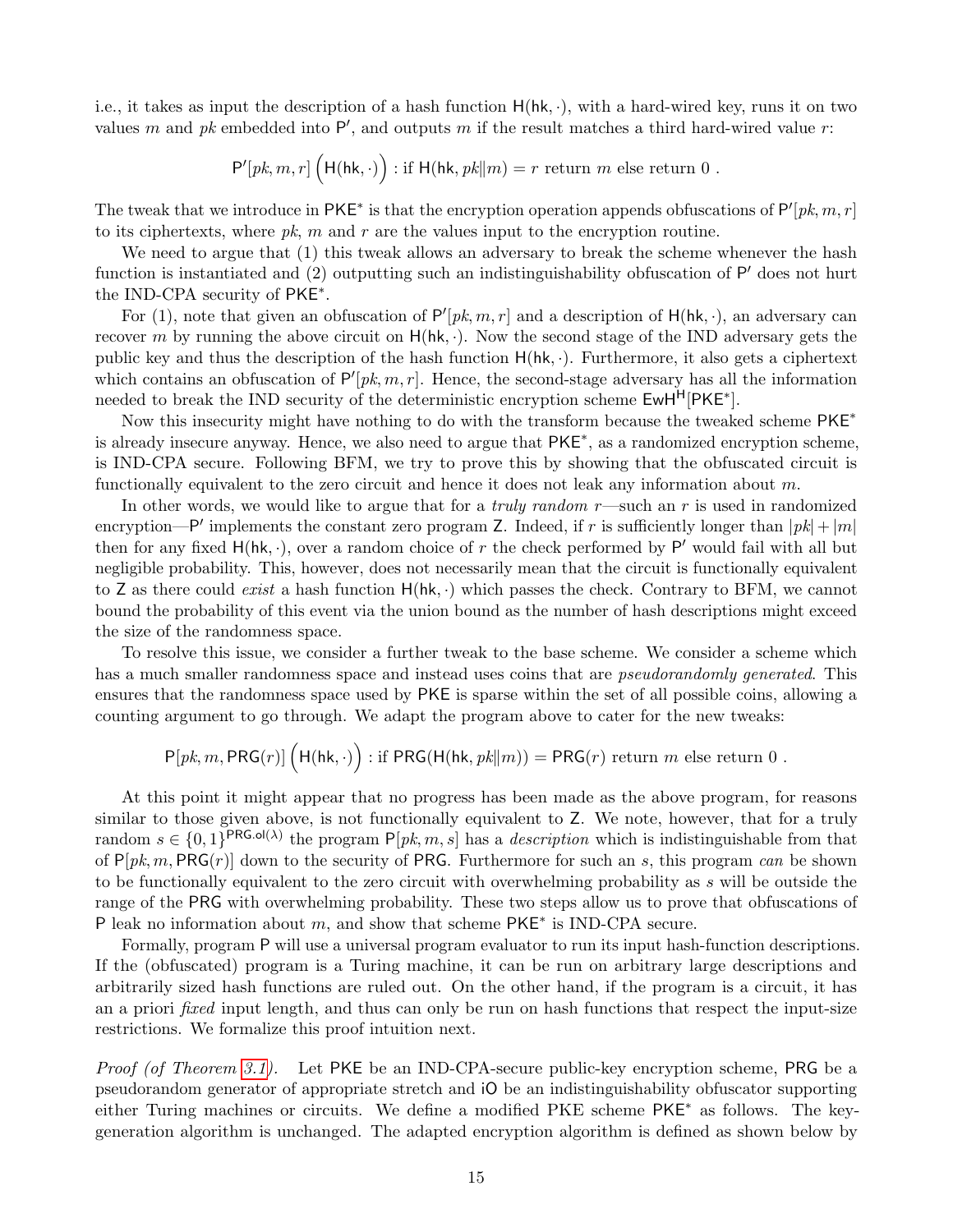<span id="page-15-0"></span>

| <b>PRG</b>                                                       | iO                                                               |                                                                                         |                                                                                    |
|------------------------------------------------------------------|------------------------------------------------------------------|-----------------------------------------------------------------------------------------|------------------------------------------------------------------------------------|
| $\mathsf{Game}_0(\lambda)$                                       | Game <sub>1</sub> $(\lambda)$                                    | $\mathsf{Game}_2(\lambda)$                                                              | PROG. $P[pk, m_b, s](H(hk, \cdot))$                                                |
| $b \leftarrow s \{0, 1\}$                                        | $b \leftarrow s \{0, 1\}$                                        | $b \leftarrow s \{0, 1\}$                                                               | $r  r' \leftarrow \mathsf{UEval}(\mathsf{H}(\mathsf{hk},\cdot), \mathit{pk}  m_b)$ |
| $(sk, pk) \leftarrow$ PKE.Kg(1 <sup><math>\lambda</math></sup> ) | $(sk, pk) \leftarrow$ PKE.Kg(1 <sup><math>\lambda</math></sup> ) | $(sk, pk) \leftarrow$ PKE.Kg(1 <sup><math>\lambda</math></sup> )                        | $s' \leftarrow PRG(r)$                                                             |
| $(m_0, m_1) \leftarrow \mathcal{A}(pk)$                          | $(m_0, m_1) \leftarrow \mathcal{A}(pk)$                          | $(m_0, m_1) \leftarrow \mathcal{A}(pk)$                                                 | if $(s' = s)$ then return $m_b$                                                    |
| $r\ r' \leftarrow \$ {0,1\}^{\text{PKE.rI}(\lambda)}             | $r  r' \leftarrow \S \{0,1\}^{PKE.rI(\lambda)}$                  | $r  r' \leftarrow \S\{0,1\}^{PKE.rI(\lambda)}$                                          | return 0                                                                           |
| $s \leftarrow PRG(r)$                                            | $s \leftarrow \{0, 1\}^{\mathsf{PRG.ol}(\lambda)}$               | $s \leftarrow \{0, 1\}^{\text{PRG.ol}(\lambda)}$                                        |                                                                                    |
| $c \leftarrow \mathsf{PKE}(pk, m_b; s)$                          | $c \leftarrow \mathsf{PKE}(pk, m_b; s)$                          | $c \leftarrow \mathsf{PKE}(pk, m_b; s)$                                                 |                                                                                    |
| $\overline{P} \leftarrow \text{iO}(P[pk, m_b, s]; r')$           | $\overline{P} \leftarrow \text{iO}(P[pk, m_b, s]; r')$           | $\overline{\mathsf{P}} \leftarrow \mathsf{iO}(\mathsf{Z}_{\mathsf{ P[pk,m_b,s]} }; r')$ |                                                                                    |
| $b' \leftarrow \mathcal{A}(c, \overline{P})$                     | $b' \leftarrow \mathcal{A}(c, \overline{P})$                     | $b' \leftarrow \mathcal{A}(c, \overline{P})$                                            |                                                                                    |
| return $(b' = b)$                                                | return $(b' = b)$                                                | return $(b' = b)$                                                                       |                                                                                    |

Figure 2: Hybrids used in the proof of Theorem [3.1](#page-13-2) (left) and the program P obfuscated in the first two games (right). The highlighted lines show the changes in game transitions.

appending an obfuscated program  $\overline{P}$  to its outputs. UEval denotes a universal program evaluator. The modified decryption algorithm ignores the  $\overline{P}$  component and decrypts as in the base scheme.

| ALGO. PKE <sup>*</sup> .Enc( $pk, m; r  r'$ )        | PROG. $P[pk, m, s](H(hk, \cdot))$                                  |
|------------------------------------------------------|--------------------------------------------------------------------|
| $s \leftarrow \textsf{PRG}(r)$                       | $r  r' \leftarrow \text{UEval}(\text{H(hk}, \cdot), \text{pk}  m)$ |
| $c \leftarrow \mathsf{PKE}.\mathsf{Enc}(pk, m; s)$   | $s' \leftarrow PRG(r)$                                             |
| $\overline{P} \leftarrow iO(P[pk, m, s](\cdot); r')$ | if $(s' = s)$ then return m                                        |
| return $(c, \overline{P})$                           | return 0                                                           |

When we consider the above construction with respect to circuits, we need to specify an extra parameter p that upper-bounds the size of the inputs to the universal circuit evaluator. This maximum size of programs that the universal circuit admits corresponds to the maximum size of the hash functions that our uninstantiability proof applies to. Note that when the construction is considered for Turing machines, the input size is arbitrary.

We show that the above tweaked scheme  $PKE^*$  is IND-CPA secure via a sequence of four games that we describe next. We present the pseudocode in Figure [2.](#page-15-0)

- Game<sub>0</sub>: This game is identical to the IND-CPA game for the randomized base scheme  $PKE^*$  and an arbitrary adversary A.
- **Game**<sub>1</sub>: In this game the randomness s used in encryption is no longer generated via a PRG call and is sampled uniformly at random.
- Game<sub>2</sub>: In this game the ciphertext component  $\overline{P}$  is generated as an indistinguishability obfuscation of the zero program (that is, Turing machine or circuit) Z padded to the appropriate length (and running time).

We now show that each of the above transitions negligibly changes the game's output with respect to any adversary A.

Game<sub>0</sub> TO Game<sub>1</sub>. We bound the difference in these games by the security of PRG. Note that a PRG adversary that gets as input  $y$ , a PRG image under a uniformly random seed or a truly uniformly random value, can perfectly simulate games  $Game_0$  and  $Game_1$  for A by using y in place of s. If y is a PRG image, then  $Game_0$  is run and if y is uniformly random the  $Game_1$  is run:

 $\Pr[\mathsf{Game}_0(\lambda)] - \Pr[\mathsf{Game}_1(\lambda)] \leq \mathsf{Adv}_{\mathsf{PRG},\mathcal{A}}^{\mathrm{prg}}(\lambda)$  .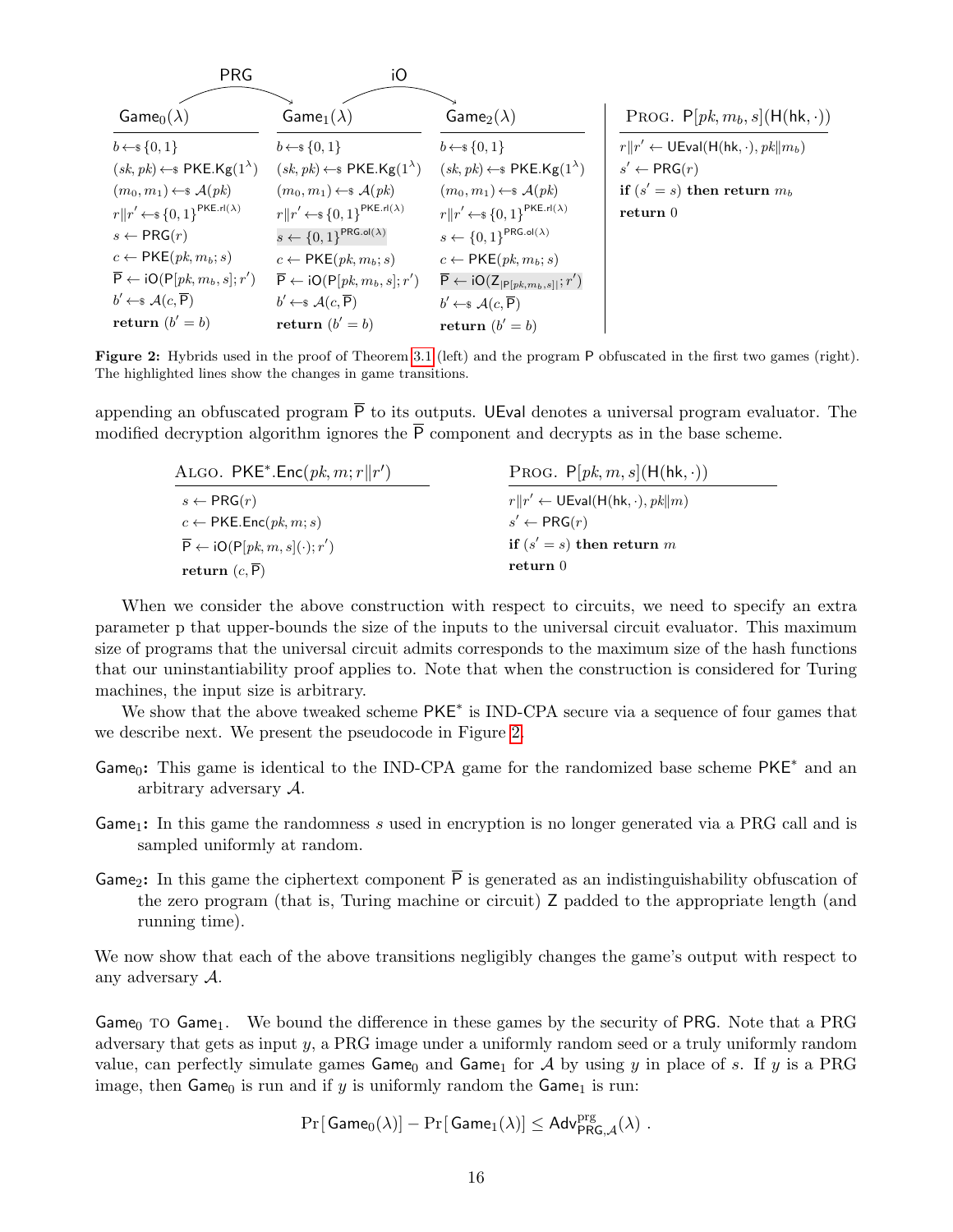Game<sub>1</sub> TO Game<sub>2</sub>. We show that this hop negligibly affects the winning probability of A down to the security of the indistinguishability obfuscator. We let  $S$  to be the sampler which runs all the steps of Game<sub>1</sub> using the first phase of A up to the generation of  $\overline{P}$ . It then sets  $P_0 := P[pk, m_b, s]$ ,  $P_1 := Z_{|P_0|}$ and aux to be the ciphertext component c and the internal state of the first phase of the IND-CPA adversary. Algorithm  $\mathcal D$  receives an obfuscation  $\bar{P}$  of either  $P_0$  or  $P_1$ , and resumes the second phase of  $\mathcal A$ on  $(c, \overline{P})$  using the state recovered from *aux*. When  $P_0$  is obfuscated A is run according to the rules of Game<sub>1</sub> and when  $P_1$  is obfuscated A is run according to the rules of Game<sub>2</sub>. Hence,

$$
\Pr[\mathsf{Game}_1(\lambda)] - \Pr[\mathsf{Game}_2(\lambda)] \leq \mathsf{Adv}_{\mathsf{IO},\mathcal{S},\mathcal{D}}^{\mathrm{io}}(\lambda) \; .
$$

We must show that the sampler  $\mathcal S$  constructed above with overwhelming probability outputs functionally equivalent circuits. Assuming that the stretch of the PRG is sufficiently large, i.e., PRG.ol( $\lambda$ )  $\geq$ 2 · PRG.il( $\lambda$ ), by the union bound the probability over a random choice of s that there exists an  $r \in \{0,1\}^{\mathsf{PRG},\mathsf{il}(\lambda)}$  such that  $\mathsf{PRG}(r) = s$  is upper bounded by  $2^{\mathsf{PRG},\mathsf{il}(\lambda)-\mathsf{PRG},\mathsf{ol}(\lambda)} \leq 2^{-\mathsf{PRG},\mathsf{il}(\lambda)}$ . Hence, the probability that  $P_0$  is functionally inequivalent to the zero circuit is upper bounded by  $2^{-PRG.i}(\lambda)$ , that is,

$$
\Pr\Big[\exists x \, \mathsf{P}_0(x) \neq 0 : (\mathsf{P}_0, \mathsf{P}_1, aux) \leftarrow \mathsf{s} \, \mathcal{S}(1^\lambda)\Big] \leq 2^{-\mathsf{PRG}.i(\lambda)}\ .
$$

When working with Turing machines, we also need to ensure that the two programs used above respect the run-time requirements of the definition of a secure indistinguishability obfuscator for Turing machines. Formally, we will implement the Turing machines P and Z obliviously as follows. We first consider an oblivious Turing machine which takes in the description of the hash function and a message as input and performs exactly the same computation that P does. We then implement P by fixing the message input of this machine to that passed to the encryption algorithm, retaining the machine's oblivious structure. The same strategy will be used in constructing the zero circuit, where the constant zero message (of correct length) is hard-wired in. Since these machines are oblivious, their runtimes depends only on the sizes of the message and the hash description and hence coincide.

Game<sub>2</sub>. We reduce the advantage of  $A$  in Game<sub>2</sub> to the IND-CPA security of scheme PKE. The only difference between this game and the usual IND-CPA game for PKE is that an obfuscation of  $Z_{|P[pkm_b,s]|}$ is attached to the ciphertexts. This program has a public description and hence its obfuscations can be perfectly simulated. Hence,

$$
2\cdot \Pr[\mathsf{Game}_2(\lambda)] - 1 \leq \mathsf{Adv}_{\mathsf{PKE},\mathcal{A}}^{\mathrm{ind-cpa}}(\lambda) \; .
$$

THE ATTACK. To conclude the proof, we show there exists an adversary  $(A_1, A_2)$  that breaks the IND security of D-PKE<sup>\*</sup> :=  $EWH^H[PKE^*]$  for any function H that respects the input requirements of P (arbitrary if P is a Turing machine, and p-bounded if a circuit). Adversary  $A_1$  chooses two values  $x_0, x_1 \leftarrow \{0,1\}^{\textsf{PKE}, \text{il}(\lambda)-1}$  uniformly at random and outputs messages  $m_0 := x_0 \|0 \text{ and } m_1 := x_1 \|1$ . Observe that  $A_1$  adheres to the entropy requirements of admissible IND adversaries. Adversary  $A_2$  gets as input the public key (hk,  $pk$ ) and a ciphertext  $(c, \overline{P})$ . It then evaluates  $\overline{P}$  on the description of hash function  $H(hk, \cdot)$  with key hk recovered from the public key and hard-coded into the program description. (Note that if we are considering circuits, the description of this circuit must have size at most  $p(\lambda)$ .) Adversary  $A_2$  returns the least significant bit of P's output. This adversary and its operation within the IND game is shown in Figure [3.](#page-17-1) By the correctness of the obfuscator,  $(A_1, A_2)$  always win IND with probability 1 irrespectively of the message that is encrypted:

$$
\mathsf{Adv}_{\mathsf{D}\text{-}\mathsf{PKE}^*, \mathcal{A}_1, \mathcal{A}_2}^{\mathrm{ind}}(\lambda) = 1\ .
$$

 $\Box$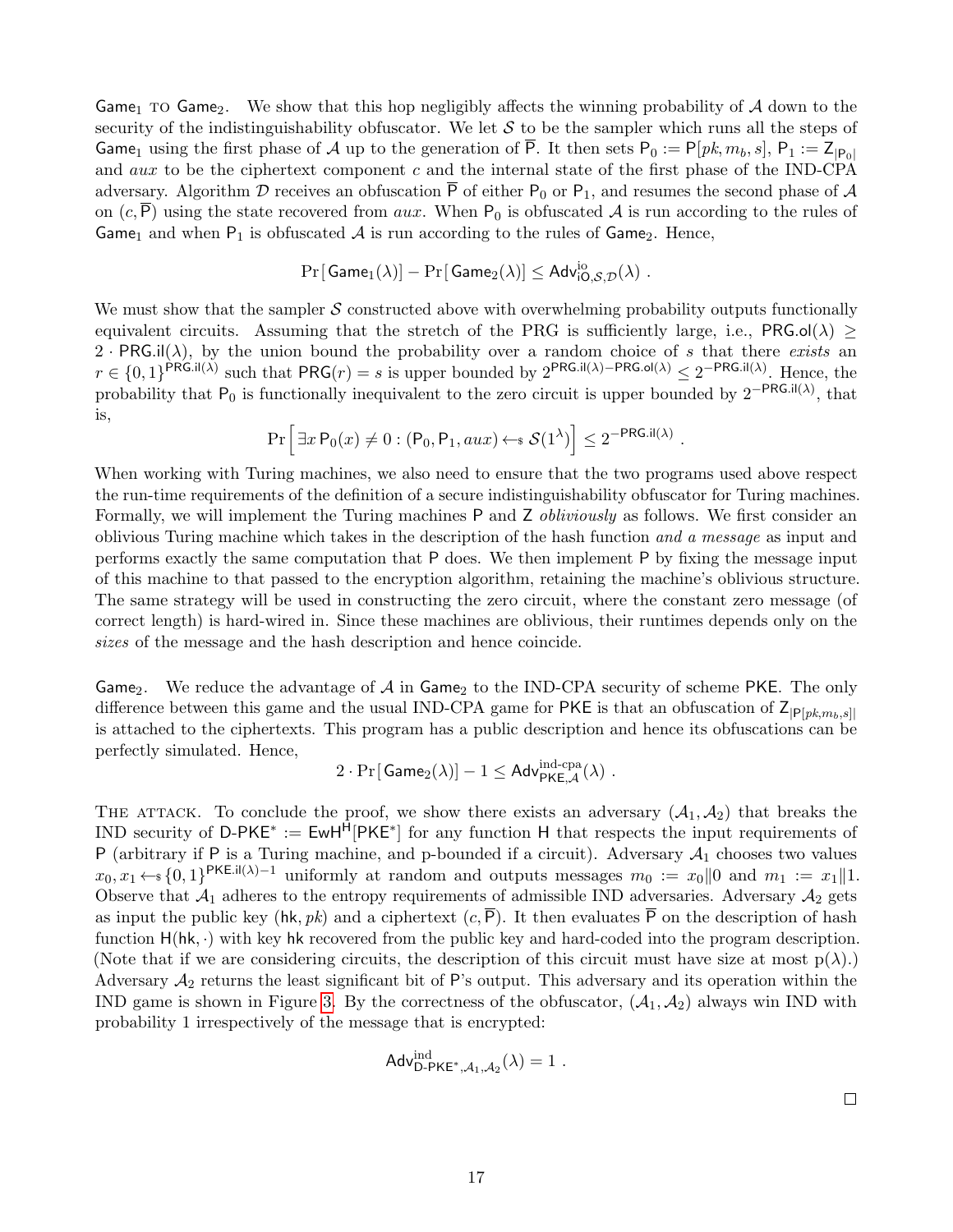<span id="page-17-2"></span><span id="page-17-1"></span>

Prog. P $|pk, m_b, s|$ (H(hk, ·)) 1 :  $r||r' \leftarrow \mathsf{UEval}\left(\mathsf{H}(\mathsf{hk}, \cdot), \mathsf{pk}||\mathsf{m}_{\mathsf{b}}\right)$  $2: s' \leftarrow PRG(r)$  $3:$  if  $(s' = s)$  then  $return m<sub>b</sub>$ <sup>5</sup> : else  $6:$  return  $0$ 

Figure 3: The IND security game for scheme  $EwH^H[PKE^*]$  with our adversary  $(A_1, A_2)$  as constructed in the proof of Theorem [3.1.](#page-13-2) The boxed algorithms are to be understood as subroutines. Program P that is obfuscated as part of ciphertexts is given on the right.

#### <span id="page-17-0"></span>3.3 Consequences for UCEs

We turn to Universal Computational Extractors (UCEs), a novel notion introduced by Bellare, Hoang and Keelveedhi (BHK) [\[BHK13a\]](#page-28-0) to generically instantiate random oracles across a number of cryptographic protocols. UCEs constitute a set of assumptions that roughly speaking model the strong extractor properties enjoyed by (keyed) random oracles. Roughly speaking, in UCE1 security (later renamed to  $\text{UCE}[\mathcal{S}^{\text{cup}}]$  security) a two-stage adversary needs to distinguish a hash function from a random oracle. The first-stage adversary is given oracle access to either the hash function under a random key or the random oracle. It does not get to see the hash key but can leak a message to the second-stage adversary on termination. The latter additionally gets the hash key, can no longer call the oracle, and outputs a bit. UCE1 security requires that the leaked message should be such that it does not *computationally* reveal any of the oracle queries when the oracle is a random function.

One application of this new framework has been to the EwH transform. BHK [\[BHK14\]](#page-29-8) show that if a scheme PKE is IND-CPA secure and a hash function H meets what they call UCE $[\mathcal{S}^{\text{cup}} \cap \mathcal{S}_{\text{PKE}}]$ security then EwH<sup>H</sup>[PKE] is IND secure. (We refer the reader to the May 2014 version of the paper for the details.) We emphasize that this security definition *depends* on the PKE scheme, because the source class  $S_{PKF}$  is restricted to those which run the PKE scheme as a subroutine. Our negative results on EwH show that UCE $[\mathcal{S}^{\text{cup}} \cap \mathcal{S}_{\text{PKE}}]$  security is uninstantiable.

Corollary 3.2 (UCE[ $S^{cup} \cap S_{PKE}$ ] uninstantiability). Assuming the existence of indistinguishability obfuscation for Turing machines M (resp. p-bounded circuits  $C_p$ ), UCE[ $S^{cup} \cap S_{PKE}$ ] security for hash functions is uninstantiable (resp. p-uninstantiable) in the standard model.

We remark that in previous versions of their work [\[BHK13a,](#page-28-0) [BHK13b\]](#page-28-9), BHK based the security of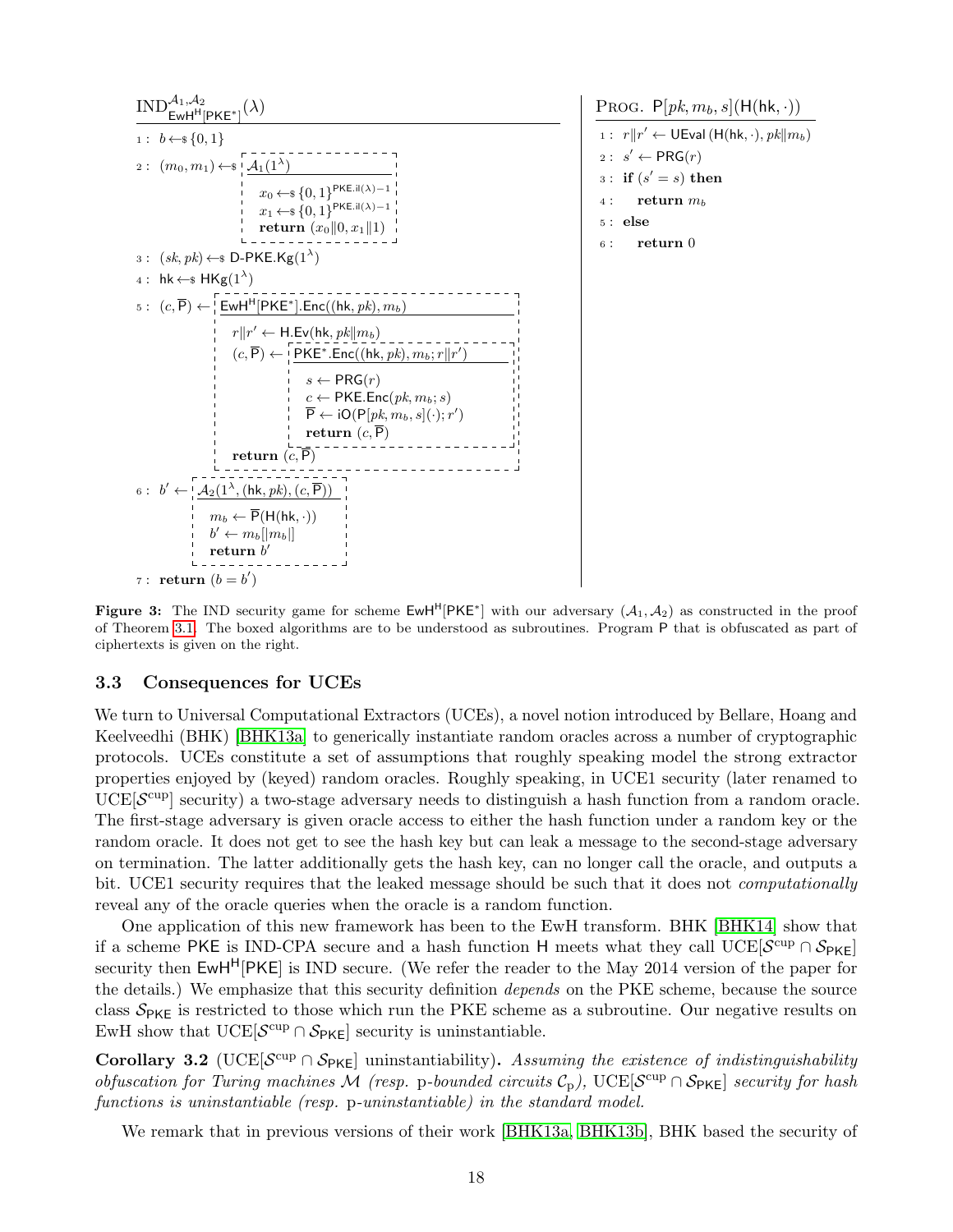IND-CDA $A^{A_1,A_2}_{\mathsf{H}\text{-}\mathsf{PKE}}(\lambda)$  $b \leftarrow s \{0, 1\}$  $(\mathbf{m}_0, \mathbf{m}_1, \mathbf{r}) \leftarrow \mathcal{A}_1(1^{\lambda})$  $(sk, pk) \leftarrow s$  H-PKE.Kg(1<sup> $\lambda$ </sup>) for  $i = 1 \dots |m_0|$  do  $c[i] \leftarrow H\text{-}PKE\text{.Enc}(pk, m_b[i]; r[i])$  $b' \leftarrow \mathcal{A}_2(pk, \mathbf{c})$ return  $(b' = b)$ 

<span id="page-18-2"></span><span id="page-18-1"></span>Figure 4: The IND-CDA security game for hedged public-key encryption without initial adversaries. Our results carry over to a setting where an initial adversary that passes state to the first and second phase of the attack is present [\[RSS11\]](#page-32-8).

EwH on other stronger UCE assumptions. Our results also show the uninstantiability of these notions assuming indistinguishability obfuscation and in particular imply the negative results of [\[BFM14\]](#page-28-1) for  $\text{UCE}[\mathcal{S}^{\text{cup}}]$  security and *bounded parallel sources*, a notion introduced in [\[BHK13b\]](#page-28-9), as both of these notions imply a secure instantiation of EwH. The idea behind bounded parallel sources is to circumvent iO attacks by potentially exploiting the efficiency of public-key encryption compared to obfuscation. As our counterexample encryption scheme uses an obfuscator as a subroutine, the scheme is at least as complex as the obfuscator and this intuition does not apply anymore. Note, however, that BFM [\[BFM14\]](#page-28-1) rule out the instantiability of bounded parallel sources for a wider choice of parameters, even for extremely efficient public-key encryption schemes.

#### <span id="page-18-0"></span>3.4 Extension to hedged PKEs

Hedged public-key encryption, introduced by Bellare et al. [\[BBN](#page-27-6)+09] models the security of public-key encryption schemes where the random coins used in encryption might have low entropy. Indistinguishability under chosen-distribution attacks (IND-CDA) shown in Figure [4](#page-18-1) formalizes the security of hedged PKEs. This notion is similar to IND and the only difference is that the adversary additionally to the two message vectors also outputs a randomness vector. The high min-entropy restriction is spread over the message and randomness vectors. When the length of the randomness entries is 0, one recovers the IND model for D-PKEs. A transform similar to EwH, called Randomized Encrypt-with-Hash, can be defined for hedged PKEs [\[BBN](#page-27-6)+09]: hash the message, public key and the randomness to obtain new coins, and use them in encryption. Our uninstantiability result can be immediately adapted to this transform as long as the message space has super-polynomial size:

> Prog.  $P[pk, m, s]$ (H(hk, ·),  $\rho$ )  $r \leftarrow \mathsf{UEval}(\mathsf{H}(\mathsf{hk},\cdot), \mathit{pk}||m||\mathit{o})$  $s' \leftarrow \textsf{PRG}(r)$ if  $(s' = s)$  then return m return 0

That is, the program takes an additional input  $\rho$  that allows the attacker to specify the randomness. We note that this requires the adversary to choose the randomness in a predictable way, which does not violate the min-entropy requirements as long as the min-entropy of the messages is sufficiently high. We note that if one strengthens the IND-CDA notion to require the randomness distribution to have super-logarithmic min entropy, our attacks would no longer work. This in particular is the case if the message space of the scheme is small.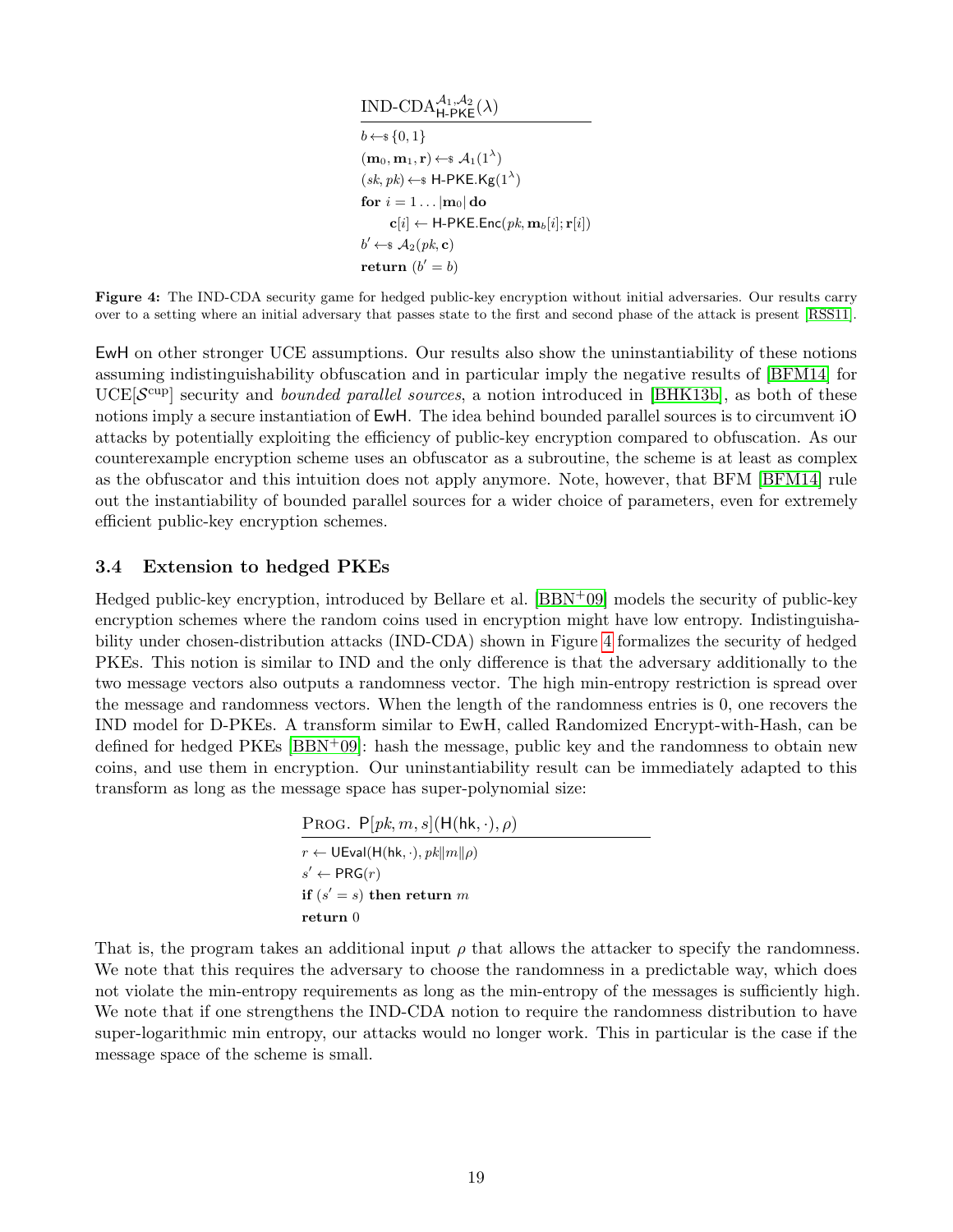## <span id="page-19-3"></span><span id="page-19-0"></span>4 Beyond Encrypt-with-Hash

We show that our uninstantiability results can be further leveraged to rule out standard-model instantiations of a number of other known transformations. We generalize the iO attack of the previous section to what we call *admissible* transformations, and show that the classical and widely used Fujisaki–Okamoto transformation [\[FO99\]](#page-30-9) falls under it. We also show that a generic approach to building secure symmetric encryption in the presence of key-dependent messages, and another one for building de-duplication schemes are uninstantiable.

#### <span id="page-19-1"></span>4.1 Generalizing the attack

Let  $GT^{RO}[PKE]$  be a ROM transformation mapping PKE schemes to PKE schemes. Without loss of generality we assume that there is a single random oracle as multiple random oracles can be simulated via domain separation. When the oracle in  $GT^{\mathcal{RO}}[PKE]$  is instantiated with a hash function H we write  $GT^H[PKE]$ . We say that transform  $GT$  is *structured* if it takes the following form for a (possibly randomized) oracle PPT machine  $T^{\mathcal{RO}}$  and a public-key encryption scheme PKE.

$$
\frac{\mathsf{GT}^{\mathcal{RO}}[\mathsf{PKE}].\mathsf{Enc}(pk, m; r)}{(pk', m', r', c') \leftarrow \mathsf{T}^{\mathcal{RO}}(pk, m; r)}
$$
\n
$$
c \leftarrow \mathsf{PKE}.\mathsf{Enc}(pk', m'; r')
$$
\nreturn  $(c, c')$ 

Note that in order to obtain a deterministic encryption routine T needs to be deterministic (i.e.,  $r = \varepsilon$ ). For the sake of generality, however, we allow T to be randomized.

In addition to the above structural requirement on  $GT^{\mathcal{RO}}$ , we require the existence of a deterministic *recovery* algorithm Rec<sup> $\mathcal{R}^{\mathcal{O}}$  such that experiment Recover returns true with probability 1 for any valid</sup> choice of message  $m$ <sup>[7](#page-19-2)</sup>

$$
\begin{array}{l} \text{EXP. RecoveryFKE,T,Rec,} \\ \hline \mathcal{RO} \leftarrow & \text{Func}(\mathsf{k}(\lambda), \mathsf{il}(\lambda), \mathsf{ol}(\lambda)) \\ r \leftarrow & \{0, 1\}^{P\mathsf{KE}, \mathsf{rl}(\lambda)}; (sk, pk) \leftarrow & \mathsf{PKE} \cdot \mathsf{Kg}(1^{\lambda}) \\ (pk', m', r', c') \leftarrow \mathsf{T}^{\mathcal{RO}}(pk, m; r) \\ c \leftarrow \mathsf{PKE} \cdot \mathsf{Enc}(pk', m'; r') \\ (m^*, r^*) \leftarrow \mathsf{Rec}^{\mathcal{RO}}(pk, m', c, c') \\ \textbf{return} \ (m^* = m \land r^* = r'). \end{array}
$$

Note that Rec<sup> $\mathcal{R}^{\mathcal{O}}$ </sup> gets to see the adapted public key  $pk'$ , the adapted message  $m'$  and the ciphertext  $(c, c')$  as computed by a transformation  $GT^{RO}$ [PKE] but it does not get to see the secret key sk nor the original randomness  $r$  (if present). We call a transformation *admissible* if it is structured and admits a recovery algorithm.

As an example, let us check that the Encrypt-with-Hash transformation is admissible. The encryption operation of Encrypt-with-Hash is given by

$$
\mathsf{EwH}^{\mathcal{RO}}[\mathsf{PKE}].\mathsf{Enc}(pk, m) := \mathsf{PKE}.\mathsf{Enc}(pk, m; \mathcal{RO}(pk||m)) .
$$

This can be re-written in the above structured form as follows.

<span id="page-19-2"></span><sup>&</sup>lt;sup>7</sup>For our results it is, in fact, sufficient if the recovery algorithm succeeds only with noticeable probability.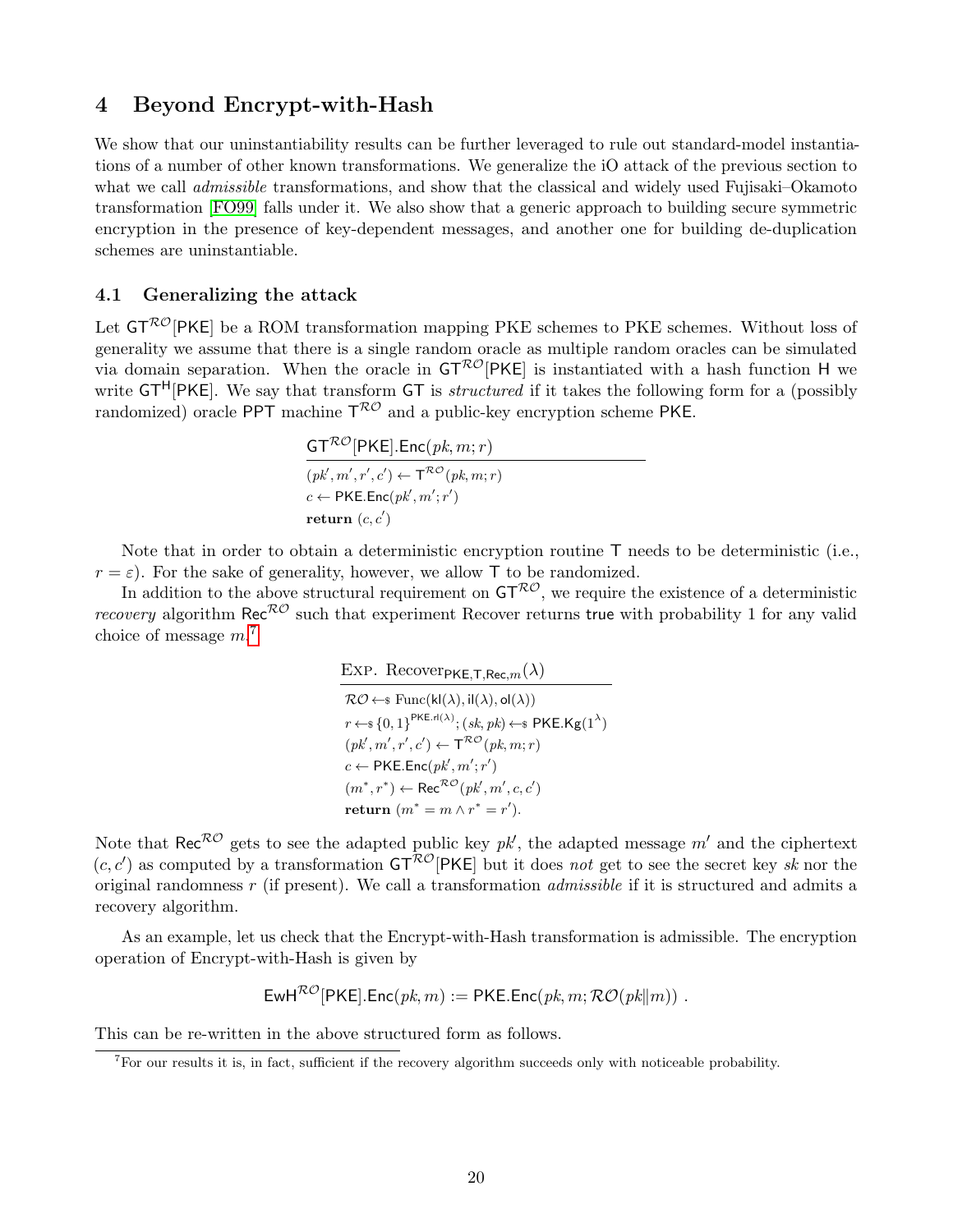$$
\frac{\text{EwH}^{\mathcal{RO}}[\text{PKE}].\text{Enc}(pk, m; \varepsilon)}{(pk', m', r', c') \leftarrow \left[ \frac{\overline{\text{T}^{\mathcal{RO}}}(pk, m; \varepsilon)}{\overline{\text{T}^{\mathcal{RO}}}(pk, m; \varepsilon)} \right]
$$
\n
$$
r' \leftarrow \mathcal{RO}(pk||m)
$$
\nreturn  $(pk, m, r', \varepsilon)$ \n
$$
c \leftarrow \text{PKE}.\text{Enc}(pk', m'; r')
$$
\nreturn  $(c, c')$ 

Note that EwH is deterministic, and so we set  $r = \varepsilon$ . The recovery algorithm Rec<sup>RO</sup> on input  $(pk', m', c, c')$ outputs

$$
\Big(m',\mathcal{RO}(pk'\|m')\Big)\enspace.
$$

As  $m' = m$  and  $pk' = pk$  this is the required output in order to succeed in experiment Recover.

We now give our generalized uninstantiability result. Since we consider both randomized and deterministic transformations, in the former case we show that the scheme resulting from applying the transformation to an adversarial scheme is not IND-CPA secure, and in the latter case we show this for IND security.

<span id="page-20-0"></span>**Theorem 4.1** (Uninstantiability of admissible transforms). Let  $GT^{RO}$  be an admissible transformation. Assuming the existence of indistinguishability obfuscation for Turing machines M (resp. p-bounded circuits  $C_p$ ), the GT<sup>RO</sup> transform is uninstantiable (resp. p-uninstantiable) with respect to IND security and IND-CPA base schemes if GT is deterministic, and uninstantiable (resp. p-uninstantiable) with respect to IND-CPA security and IND-CPA base schemes if GT is randomized.

*Proof.* Similarly to EwH, we modify a scheme PKE to a tweaked variant PKE<sup>∗</sup> by attaching obfuscations of a program that can be used to win the IND game for  $GT^H[PKE]$  in case  $GT^{\mathcal{RO}}$  yields a D-PKE scheme, or the IND-CPA game in case it yields a standard PKE scheme. The program that PKE<sup>\*</sup> obfuscates depends on the recovery algorithm Rec. Roughly speaking, the program uses the recovery algorithm to recompute the randomness in application of the underlying PKE scheme and to check its well-formedness. If this check passes the program outputs the original message  $m$ . Otherwise it outputs 0. The important difference here is that P on top of a hash-function description also takes a *ciphertext component* as input. In other words, this program allows the adversary to also exploit the ciphertext that it has as its disposal.

| ALGO. PKE <sup>*</sup> .Enc( $pk, m; r  r'$ )                  | PROG. P[ $pk, m, s, c$ ](H(hk, ·), c')                                                   |
|----------------------------------------------------------------|------------------------------------------------------------------------------------------|
| $s \leftarrow \textsf{PRG}(r)$                                 | $(m,r  r') \leftarrow \text{Rec}^{\text{UEval}(\text{H(hk},\cdot),\cdot)}(pk, m, c, c')$ |
| $c \leftarrow \mathsf{PKE}.\mathsf{Enc}(pk, m; s)$             | $s' \leftarrow PRG(r)$                                                                   |
| $\overline{P} \leftarrow iO(P[pk, m, s, c](\cdot, \cdot); r')$ | if $(s' = s)$ then return m                                                              |
| return $(c, P)$                                                | return 0                                                                                 |

IND-CPA preservation. The tweaked scheme remains IND-CPA secure. The proof is analogous to that of Theorem [3.1.](#page-13-2) First we replace s with a truly random value in the generation of P. This is indistinguishable down to the security of the pseudorandom generator. Next we note that program P would only output a non-zero value in case s lies within the range of the pseudorandom generator. This occurs with only a negligible probability via the union bound. The proof then follows from the security of the indistinguishability obfuscator.

It remains to show that  $GT^H[PKE^*]$  is IND insecure assuming that T is deterministic and in case T is randomized that the instantiated scheme is not IND-CPA secure.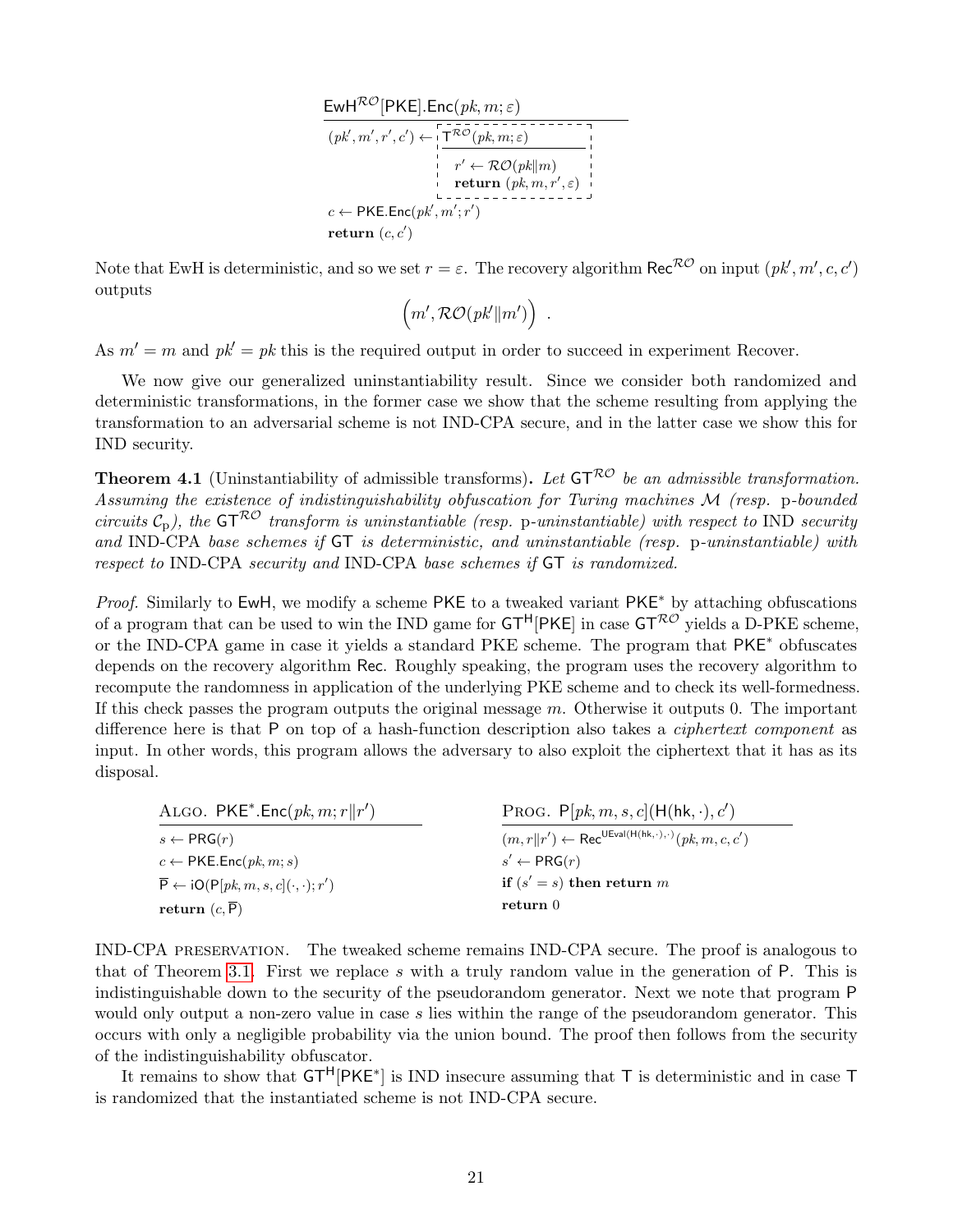<span id="page-21-1"></span>



Figure 5: The IND game with respect to  $GT^H[PKE^*]$  and adversary  $(A_1, A_2)$  as constructed in the proof of Theorem [4.1.](#page-20-0) For IND we assume that  $GT^H[PKE^*]$  is deterministic and thus  $r = \varepsilon$ .

BREAKING IND. The attack is similar to that for EwH. We define  $A_1$  to output two random messages that end in 0 and 1 respectively. The second-stage adversary  $\mathcal{A}_2$  gets as input  $(pk, (c, \overline{P}), c')$ , that is, the public key pk, the ciphertext part  $(c, \overline{P})$  coming from our adapted scheme PKE<sup>\*</sup> and the second ciphertext part  $c'$  from the transformation  $GT$  (see definition of a structured transformation as described at the start of Section [4.1\)](#page-19-1). Adversary  $A_2$  constructs a description of the hash function H with the hash key hk hard-coded in<sup>[8](#page-21-0)</sup>, and runs  $\bar{P}$  on  $(H, c')$ . It terminates by returning the least significant bit of  $\bar{P}$ 's output. We give the pseudocode of the attack in Figure [5.](#page-21-1)

When  $m_b$  is encrypted, the adversary gets an obfuscation of  $P[pk', m', s, c]$  where  $pk'$  and m' are generated deterministically via T using input  $(pk, m_b; \varepsilon)$ . (Note that we are currently considering deterministic transformations.) On input  $(H, c')$  program  $P[pk', m', s, c]$  runs the recovery algorithm Rec on input  $(pk', c, c', m')$ , giving it oracle access to H. The recovery algorithm outputs  $(m_b, r||r')$ , where r||r' were the coins given to PKE<sup>∗</sup>. Program P then recomputes PRG(r). This matches s by the definition of GT, and hence the program outputs  $m_b$ . Thus the adversary recovers the least significant bit of the encrypted message with probability 1.

BREAKING IND-CPA. In this case, we consider an IND-CPA adversary A that outputs  $m_0 := 0$  and  $m_1 := 1$  as its chosen plaintexts and in its second phase launches the second stage of the IND attack above and checks which messages is recovered. The analysis is identical to the above case, noting that the recovery algorithm recovers the encrypted message as well as the random coins given to the PKE encryption operation.<sup>[9](#page-21-2)</sup>  $\Box$ 

<span id="page-21-0"></span><sup>&</sup>lt;sup>8</sup>Note that the description of the hash function is public and the key hk is either public or part of the public key pk.

<span id="page-21-2"></span><sup>&</sup>lt;sup>9</sup>Alternatively, simply note that IND implies IND-CPA security for  $pk$ -independent messages.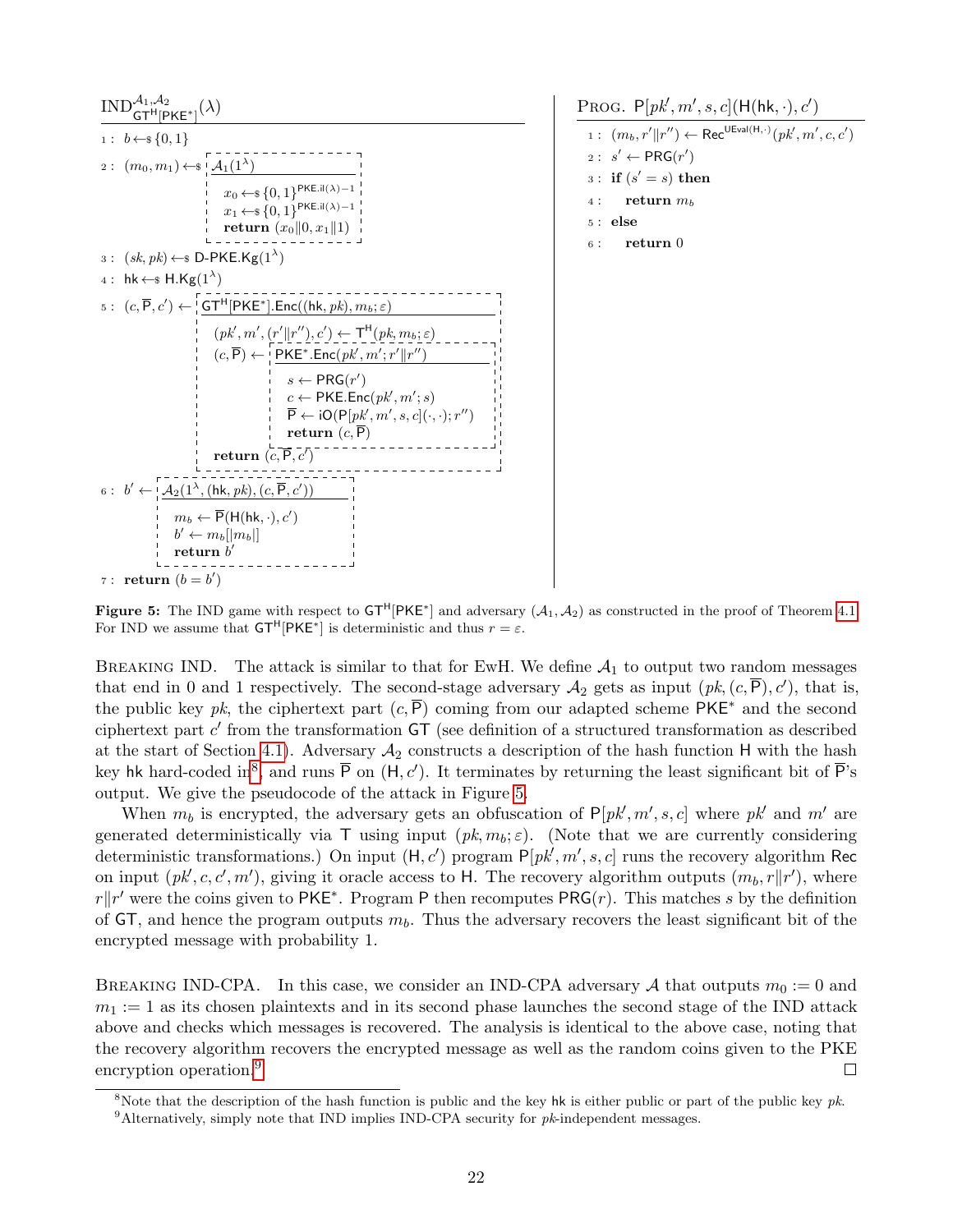<span id="page-22-2"></span>STRONG IND. The IND security game for deterministic PKEs only applies to public-key-independent distributions. Raghunathan, Segev and Vadhan [\[RSV13\]](#page-32-7) strengthen this definition to allow the adversaries to adaptively choose messages after learning some information about the public key. They then give constructions in the standard model and present two new transformations in the random-oracle model. The first scheme generates an additional random value  $u$  as part of the public key and sets the required randomness to  $\mathcal{RO}(hk, m||u)$ ; that is, the entire public key is not used for randomness generation but only a specific part of it. The second scheme is parameterized by a polynomial Q and generates randomness as  $\bigoplus_{i=1}^{Q+1} \mathcal{RO}(hk, m||i)$ . Both of these schemes fall prey to our iO-based attacks as they can be shown admissible similarly to the EwH transformation.

#### <span id="page-22-0"></span>4.2 The Fujisaki–Okamoto transformation

The Fujisaki–Okamoto (FO) transformation [\[FO99\]](#page-30-9) is a ROM technique to convert weak public-key encryption schemes, e.g., those which are indistinguishable (or even one-way) against chosen-plaintext attacks into strong ones which resist chosen-ciphertext attacks (i.e., are IND-CCA secure). In this transform a public-key encryption scheme PKE, a (deterministic) symmetric encryption scheme SE and two independent random oracles  $\mathcal{RO}_1$  and  $\mathcal{RO}_2$  are used. Under the FO transform, a ciphertext for a message m is generated by picking a fresh random value  $\sigma$ —FO is randomized—which will be hashed and then used as key for the symmetric scheme which in turn is used to encrypt the actual message m. The asymmetric scheme PKE is then used to encrypt  $\sigma$  in a checkable way: the randomness used to encrypt can be derived from message m and value  $\sigma$ :

 $\mathsf{FO}^{\mathcal{RO}_1,\mathcal{RO}_2}[\mathsf{PKE},\mathsf{SE}].\mathsf{Enc}(pk,m;\sigma) := (\mathsf{PKE}.\mathsf{Enc}(pk,\sigma;\mathcal{RO}_1(\sigma\|m)),\mathsf{SE}.\mathsf{Enc}(\mathcal{RO}_2(\sigma),m))\enspace.$ 

In the standard model the random oracles are instantiated with keyed hash functions H and G. The hash keys are assumed to be a part of the public key. We denote such a standard-model instantiation by FO<sup>H,G</sup>[PKE, SE]. Similarly to EwH, the FO transformation is admissible and Theorem [4.1](#page-20-0) implies its uninstantiability. We show that FO is uninstantiable even with respect to the weaker IND-CPA (rather than IND-CCA) security.

<span id="page-22-1"></span>Corollary 4.2 (Uninstantiability of FO). Assuming the existence of indistinguishability obfuscation for Turing machines M (resp. p-bounded circuits  $C_p$ ), the FO transform is uninstantiable (resp. puninstantiable) with respect to IND-CPA security and IND-CPA base schemes in the standard model.

*Proof.* We show that  $FO^{\mathcal{RO}_1,\mathcal{RO}_2}[\text{PKE},\text{SE}]$  is admissible. The result would then follow from Theorem [4.1.](#page-20-0) The required transformation T and the recovery algorithm Rec are shown below.

ALGO. FO<sup>RO<sub>1</sub>,RO<sub>2</sub></sup>[PKE, SE].Enc(
$$
pk, m; \sigma
$$
)  
\n( $pk', m', r', c'$ ) ←  $\frac{1}{1} \frac{1}{1} \frac{1}{1} \frac{1}{1} \frac{1}{1} \frac{1}{1} \frac{1}{1} \frac{1}{1} \frac{1}{1} \frac{1}{1} \frac{1}{1} \frac{1}{1} \frac{1}{1} \frac{1}{1} \frac{1}{1} \frac{1}{1} \frac{1}{1} \frac{1}{1} \frac{1}{1} \frac{1}{1} \frac{1}{1} \frac{1}{1} \frac{1}{1} \frac{1}{1} \frac{1}{1} \frac{1}{1} \frac{1}{1} \frac{1}{1} \frac{1}{1} \frac{1}{1} \frac{1}{1} \frac{1}{1} \frac{1}{1} \frac{1}{1} \frac{1}{1} \frac{1}{1} \frac{1}{1} \frac{1}{1} \frac{1}{1} \frac{1}{1} \frac{1}{1} \frac{1}{1} \frac{1}{1} \frac{1}{1} \frac{1}{1} \frac{1}{1} \frac{1}{1} \frac{1}{1} \frac{1}{1} \frac{1}{1} \frac{1}{1} \frac{1}{1} \frac{1}{1} \frac{1}{1} \frac{1}{1} \frac{1}{1} \frac{1}{1} \frac{1}{1} \frac{1}{1} \frac{1}{1} \frac{1}{1} \frac{1}{1} \frac{1}{1} \frac{1}{1} \frac{1}{1} \frac{1}{1} \frac{1}{1} \frac{1}{1} \frac{1}{1} \frac{1}{1} \frac{1}{1} \frac{1}{1} \frac{1}{1} \frac{1}{1} \frac{1}{1} \frac{1}{1} \frac{1}{1} \frac{1}{1} \frac{1}{1} \frac{1}{1} \frac{1}{1} \frac{1}{1} \frac{1}{1} \frac{1}{1} \frac{1}{1} \frac{1}{1} \frac{1}{1} \frac{1}{1} \frac{1}{1} \frac{1}{1} \frac{1}{1} \frac{1}{1} \frac{1}{1} \frac{1}{1} \frac{1}{1} \frac{1}{1} \frac{1}{1} \frac{1}{1} \frac{1}{1} \frac{1}{1}$ 

ALGO. Rec $^{\mathcal{RO}_1, \mathcal{RO}_2}$ [PKE, SE] $(pk', m', c, c')$  $\sigma \leftarrow m'$  $m \leftarrow \mathsf{SE}.\mathsf{Dec}(\mathcal{RO}_2(\sigma),c')$  $r' \leftarrow \mathcal{RO}_1(\sigma || m)$  $\mathbf{return} \; (m, r^{\prime})$ 

 $\Box$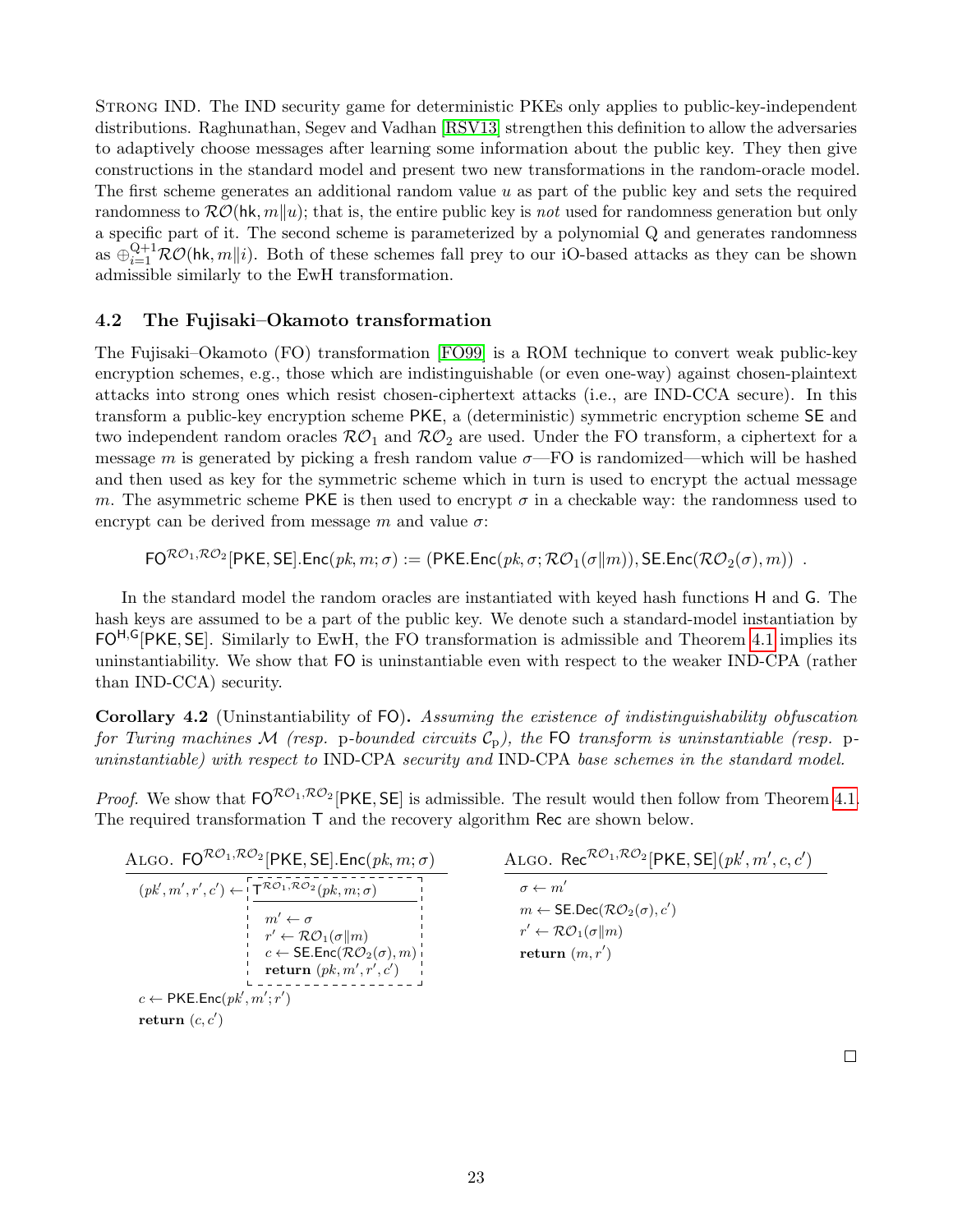<span id="page-23-2"></span>PARTIAL INSTANTIATIONS OF FO. Boldyreva and Fischlin [\[BF05\]](#page-28-5) study the security of the FO transformation when only one of the two random oracles in the construction is instantiated.<sup>[10](#page-23-1)</sup> They consider perfectly one-way hash functions (POWHF) [\[Can97\]](#page-30-10), which, on a high-level, hide all information about pre-images even given the hash key. Boldyreva and Fischlin [\[BF05\]](#page-28-5) show that under an assumption which they call *POWHF encryption* one can securely instantiate the  $\mathcal{RO}_1$  oracle. The POWHFencryption assumption asks that for any efficient message distribution  $M$  the following two distributions are computationally indistinguishable.

| $(sk, pk) \leftarrow$ PKE.Kg(1 <sup><math>\lambda</math></sup> ) |           | $(sk, pk) \leftarrow$ PKE.Kg(1 <sup><math>\lambda</math></sup> ) |
|------------------------------------------------------------------|-----------|------------------------------------------------------------------|
| $k \leftarrow s$ POWHF.Kg(1 <sup><math>\lambda</math></sup> )    |           | $k \leftarrow s$ POWHF.Kg(1 <sup><math>\lambda</math></sup> )    |
| $r \leftarrow s$ POWHF.coins( $\lambda$ )                        |           | $r \leftarrow s$ POWHF.coins( $\lambda$ )                        |
| $(m, aux) \leftarrow \mathcal{M}(pk, k, r)$                      | $\approx$ | $(m, aux) \leftarrow \mathcal{M}(pk, k, r)$                      |
| $\sigma \leftarrow \{0,1\}^{\lambda}$                            |           | $\sigma \leftarrow \{0,1\}^{\lambda}$                            |
| $\omega \leftarrow \text{POWHF.Ev}(k, \sigma    m; r)$           |           | $\omega \leftarrow \S\{0,1\}^{\mathsf{PKE.rI}(\lambda)}$         |
| $c \leftarrow \mathsf{PKE}.\mathsf{Enc}(pk, \sigma; \omega)$     |           | $c \leftarrow \mathsf{PKE}.\mathsf{Enc}(pk, \sigma; \omega)$     |
| return $(pk, k, r, c, aux)$                                      |           | return $(pk, k, r, c, aux)$                                      |

Looking at the proof of Corollary [4.2,](#page-22-1) and the obfuscated program P in particular (appearing in Theorem [4.1\)](#page-20-0), we see that P uses both of its random oracles; that is, the recovery algorithm Rec, which is a subroutine of P, first decrypts a ciphertext component using  $\mathcal{RO}_2$  and then recomputes the randomness using  $RO<sub>1</sub>$ . We can modify this algorithm and obtain an impossibility result for partial instantiations as follows. Instead of using the decryption routine, we hard-wire the message  $m_1 := 1$  into the circuit. For this, it is crucial that we operate in the setting of IND-CPA security where the adversary can always submit the same two messages, say  $m_0 := 0$  and  $m_1 := 1$ . (In contrast, for IND security as considered before, the messages were required to be unpredictable.) We use a program similar to that used in the proof of Theorem [4.2](#page-22-1) and use the following subroutine Rec as follows.

ALGO. Rec<sup>$$
RO_1
$$</sup>[PKE, SE,  $m_1$ ]( $pk', m', c, c'$ )  
\n $\sigma \leftarrow m'$   
\n $r' \leftarrow RO_1(\sigma || m_1)$   
\nreturn  $(m_1, r')$ 

The second phase of IND-CPA adversary A, as before, runs  $\overline{P}$  and outputs (the last bit of) the result. Through these modifications we have removed the dependency on the second random oracle altogether. We can restate our result as follows.

Corollary 4.3 (Partial uninstantiability of FO). Assuming the existence of indistinguishability obfuscation for Turing machines M (resp. p-bounded circuits  $\mathcal{C}_p$ ), the first random oracle in the FO transformation is uninstantiable (resp. p-uninstantiable) with respect to IND-CPA security and IND-CPA base schemes in the standard model. In particular the POWFH-encryption assumption is uninstantiable (resp. p-uninstantiable) with respect to IND-CPA schemes in the standard model assuming iO for Turing machines (resp. for  $C_p$ ).

#### <span id="page-23-0"></span>4.3 KDM security and message-locked encryption

So far we applied our techniques to transformations that operate on randomized public-key encryption schemes. In Appendices [A](#page-32-0) and [B](#page-36-1) we show that our techniques can be also applied in the symmetric setting and even to deterministic schemes. We give a brief overview of the results here.

<span id="page-23-1"></span> $10$ Note that the security analysis is still in the random-oracle model, as only one of the random oracles is instantiated.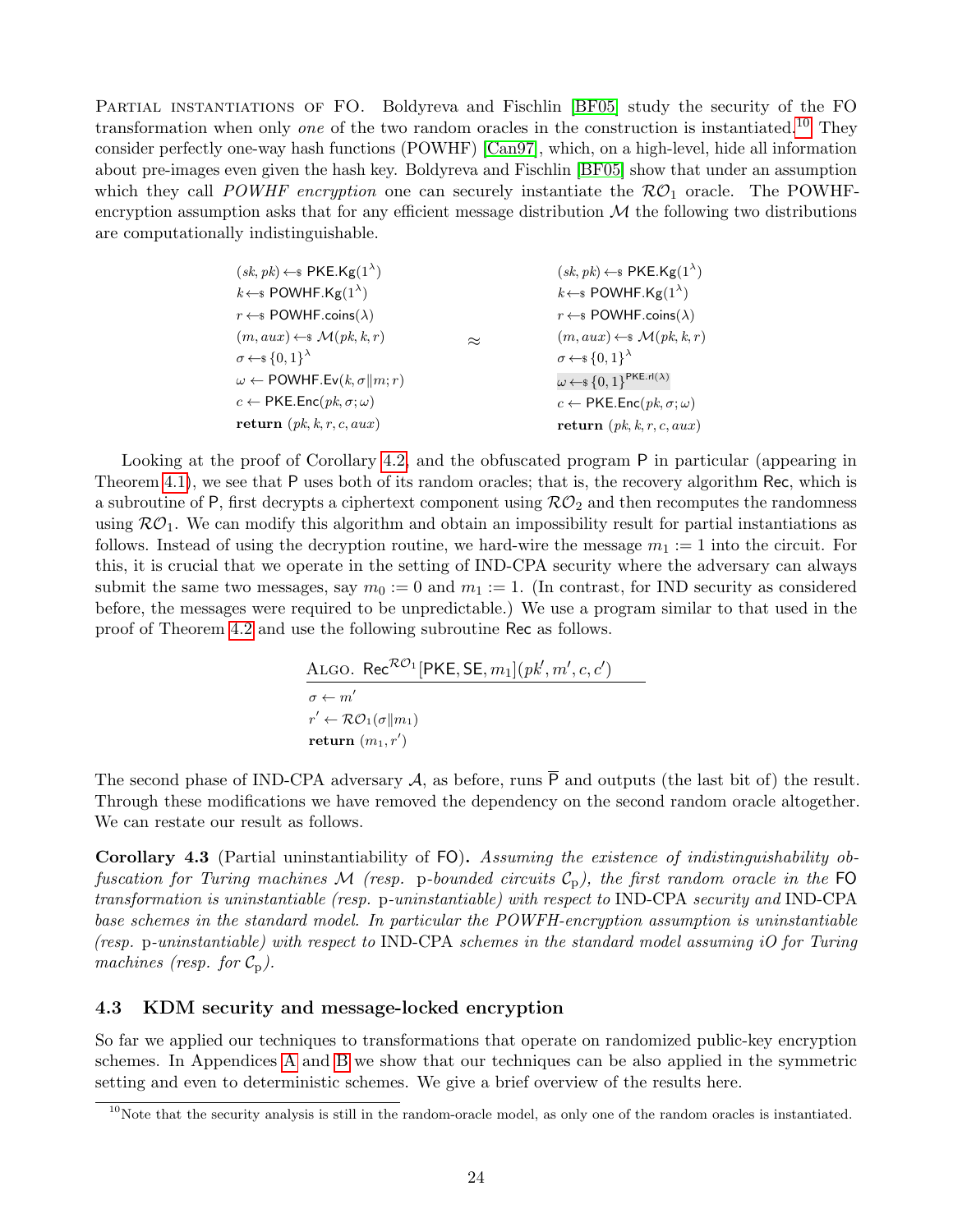<span id="page-24-1"></span>Bellare and Keelveedhi (BK) [\[BK11\]](#page-29-9) give a transformation to convert an authenticated encryption scheme into a KDM-secure one. This is done by hashing the key with a random nonce N to derive a new key, which will be then used for encryption. In other words, the encryption of  $m$  is  $(N, \mathsf{SE}.\mathsf{Enc}(\mathsf{H}(\mathsf{hk}, N||k), m))$ . We can construct a program P which breaks this scheme when  $m = k$  is passed to it and leaves it intact otherwise. Roughly speaking, this program checks if  $m$  equals  $k$  by first hashing  $N||k$  (via the code provided to it) and comparing the result with a correct valued embedded into P upon encryption (encryption has access to the secret key). See Appendix [A](#page-32-0) for the details and a discussion of security requirements from the base scheme.

Message-locked encryption (MLE) is a form of deterministic symmetric encryption where the encryption key is deterministically derived from the message that is to be encrypted. We show that the Convergent-Encryption transform of Douceur et al. [\[DAB](#page-30-8)+02] formalized and proved secure by Bellare, Keelveedhi and Ristenpart (BKR) [\[BKR13\]](#page-29-10) in the ROM for building message-locked encryption is also uninstantiable. Roughly speaking, in this transformation one encrypts m via  $\mathsf{SE}.\mathsf{Enc}(\mathsf{H}(\mathsf{hk}, m), m)$ . The program that we use to break this transform follows a similar design pattern: when run on input a hash function it first computes a key by hashing a message hard-coded into it and checks if it matches the correct key hard-coded into it. See Appendix [B](#page-36-1) for the details.

### <span id="page-24-0"></span>5 Careful with Conversion

In this section we explore new classes of D-PKE transformations that lie beyond those captured by admissible transformations. We present a candidate transformation that is specifically designed to foil our iO attack. We first show that this transformation is structurally sound by proving it secure in the ROM. We then show how to extend our techniques to this (and potentially other classes of) transformations. Our goal is to illustrate the flexibility of our main technique and show that it can be tweaked and extended in many ways.

The underlying idea behind this new transformation, which we term Hybrid and Double Encryptwith-Hash (HD-EwH), is to fix the symmetric encryption scheme to one-time pad (so that it cannot be modified adversarially) and "share out" the randomness and message given to the public-key scheme among two independent invocations so that the necessary information needed for an iO attack is not available for any single invocation. Formally, we define  $HD$ -EwH $^{RO}$ [PKE] as follows. Key generation creates  $(sk, pk) \leftarrow s$  PKE.Kg(1<sup> $\lambda$ </sup>) as well as four keys  $\mathsf{hk}_1, \mathsf{hk}_2, \mathsf{g}\mathsf{k}_1, \mathsf{g}\mathsf{k}_2 \leftarrow s \{0, 1\}^{\mathsf{kl}(\lambda)}$ . It returns  $(sk, (hk_1, hk_2, gk_1, gk_2, pk))$ . An encryption of a message m consists of the following three components

$$
\mathsf{PKE}.\mathsf{Enc}\left(\mathit{pk}, \mathcal{RO}(\mathsf{hk}_1, \mathit{pk} \| m); \mathcal{RO}(\mathsf{g}\mathsf{k}_1, \mathit{pk} \| m)\right), \mathsf{PKE}.\mathsf{Enc}\left(\mathit{pk}, \mathcal{RO}(\mathsf{hk}_2, \mathit{pk} \| m); \mathcal{RO}(\mathsf{g}\mathsf{k}_2, \mathit{pk} \| m)\right),\newline m \oplus \mathcal{RO}^2(\mathsf{hk}_1, \mathit{pk} \| m) \oplus \mathcal{RO}^2(\mathsf{hk}_2, \mathit{pk} \| m)\;,
$$

where  $\mathcal{RO}^2(hk, x) := \mathcal{RO}(hk, \mathcal{RO}(hk, x))$ . The decryption algorithm decrypts the asymmetric components of the ciphertext to get  $\mathcal{RO}(hk_1, pk||m)$  and  $\mathcal{RO}(hk_2, pk||m)$ , hashes them under keys hk<sub>1</sub> and hk<sub>2</sub> respectively and xors them to calculate the symmetric mask, and uses this to recover the message.

In Appendix [C](#page-39-0) we establish the soundness of the above transform by showing that it indeed results in a secure D-PKE in the random-oracle model. In this model, we can safely ignore the dependence on keys, and treat the four invocations of the oracle as independent (unkeyed) random oracles.

<span id="page-24-2"></span>Proposition 5.1 (ROM security of HD-EwH). Let PKE be an IND-CPA-secure public-key encryption scheme. Then, in the random-oracle model, scheme HD-EwH<sup>RO</sup>1,...,RO<sub>4</sub> [PKE] is an IND-secure D-PKE scheme assuming that the probability of correctly guessing a public-key as generated by PKE.Kg on uniformly random coins is negligible.

It is easy to seen that this transformation falls outside the realm of our generalized result in Section [4,](#page-19-0) and this opens up the possibility of its standard-model instantiability. We show that our techniques can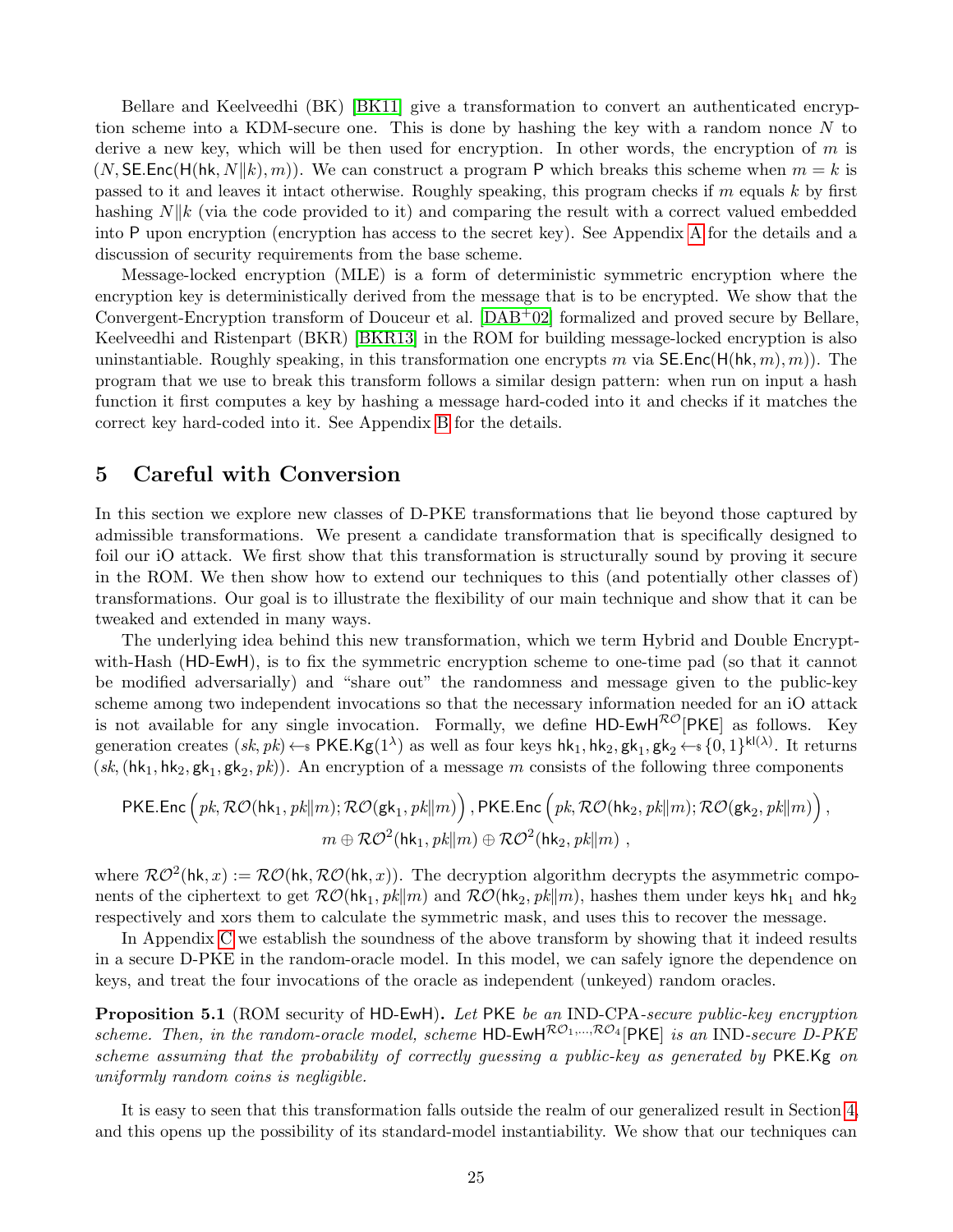be extended to also cover HD-EwH. We will prove this for a slight generalization of HD-EwH where a fifth random oracle is used to generate a one-time-pad key for the ciphertext component:

$$
m \oplus \mathcal{RO}\left(\textsf{fk}, (\mathcal{RO}(\textsf{hk}_1, \textsf{pk} \| m), \mathcal{RO}(\textsf{hk}_2, \textsf{pk} \| m))\right) .
$$

If the original scheme is instantiable, then so is this scheme: we first instantiate the first four oracles, and then replace the fifth one by the hash function  $\mathsf{F.Ev(fk,}(x_1,x_2)) := \mathsf{H}_1.\mathsf{Ev(hk_1,x_1)} \oplus \mathsf{H}_2.\mathsf{Ev(hk_2,x_2)},$ where  $fk := (hk_1, hk_2)$ .

As before, we construct an adversarial PKE scheme PKE<sup>∗</sup> which outputs obfuscations as part of its ciphertext. In this case, however, the scheme will output the obfuscations of two programs P1 and P2 as shown below. We denote the messages passed to the two instances of the public-key encryption scheme by x and x', reserve m for the actual message encrypted under  $HD$ -EwH<sup>H<sub>1</sub>,H<sub>2</sub>,G<sub>1</sub>,G<sub>2</sub>,F<sub>[</sub>PKE<sup>\*</sup>].</sup>

| $PKE^*$ . Enc $(x, pk; r    r_1    r_2)$                       | $P1[pk, x, s]$ $(G_1, G_2, F, c, P2)$                                                   | $P2[pk, x, s](G_2, F, x', c)$                                  |
|----------------------------------------------------------------|-----------------------------------------------------------------------------------------|----------------------------------------------------------------|
| $s \leftarrow PRG(r)$                                          | $m \leftarrow \mathsf{UEval}(\overline{\mathsf{P2}}, (\mathsf{G}_2, \mathsf{F}, x, c))$ | $m \leftarrow c \oplus \mathsf{UEval}(\mathsf{F}, (x, x'))$    |
| $c \leftarrow \mathsf{PKE}.\mathsf{Enc}(pk, x; s)$             | $r  r_1  r_2 \leftarrow G_1(\mathit{pk}  \mathit{m})$                                   | $r  r_1  r_2 \leftarrow \mathsf{G}_2(\mathit{pk}  \mathit{m})$ |
| $\overline{P1} \leftarrow \text{iO}(P1[pk, x, s](\cdot); r_1)$ | if $(PRG(r) = s)$ then return m                                                         | if $(PRG(r) = s)$ then return m                                |
| $\overline{P2} \leftarrow iO(P2[pk, x, s](\cdot); r_2)$        | return 0                                                                                | return 0                                                       |
| return $(c, \overline{P1}, \overline{P2})$                     |                                                                                         |                                                                |

The proof that PKE<sup>\*</sup> is IND-CPA secure is analogous to that of Theorem [3.1.](#page-13-2) We rely on the indistinguishability security of the obfuscator and the security of the pseudorandom generator to show that the obfuscations of the above programs are indistinguishable from those of the zero program. We first replace s with a truly random string. This change affects any adversary's advantage with only a negligible probability down to the security of PRG. Now unless s happens to be in the range of PRG, an unlikely event, both programs P1 and P2 implement the zero program. Hence we can replace the obfuscation of P1 and P2 by those of the (appropriately padded) zero program.

We now show that using scheme PKE<sup>\*</sup> in the HD-EwH transform yields an insecure scheme for any choice of hash functions  $H_1$ ,  $H_2$ ,  $G_1$ ,  $G_2$  and F for the five random oracles. Let us see how the adversarial scheme when plugged into HD-EwH with these hash functions looks likes.

ALGO. HD-EwH<sup>H<sub>1</sub>,H<sub>2</sub>,G<sub>1</sub>,G<sub>2</sub>,F<sub>[PKE]</sub>( $pk, m$ )</sup>

| $r_1  r'_1  r''_1 \leftarrow G_1.Ev(gk_1, pk  m),$                                    | $r_2  r'_2  r''_2 \leftarrow G_2.Ev(gk_2, pk  m)$              |
|---------------------------------------------------------------------------------------|----------------------------------------------------------------|
| $s_1 \leftarrow PRG(r_1)$ ,                                                           | $s_2 \leftarrow PRG(r_2)$                                      |
| $x_1 \leftarrow H_1.Ev(hk_1, pk  m),$                                                 | $x_2 \leftarrow H_2$ . Ev(hk <sub>2</sub> , $pk  m)$           |
| $c_1 \leftarrow \mathsf{PKE}.\mathsf{Enc}(pk, x_1; s_1),$                             | $c'_1 \leftarrow \mathsf{PKE}.\mathsf{Enc}(pk,x_2;s_2)$        |
| $\overline{P1} \leftarrow iO(P1[pk, x_1, s_1](\cdot); r'_1),$                         | $\overline{P1}' \leftarrow iO(P1[pk, x_2, s_2](\cdot); r'_2)$  |
| $\overline{P2} \leftarrow iO(P2[pk, x_1, s_1](\cdot); r''_1),$                        | $\overline{P2}' \leftarrow iO(P2[pk, x_2, s_2](\cdot); r_2'')$ |
| $c \leftarrow m \oplus \mathsf{F}.\mathsf{Ev}(\mathsf{fk}, x_1, x_2)$                 |                                                                |
| return $(c_1, \overline{P1}, \overline{P2}, c'_1, \overline{P1}', \overline{P2}', c)$ |                                                                |

We construct an adversary  $(A_1, A_2)$  against the IND security of our transformed scheme as follows. The first adversary  $\mathcal{A}_1$  chooses two uniformly random values  $d_0, d_1 \leftarrow \{0, 1\}^{PKE \cdot \text{il}(\lambda) - 1}$  and outputs messages  $m_0 := d_0 \| 0$  and  $m_1 := d_1 \| 1$ . The second adversary  $\mathcal{A}_2$  then receives as input a ciphertext  $(c_1, \overline{P1}, \overline{P2}, c'_1, \overline{P1}', \overline{P2}', c)$ , where components  $\overline{P1}$  and  $\overline{P1}'$  are obfuscations of  $P1[pk, x_1, s_1]$  and P1'[pk, x<sub>2</sub>, s<sub>2</sub>] respectively, and  $\overline{P2}$  and  $\overline{P2}$ <sup>T</sup> are obfuscations of P2[pk, x<sub>1</sub>, s<sub>1</sub>] and P2'[pk, x<sub>2</sub>, s<sub>2</sub>] respectively. Adversary  $\mathcal{A}_2$  then runs  $P1[pk, x_1, s_1]$  on input the descriptions of functions  $G_1(gk_1, \cdot)$  and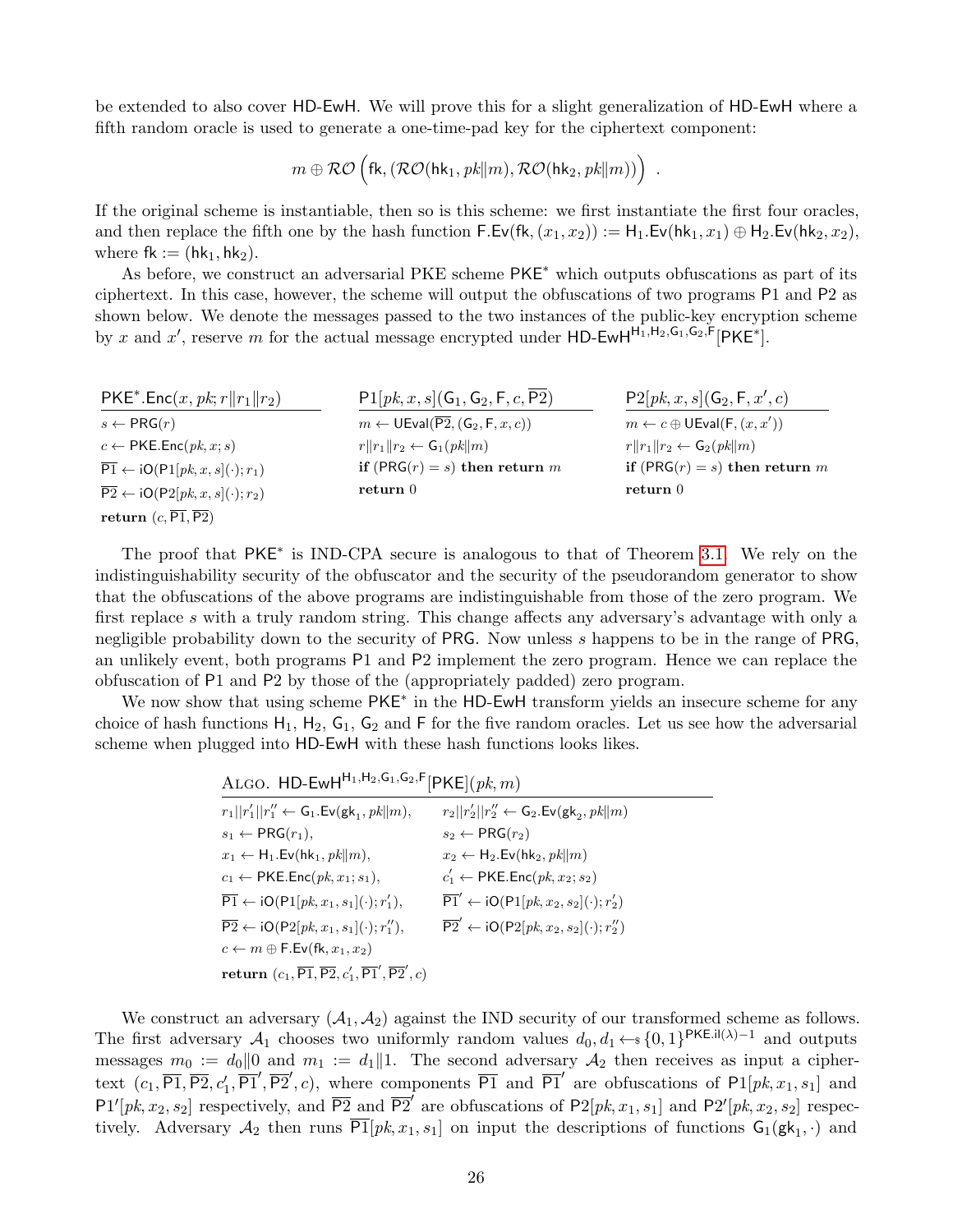<span id="page-26-2"></span> $G_2(gk_2, \cdot)$ , a description of function  $F(fk, \cdot)$ , the ciphertext component c and the obfuscated program  $\overline{P2}^{\prime}[pk, x,s_2](\cdot)$ . Note that the attack is running an obfuscated circuit on another obfuscated circuit here.<sup>[11](#page-26-1)</sup> It returns the least significant bit of the output as its guess.

To see that this attack is successful, observe that the program consisting of the composition of P1 with P2 as run by the adversary is, with overwhelming probability, functionally equivalent to program P <sup>∗</sup> below.

> PROG.  $P^*[pk, x_1, s_1, x_2, s_2](G_1, G_2, F, c)$  $m \leftarrow c \oplus \mathsf{UEval}(\mathsf{F}, (x_1, x_2))$  $r_1||r'_1||r''_1 \leftarrow \mathsf{G}_1(pk||m), r_2||r'_2||r''_2 \leftarrow \mathsf{G}_2(pk||m)$ if  $(PRG(r_1) \neq s_1)$  then return 0 if  $(PRG(r_2) \neq s_2)$  then return 0 return m

This program can be seen as the analogue of that presented for EwH adapted to the HD-EwH transform. Indeed, had we access to both  $(x_1, s_1)$  and  $(x_2, s_2)$  in one of the runs of the encrypt algorithm, we could have directly attacked the scheme by obfuscating  $P^*$ . Since this access is (by design) denied to the scheme, we instead emulate the effect of the above program by constructing two obfuscated programs, each having access to only one of  $(x_1, s_1)$  or  $(x_2, s_2)$ . As before, the above program returns the message  $m$  when run on correct hash descriptions and the last component of the ciphertext. Hence, by our choice of challenge messages, returning the least significant bit of the output message would match the hidden bit with probability one.

# <span id="page-26-0"></span>6 Concluding Remarks

The uninstantiability results presented in the previous sections and in particular that for HD-EwH serve as examples of the applicability of our techniques to a more general class of transforms beyond those captured by admissible transformations. It seems an intricate task to characterize the class of transformations which are subject to our iO-based attacks (e.g., consider extending our generalized result in Section [4](#page-19-0) to multiple, possibly cascaded, encryptions). It is also an interesting and non-trivial question to propose a D-PKE transformation that is not subject to our uninstantiability result.

One promising avenue is to build schemes based on assumptions from the framework of Universal Computational Extractors (UCEs) [\[BHK14\]](#page-29-8). For instance, Bellare, Hoang and Keelveedhi [\[BHK14\]](#page-29-8) show that message-locked encryption can be based on  $\text{UCE}[\mathcal{S}^{\text{sup}}]$ , that is, UCEs with statistically unpredictable sources. iO is not known to contradict statistical UCEs [\[BFM14\]](#page-28-1). This result, however, is not generic with respect to symmetric encryption schemes and fixes the base symmetric scheme. Very recently, Bellare and Hoang [\[BH14\]](#page-28-6) have proposed a similar transform for D-PKE starting from lossy trapdoor functions and statistical UCEs.

Alternatively, one could switch to schemes that meet stronger notions of security. For instance, IND\$-type security notions that require the ciphertexts to be indistinguishable from random do not lend themselves to out attacks as it is unclear if obfuscation schemes can provide circuits which are indistinguishable from random strings (see also comments in Appendix [A.3\)](#page-36-0).

# Acknowledgments

Part of this work was done while Christina Brzuska was a post-doctoral researcher at Tel Aviv University and supported by the Israel Science Foundation (grant 1076/11 and 1155/11), the Israel Ministry of

<span id="page-26-1"></span><sup>&</sup>lt;sup>11</sup> Alternatively, it can also run  $\overline{P1}'[pk, x_2, s_2]$  on the obfuscated program  $\overline{P2}[pk, x_1, s_2]$  and hash descriptions. In either case, the modified PKE scheme must contain obfuscations of both P1 and P2.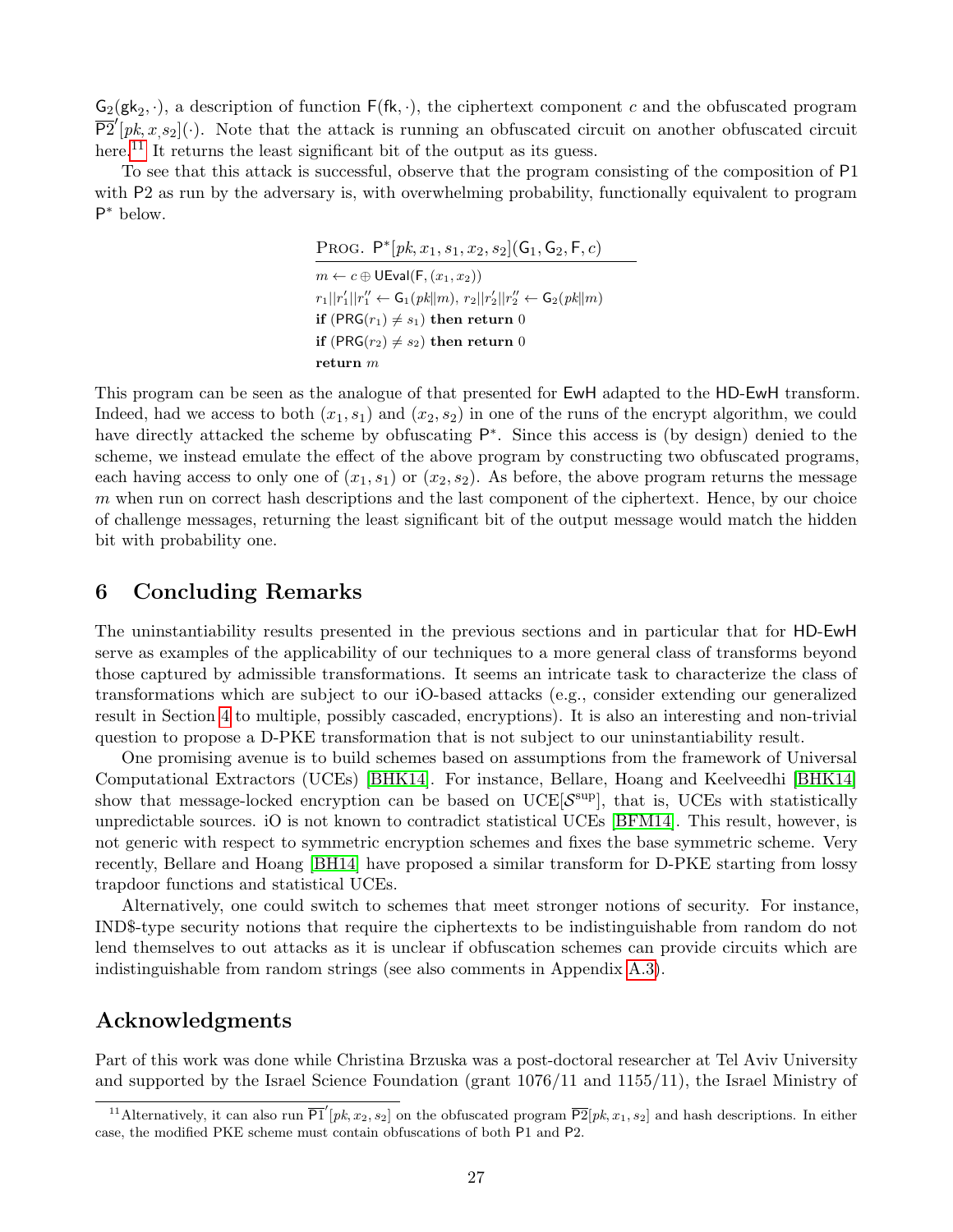Science and Technology (grant 3-9094), and the German-Israeli Foundation for Scientific Research and Development (grant 1152/2011). Pooya Farshim was supported in part by EPSRC research grant EP/L018543/1. Arno Mittelbach was supported by CASED (<www.cased.de>) and the German Research Foundation (DFG) SPP 1736.

# References

- <span id="page-27-4"></span>[ABG+13] Prabhanjan Ananth, Dan Boneh, Sanjam Garg, Amit Sahai, and Mark Zhandry. Differinginputs obfuscation and applications. Cryptology ePrint Archive, Report 2013/689, 2013. <http://eprint.iacr.org/2013/689>. (Cited on pages [6,](#page-5-1) [10,](#page-9-0) and [11.](#page-10-1))
- <span id="page-27-2"></span>[AGIS14] Prabhanjan Vijendra Ananth, Divya Gupta, Yuval Ishai, and Amit Sahai. Optimizing obfuscation: Avoiding barrington's theorem. In Gail-Joon Ahn, Moti Yung, and Ninghui Li, editors, ACM CCS 14: 21st Conference on Computer and Communications Security, pages 646–658, Scottsdale, AZ, USA, November 3–7, 2014. ACM Press. (Cited on pages [6](#page-5-1) and [10.](#page-9-0))
- <span id="page-27-8"></span>[ARP03] Sattam S. Al-Riyami and Kenneth G. Paterson. Certificateless public key cryptography. In Chi-Sung Laih, editor, Advances in Cryptology – ASIACRYPT 2003, volume 2894 of Lecture Notes in Computer Science, pages 452–473, Taipei, Taiwan, November 30 – December 4, 2003. Springer, Berlin, Germany. (Cited on page [7.](#page-6-1))
- <span id="page-27-6"></span>[BBN+09] Mihir Bellare, Zvika Brakerski, Moni Naor, Thomas Ristenpart, Gil Segev, Hovav Shacham, and Scott Yilek. Hedged public-key encryption: How to protect against bad randomness. In Mitsuru Matsui, editor, Advances in Cryptology – ASIACRYPT 2009, volume 5912 of Lecture Notes in Computer Science, pages 232–249, Tokyo, Japan, December 6–10, 2009. Springer, Berlin, Germany. (Cited on pages [7](#page-6-1) and [19.](#page-18-2))
- <span id="page-27-5"></span>[BBO07] Mihir Bellare, Alexandra Boldyreva, and Adam O'Neill. Deterministic and efficiently searchable encryption. In Alfred Menezes, editor, Advances in Cryptology – CRYPTO 2007, volume 4622 of Lecture Notes in Computer Science, pages 535–552, Santa Barbara, CA, USA, August 19–23, 2007. Springer, Berlin, Germany. (Cited on pages [6,](#page-5-1) [12,](#page-11-1) and [13.](#page-12-2))
- <span id="page-27-0"></span>[BBP04] Mihir Bellare, Alexandra Boldyreva, and Adriana Palacio. An uninstantiable random-oraclemodel scheme for a hybrid-encryption problem. In Christian Cachin and Jan Camenisch, editors, Advances in Cryptology – EUROCRYPT 2004, volume 3027 of Lecture Notes in Computer Science, pages 171–188, Interlaken, Switzerland, May 2–6, 2004. Springer, Berlin, Germany. (Cited on page [3.](#page-2-3))
- <span id="page-27-3"></span>[BCP14] Elette Boyle, Kai-Min Chung, and Rafael Pass. On extractability obfuscation. In Yehuda Lindell, editor, TCC 2014: 11th Theory of Cryptography Conference, volume 8349 of Lecture Notes in Computer Science, pages 52–73, San Diego, CA, USA, February 24–26, 2014. Springer, Berlin, Germany. (Cited on pages [6](#page-5-1) and [10.](#page-9-0))
- <span id="page-27-1"></span>[BCPR14] Nir Bitansky, Ran Canetti, Omer Paneth, and Alon Rosen. On the existence of extractable one-way functions. In David B. Shmoys, editor, 46th Annual ACM Symposium on Theory of Computing, pages 505–514, New York, NY, USA, May 31 – June 3, 2014. ACM Press. (Cited on page [4.](#page-3-1))
- <span id="page-27-7"></span>[BF01] Dan Boneh and Matthew K. Franklin. Identity-based encryption from the Weil pairing. In Joe Kilian, editor, Advances in Cryptology – CRYPTO 2001, volume 2139 of Lecture Notes in Computer Science, pages 213–229, Santa Barbara, CA, USA, August 19–23, 2001. Springer, Berlin, Germany. (Cited on page [7.](#page-6-1))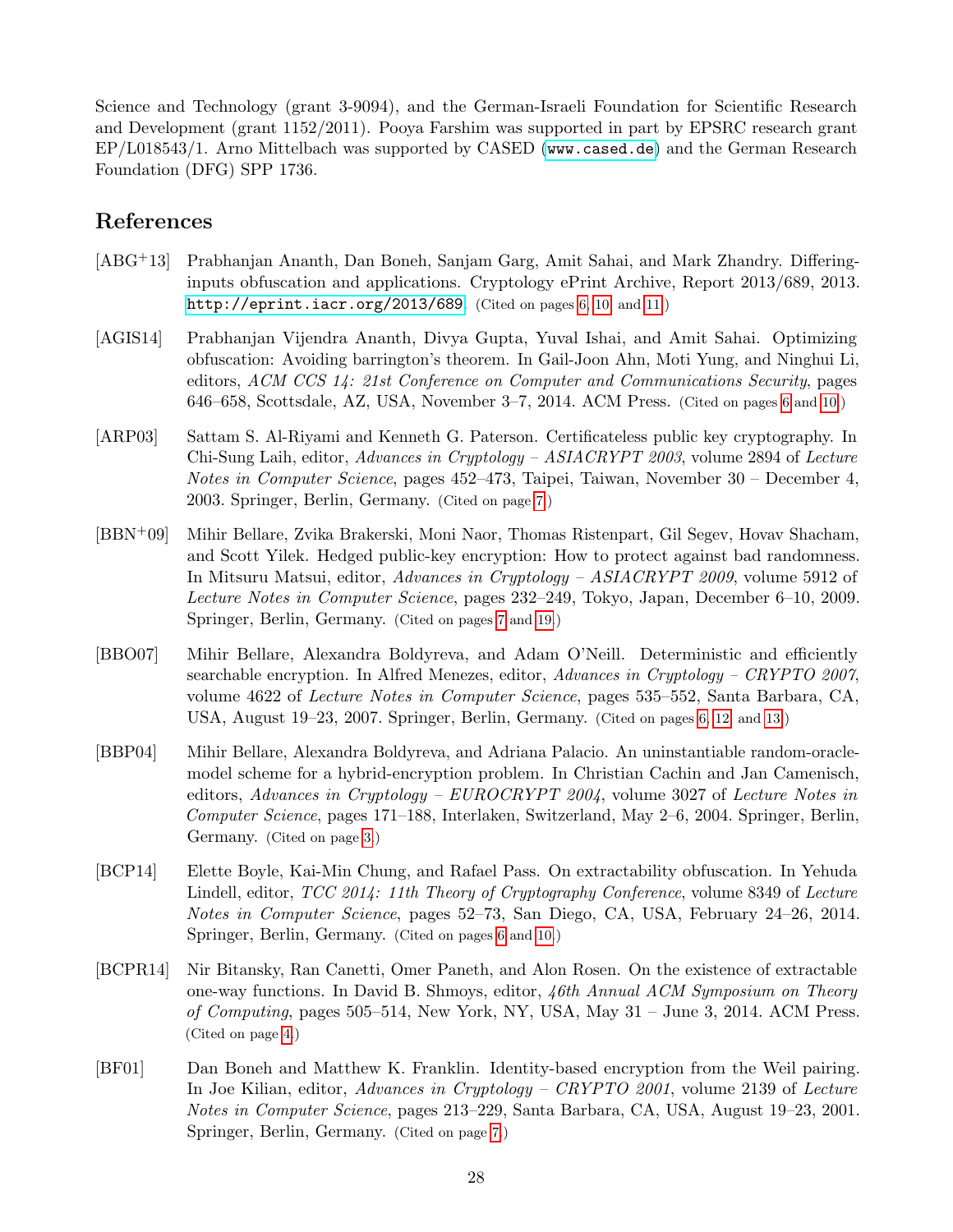- <span id="page-28-5"></span>[BF05] Alexandra Boldyreva and Marc Fischlin. Analysis of random oracle instantiation scenarios for OAEP and other practical schemes. In Victor Shoup, editor, Advances in Cryptology – CRYPTO 2005, volume 3621 of Lecture Notes in Computer Science, pages 412–429, Santa Barbara, CA, USA, August 14–18, 2005. Springer, Berlin, Germany. (Cited on pages [7](#page-6-1) and [24.](#page-23-2))
- <span id="page-28-1"></span>[BFM14] Christina Brzuska, Pooya Farshim, and Arno Mittelbach. Indistinguishability obfuscation and UCEs: The case of computationally unpredictable sources. In Juan A. Garay and Rosario Gennaro, editors, Advances in Cryptology – CRYPTO 2014, Part I, volume 8616 of Lecture Notes in Computer Science, pages 188–205, Santa Barbara, CA, USA, August 17–21, 2014. Springer, Berlin, Germany. (Cited on pages [3,](#page-2-3) [4,](#page-3-1) [9,](#page-8-1) [14,](#page-13-3) [19,](#page-18-2) and [27.](#page-26-2))
- <span id="page-28-4"></span>[BFO08] Alexandra Boldyreva, Serge Fehr, and Adam O'Neill. On notions of security for deterministic encryption, and efficient constructions without random oracles. In David Wagner, editor, Advances in Cryptology – CRYPTO 2008, volume 5157 of Lecture Notes in Computer Science, pages 335–359, Santa Barbara, CA, USA, August 17–21, 2008. Springer, Berlin, Germany. (Cited on pages [6](#page-5-1) and [13.](#page-12-2))
- <span id="page-28-3"></span>[BFOR08] Mihir Bellare, Marc Fischlin, Adam O'Neill, and Thomas Ristenpart. Deterministic encryption: Definitional equivalences and constructions without random oracles. In David Wagner, editor, Advances in Cryptology – CRYPTO 2008, volume 5157 of Lecture Notes in Computer Science, pages 360–378, Santa Barbara, CA, USA, August 17–21, 2008. Springer, Berlin, Germany. (Cited on pages [6](#page-5-1) and [13.](#page-12-2))
- <span id="page-28-7"></span>[BGI+01] Boaz Barak, Oded Goldreich, Russell Impagliazzo, Steven Rudich, Amit Sahai, Salil P. Vadhan, and Ke Yang. On the (im)possibility of obfuscating programs. In Joe Kilian, editor, Advances in Cryptology – CRYPTO 2001, volume 2139 of Lecture Notes in Computer Science, pages 1–18, Santa Barbara, CA, USA, August 19–23, 2001. Springer, Berlin, Germany. (Cited on page [10.](#page-9-0))
- <span id="page-28-8"></span>[BGI+12] Boaz Barak, Oded Goldreich, Russell Impagliazzo, Steven Rudich, Amit Sahai, Salil Vadhan, and Ke Yang. On the (im)possibility of obfuscating programs. J.  $ACM$ , 59(2):6:1–6:48, May 2012. (Cited on page [10.](#page-9-0))
- <span id="page-28-2"></span>[BGK+14] Boaz Barak, Sanjam Garg, Yael Tauman Kalai, Omer Paneth, and Amit Sahai. Protecting obfuscation against algebraic attacks. In Phong Q. Nguyen and Elisabeth Oswald, editors, Advances in Cryptology – EUROCRYPT 2014, volume 8441 of Lecture Notes in Computer Science, pages 221–238, Copenhagen, Denmark, May 11–15, 2014. Springer, Berlin, Germany. (Cited on pages [6](#page-5-1) and [10.](#page-9-0))
- <span id="page-28-6"></span>[BH14] Mihir Bellare and Viet Tung Hoang. UCE+LTDFs: Efficient, subversion-resistant PKE in the standard model. Cryptology ePrint Archive, Report 2014/876, 2014. [http://eprint.](http://eprint.iacr.org/2014/876) [iacr.org/2014/876](http://eprint.iacr.org/2014/876). (Cited on pages [9](#page-8-1) and [27.](#page-26-2))
- <span id="page-28-0"></span>[BHK13a] Mihir Bellare, Viet Tung Hoang, and Sriram Keelveedhi. Instantiating random oracles via UCEs. In Ran Canetti and Juan A. Garay, editors, Advances in Cryptology – CRYPTO 2013, Part II, volume 8043 of Lecture Notes in Computer Science, pages 398–415, Santa Barbara, CA, USA, August 18–22, 2013. Springer, Berlin, Germany. (Cited on pages [3,](#page-2-3) [4,](#page-3-1) and [18.](#page-17-2))
- <span id="page-28-9"></span>[BHK13b] Mihir Bellare, Viet Tung Hoang, and Sriram Keelveedhi. Instantiating random oracles via UCEs. Cryptology ePrint Archive, Report 2013/424., Sep 22, 2013. (Version after initial BFM attack.) <http://eprint.iacr.org/2013/424/20130924:163256>). (Cited on pages [18](#page-17-2) and [19.](#page-18-2))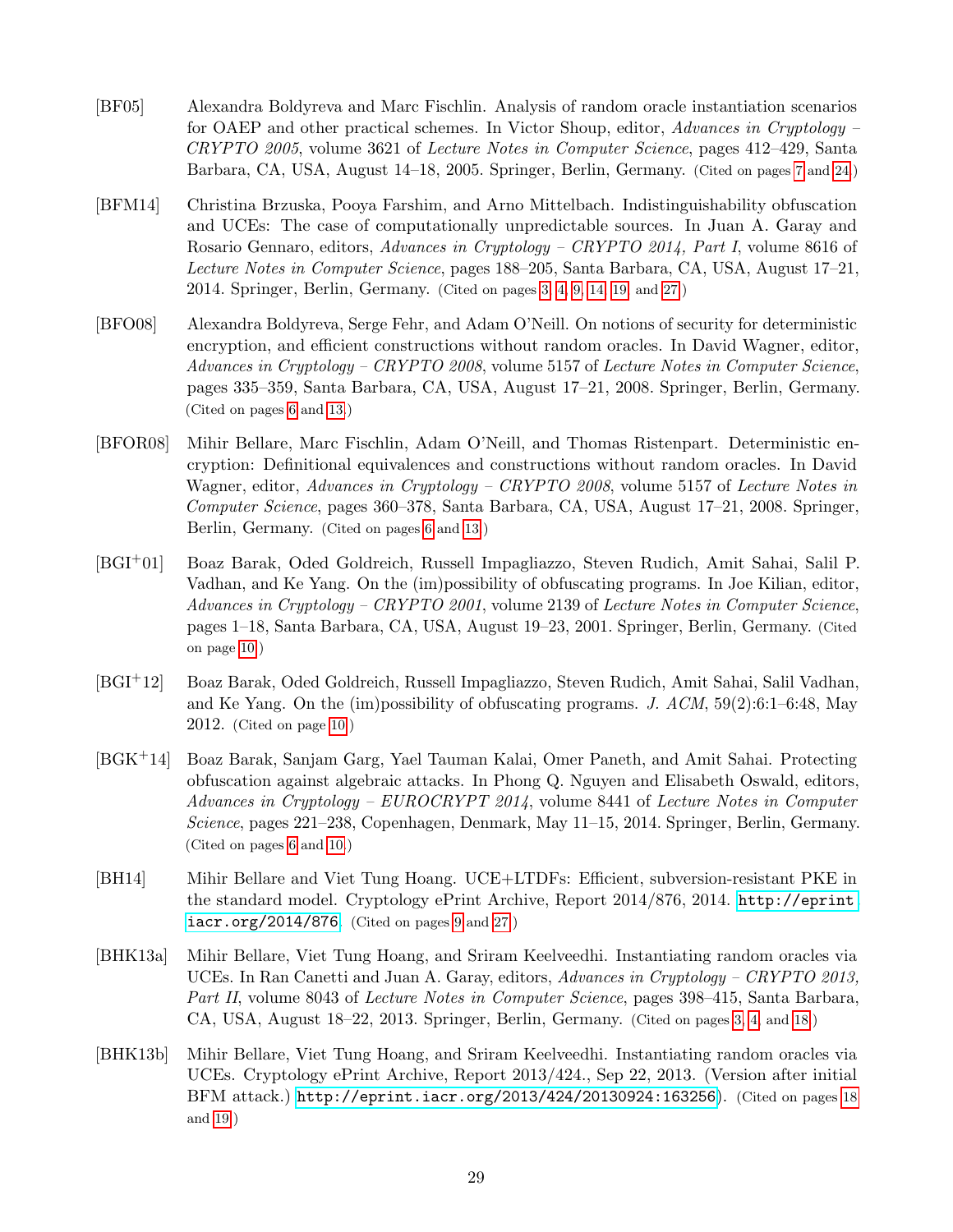- <span id="page-29-5"></span>[BHK13c] Mihir Bellare, Viet Tung Hoang, and Sriram Keelveedhi. Personal communication. Sep, 2013. (Cited on page [5.](#page-4-1))
- <span id="page-29-8"></span>[BHK14] Mihir Bellare, Viet Tung Hoang, and Sriram Keelveedhi. Instantiating random oracles via UCEs. Cryptology ePrint Archive, Report 2013/424., May 20, 2014. (Latest version at the time of writing.) <http://eprint.iacr.org/2013/424>. (Cited on pages [7,](#page-6-1) [18,](#page-17-2) and [27.](#page-26-2))
- <span id="page-29-9"></span>[BK11] Mihir Bellare and Sriram Keelveedhi. Authenticated and misuse-resistant encryption of key-dependent data. In Phillip Rogaway, editor, Advances in Cryptology – CRYPTO 2011, volume 6841 of Lecture Notes in Computer Science, pages 610–629, Santa Barbara, CA, USA, August 14–18, 2011. Springer, Berlin, Germany. (Cited on pages [7,](#page-6-1) [25,](#page-24-1) [33,](#page-32-9) [34,](#page-33-0) [35,](#page-34-1) and [37.](#page-36-2))
- <span id="page-29-10"></span>[BKR13] Mihir Bellare, Sriram Keelveedhi, and Thomas Ristenpart. Message-locked encryption and secure deduplication. In Thomas Johansson and Phong Q. Nguyen, editors, Advances in Cryptology – EUROCRYPT 2013, volume 7881 of Lecture Notes in Computer Science, pages 296–312, Athens, Greece, May 26–30, 2013. Springer, Berlin, Germany. (Cited on pages [7,](#page-6-1) [25,](#page-24-1) [37,](#page-36-2) and [38.](#page-37-0))
- <span id="page-29-1"></span>[Bla06] John Black. The ideal-cipher model, revisited: An uninstantiable blockcipher-based hash function. In Matthew J. B. Robshaw, editor, Fast Software Encryption – FSE 2006, volume 4047 of Lecture Notes in Computer Science, pages 328–340, Graz, Austria, March 15–17, 2006. Springer, Berlin, Germany. (Cited on page [3.](#page-2-3))
- <span id="page-29-7"></span>[BM14a] Christina Brzuska and Arno Mittelbach. Deterministic public-key encryption from indistinguishability obfuscation and point obfuscation. Sep, 2014. (Cited on page [6.](#page-5-1))
- <span id="page-29-4"></span>[BM14b] Christina Brzuska and Arno Mittelbach. Indistinguishability obfuscation versus multi-bit point obfuscation with auxiliary input. In Palash Sarkar and Tetsu Iwata, editors, Advances in Cryptology – ASIACRYPT 2014, Part II, volume 8874 of Lecture Notes in Computer Science, pages 142–161, Kaoshiung, Taiwan, R.O.C., December 7–11, 2014. Springer, Berlin, Germany. (Cited on pages [3](#page-2-3) and [5.](#page-4-1))
- <span id="page-29-3"></span>[BM14c] Christina Brzuska and Arno Mittelbach. Using indistinguishability obfuscation via UCEs. In Palash Sarkar and Tetsu Iwata, editors, Advances in Cryptology – ASIACRYPT 2014, Part II, volume 8874 of Lecture Notes in Computer Science, pages 122–141, Kaoshiung, Taiwan, R.O.C., December 7–11, 2014. Springer, Berlin, Germany. (Cited on pages [3](#page-2-3) and [9.](#page-8-1))
- <span id="page-29-0"></span>[BR93] Mihir Bellare and Phillip Rogaway. Random oracles are practical: A paradigm for designing efficient protocols. In V. Ashby, editor, ACM CCS 93: 1st Conference on Computer and Communications Security, pages 62–73, Fairfax, Virginia, USA, November 3–5, 1993. ACM Press. (Cited on page [3.](#page-2-3))
- <span id="page-29-6"></span>[BR14] Zvika Brakerski and Guy N. Rothblum. Virtual black-box obfuscation for all circuits via generic graded encoding. In Yehuda Lindell, editor, TCC 2014: 11th Theory of Cryptography Conference, volume 8349 of Lecture Notes in Computer Science, pages 1–25, San Diego, CA, USA, February 24–26, 2014. Springer, Berlin, Germany. (Cited on pages [6](#page-5-1) and [10.](#page-9-0))
- <span id="page-29-2"></span>[BST14] Mihir Bellare, Igors Stepanovs, and Stefano Tessaro. Poly-many hardcore bits for any oneway function and a framework for differing-inputs obfuscation. In Palash Sarkar and Tetsu Iwata, editors, Advances in Cryptology – ASIACRYPT 2014, Part II, volume 8874 of Lecture Notes in Computer Science, pages 102–121, Kaoshiung, Taiwan, R.O.C., December 7–11, 2014. Springer, Berlin, Germany. (Cited on pages [3,](#page-2-3) [10,](#page-9-0) and [11.](#page-10-1))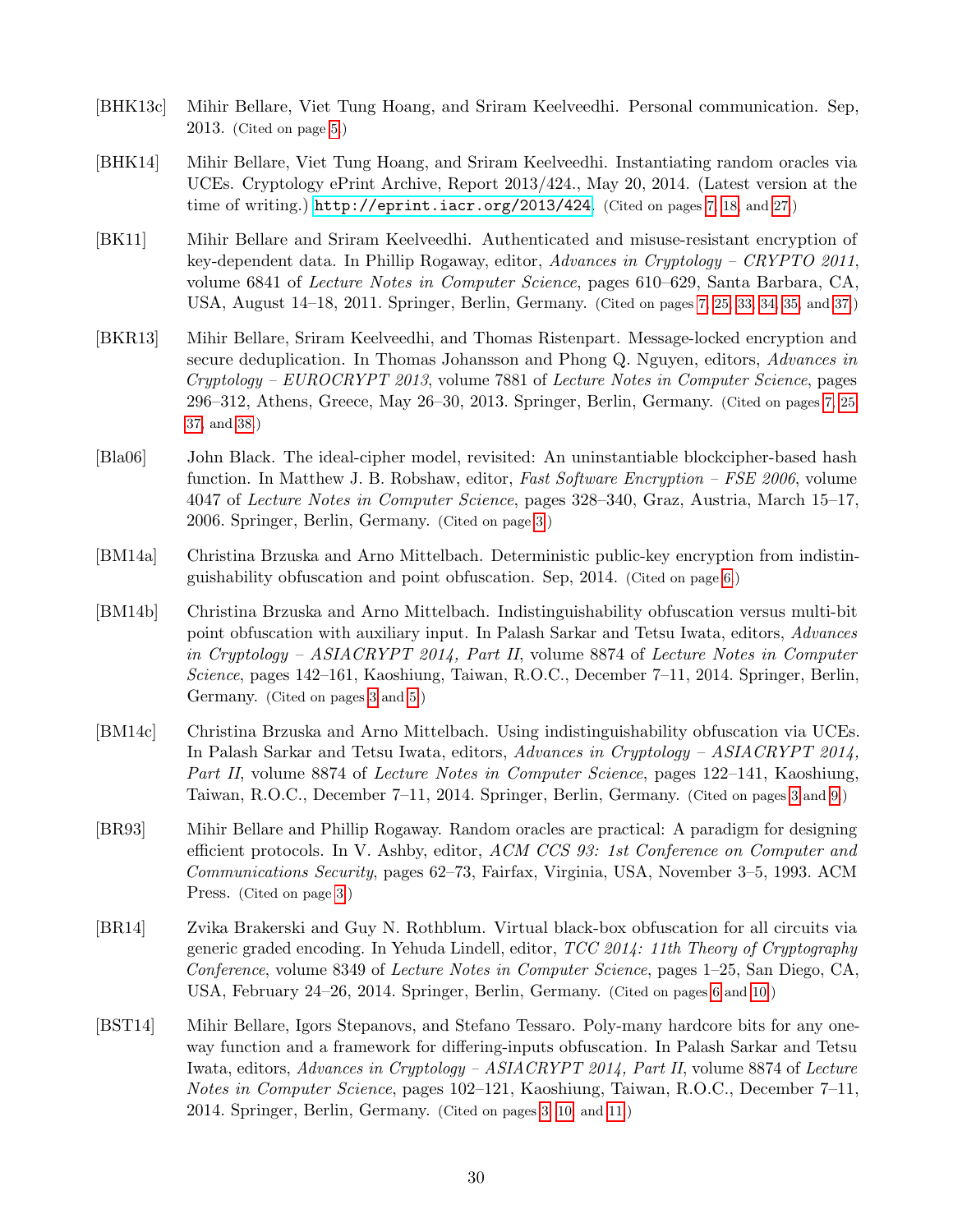- <span id="page-30-10"></span>[Can97] Ran Canetti. Towards realizing random oracles: Hash functions that hide all partial information. In Burton S. Kaliski Jr., editor, Advances in Cryptology – CRYPTO'97, volume 1294 of Lecture Notes in Computer Science, pages 455–469, Santa Barbara, CA, USA, August 17–21, 1997. Springer, Berlin, Germany. (Cited on page [24.](#page-23-2))
- <span id="page-30-4"></span>[CD08] Ran Canetti and Ronny Ramzi Dakdouk. Extractable perfectly one-way functions. In Luca Aceto, Ivan Damgård, Leslie Ann Goldberg, Magnús M. Halldórsson, Anna Ingólfsdóttir, and Igor Walukiewicz, editors, ICALP 2008: 35th International Colloquium on Automata, Languages and Programming, Part II, volume 5126 of Lecture Notes in Computer Science, pages 449–460, Reykjavik, Iceland, July 7–11, 2008. Springer, Berlin, Germany. (Cited on page [4.](#page-3-1))
- <span id="page-30-0"></span>[CGH98] Ran Canetti, Oded Goldreich, and Shai Halevi. The random oracle methodology, revisited (preliminary version). In 30th Annual ACM Symposium on Theory of Computing, pages 209–218, Dallas, Texas, USA, May 23–26, 1998. ACM Press. (Cited on pages [3,](#page-2-3) [8,](#page-7-1) and [14.](#page-13-3))
- <span id="page-30-1"></span>[CGH03] Ran Canetti, Oded Goldreich, and Shai Halevi. On the random-oracle methodology as applied to length-restricted signature schemes. Cryptology ePrint Archive, Report 2003/150, 2003. <http://eprint.iacr.org/2003/150>. (Cited on page [3.](#page-2-3))
- <span id="page-30-6"></span>[CHK03] Ran Canetti, Shai Halevi, and Jonathan Katz. A forward-secure public-key encryption scheme. In Eli Biham, editor, Advances in Cryptology – EUROCRYPT 2003, volume 2656 of Lecture Notes in Computer Science, pages 255–271, Warsaw, Poland, May 4–8, 2003. Springer, Berlin, Germany. (Cited on page [7.](#page-6-1))
- <span id="page-30-8"></span>[DAB+02] John R. Douceur, Atul Adya, William J. Bolosky, Dan Simon, and Marvin Theimer. Reclaiming space from duplicate files in a serverless distributed file system. In International Conference on Distributed Computing Systems, pages 617–624, 2002. (Cited on pages [7,](#page-6-1) [25,](#page-24-1) and [38.](#page-37-0))
- <span id="page-30-2"></span>[Den02] Alexander W. Dent. Adapting the weaknesses of the random oracle model to the generic group model. In Yuliang Zheng, editor, Advances in Cryptology –  $ASIACRYPT 2002$ , volume 2501 of Lecture Notes in Computer Science, pages 100–109, Queenstown, New Zealand, December 1–5, 2002. Springer, Berlin, Germany. (Cited on page [3.](#page-2-3))
- <span id="page-30-9"></span>[FO99] Eiichiro Fujisaki and Tatsuaki Okamoto. Secure integration of asymmetric and symmetric encryption schemes. In Michael J. Wiener, editor,  $Advances$  in Cryptology – CRYPTO'99, volume 1666 of Lecture Notes in Computer Science, pages 537–554, Santa Barbara, CA, USA, August 15–19, 1999. Springer, Berlin, Germany. (Cited on pages [20](#page-19-3) and [23.](#page-22-2))
- <span id="page-30-5"></span>[FOR12] Benjamin Fuller, Adam O'Neill, and Leonid Reyzin. A unified approach to deterministic encryption: New constructions and a connection to computational entropy. In Ronald Cramer, editor, TCC 2012: 9th Theory of Cryptography Conference, volume 7194 of Lecture Notes in Computer Science, pages 582–599, Taormina, Sicily, Italy, March 19–21, 2012. Springer, Berlin, Germany. (Cited on page [6.](#page-5-1))
- <span id="page-30-7"></span>[Gen03] Craig Gentry. Certificate-based encryption and the certificate revocation problem. In Eli Biham, editor, Advances in Cryptology – EUROCRYPT 2003, volume 2656 of Lecture Notes in Computer Science, pages 272–293, Warsaw, Poland, May 4–8, 2003. Springer, Berlin, Germany. (Cited on page [7.](#page-6-1))
- <span id="page-30-3"></span>[GGH+13] Sanjam Garg, Craig Gentry, Shai Halevi, Mariana Raykova, Amit Sahai, and Brent Waters. Candidate indistinguishability obfuscation and functional encryption for all circuits. In 54th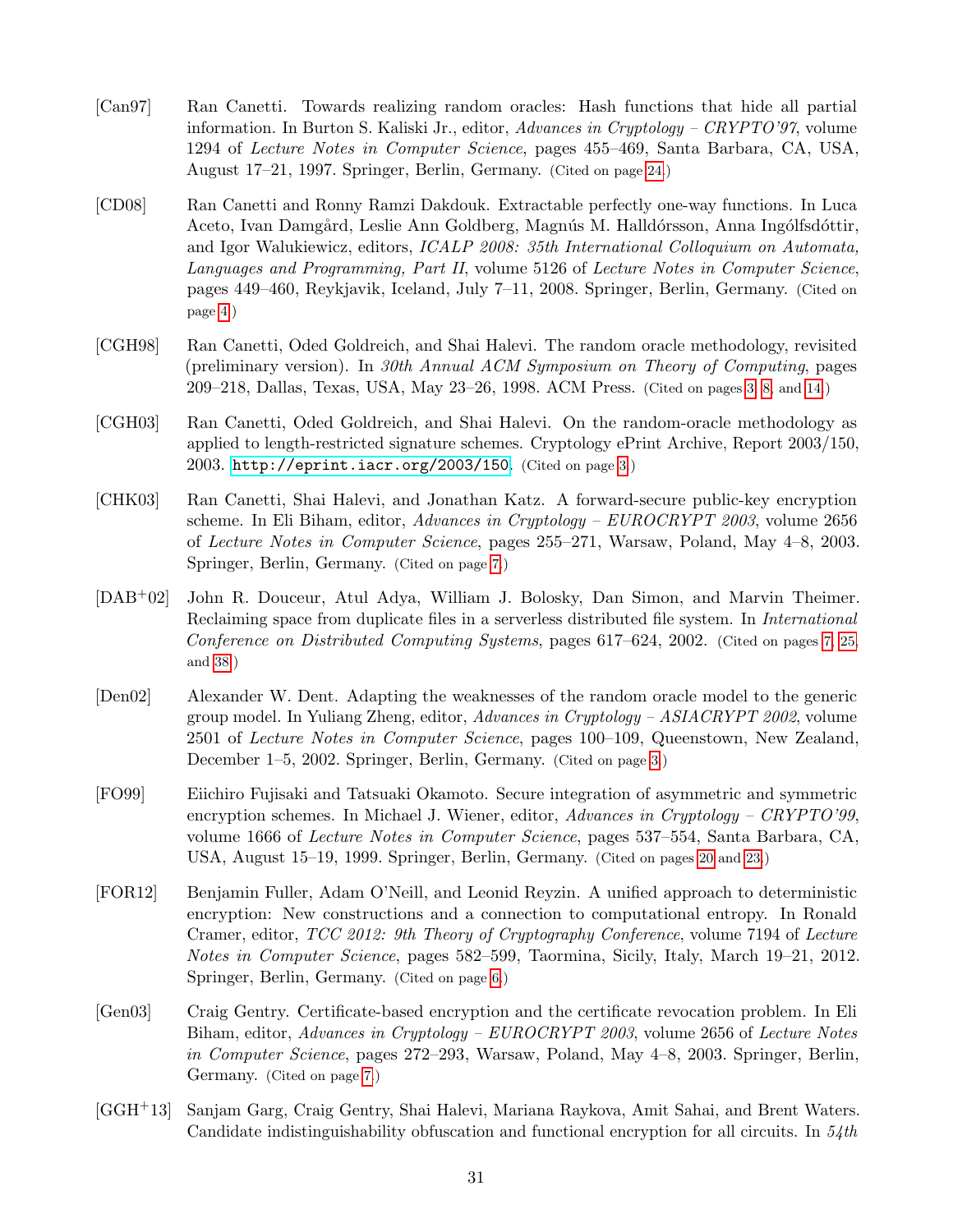Annual Symposium on Foundations of Computer Science, pages 40–49, Berkeley, CA, USA, October 26–29, 2013. IEEE Computer Society Press. (Cited on pages [3,](#page-2-3) [5,](#page-4-1) and [10.](#page-9-0))

- <span id="page-31-6"></span>[GGHW14] Sanjam Garg, Craig Gentry, Shai Halevi, and Daniel Wichs. On the implausibility of differing-inputs obfuscation and extractable witness encryption with auxiliary input. In Juan A. Garay and Rosario Gennaro, editors, Advances in Cryptology – CRYPTO 2014, Part I, volume 8616 of Lecture Notes in Computer Science, pages 518–535, Santa Barbara, CA, USA, August 17–21, 2014. Springer, Berlin, Germany. (Cited on page [6.](#page-5-1))
- <span id="page-31-0"></span>[GK03] Shafi Goldwasser and Yael Tauman Kalai. On the (in)security of the Fiat-Shamir paradigm. In 44th Annual Symposium on Foundations of Computer Science, pages 102–115, Cambridge, Massachusetts, USA, October 11–14, 2003. IEEE Computer Society Press. (Cited on page [3.](#page-2-3))
- <span id="page-31-9"></span>[GKMZ14] Matthew D. Green, Jonathan Katz, Alex J. Malozemoff, and Hong-Sheng Zhou. A unified approach to idealized model separations via indistinguishability obfuscation. Cryptology ePrint Archive, Report 2014/863, 2014. <http://eprint.iacr.org/2014/863>. (Cited on page [8.](#page-7-1))
- <span id="page-31-5"></span>[GLSW14] Craig Gentry, Allison Lewko, Amit Sahai, and Brent Waters. Indistinguishability obfuscation from the multilinear subgroup elimination assumption. Cryptology ePrint Archive, Report  $2014/309$ , 2014. <http://eprint.iacr.org/2014/309>. (Cited on pages [6](#page-5-1) and [10.](#page-9-0))
- <span id="page-31-8"></span>[GS02] Craig Gentry and Alice Silverberg. Hierarchical ID-based cryptography. In Yuliang Zheng, editor, Advances in Cryptology – ASIACRYPT 2002, volume 2501 of Lecture Notes in Computer Science, pages 548–566, Queenstown, New Zealand, December 1–5, 2002. Springer, Berlin, Germany. (Cited on page [7.](#page-6-1))
- <span id="page-31-1"></span>[HSW14] Susan Hohenberger, Amit Sahai, and Brent Waters. Replacing a random oracle: Full domain hash from indistinguishability obfuscation. In Phong Q. Nguyen and Elisabeth Oswald, editors, Advances in Cryptology –  $EUROCRPT 2014$ , volume 8441 of Lecture Notes in Computer Science, pages 201–220, Copenhagen, Denmark, May 11–15, 2014. Springer, Berlin, Germany. (Cited on page [3.](#page-2-3))
- <span id="page-31-7"></span>[KLW14] Venkata Koppula, Allison Bishop Lewko, and Brent Waters. Indistinguishability obfuscation for turing machines with unbounded memory. Cryptology ePrint Archive, Report 2014/925, 2014. <http://eprint.iacr.org/2014/925>. (Cited on pages [6](#page-5-1) and [11.](#page-10-1))
- <span id="page-31-3"></span>[LPS04] Ben Lynn, Manoj Prabhakaran, and Amit Sahai. Positive results and techniques for obfuscation. In Christian Cachin and Jan Camenisch, editors, Advances in Cryptology –  $EUROCRYPT 2004$ , volume 3027 of Lecture Notes in Computer Science, pages 20–39, Interlaken, Switzerland, May 2–6, 2004. Springer, Berlin, Germany. (Cited on page [4.](#page-3-1))
- <span id="page-31-4"></span>[MH14] Takahiro Matsuda and Goichiro Hanaoka. Chosen ciphertext security via point obfuscation. In Yehuda Lindell, editor, TCC 2014: 11th Theory of Cryptography Conference, volume 8349 of Lecture Notes in Computer Science, pages 95–120, San Diego, CA, USA, February 24–26, 2014. Springer, Berlin, Germany. (Cited on page [5.](#page-4-1))
- <span id="page-31-2"></span>[Mit14] Arno Mittelbach. Salvaging indifferentiability in a multi-stage setting. In Phong Q. Nguyen and Elisabeth Oswald, editors, Advances in Cryptology – EUROCRYPT 2014, volume 8441 of Lecture Notes in Computer Science, pages 603–621, Copenhagen, Denmark, May 11–15, 2014. Springer, Berlin, Germany. (Cited on page [4.](#page-3-1))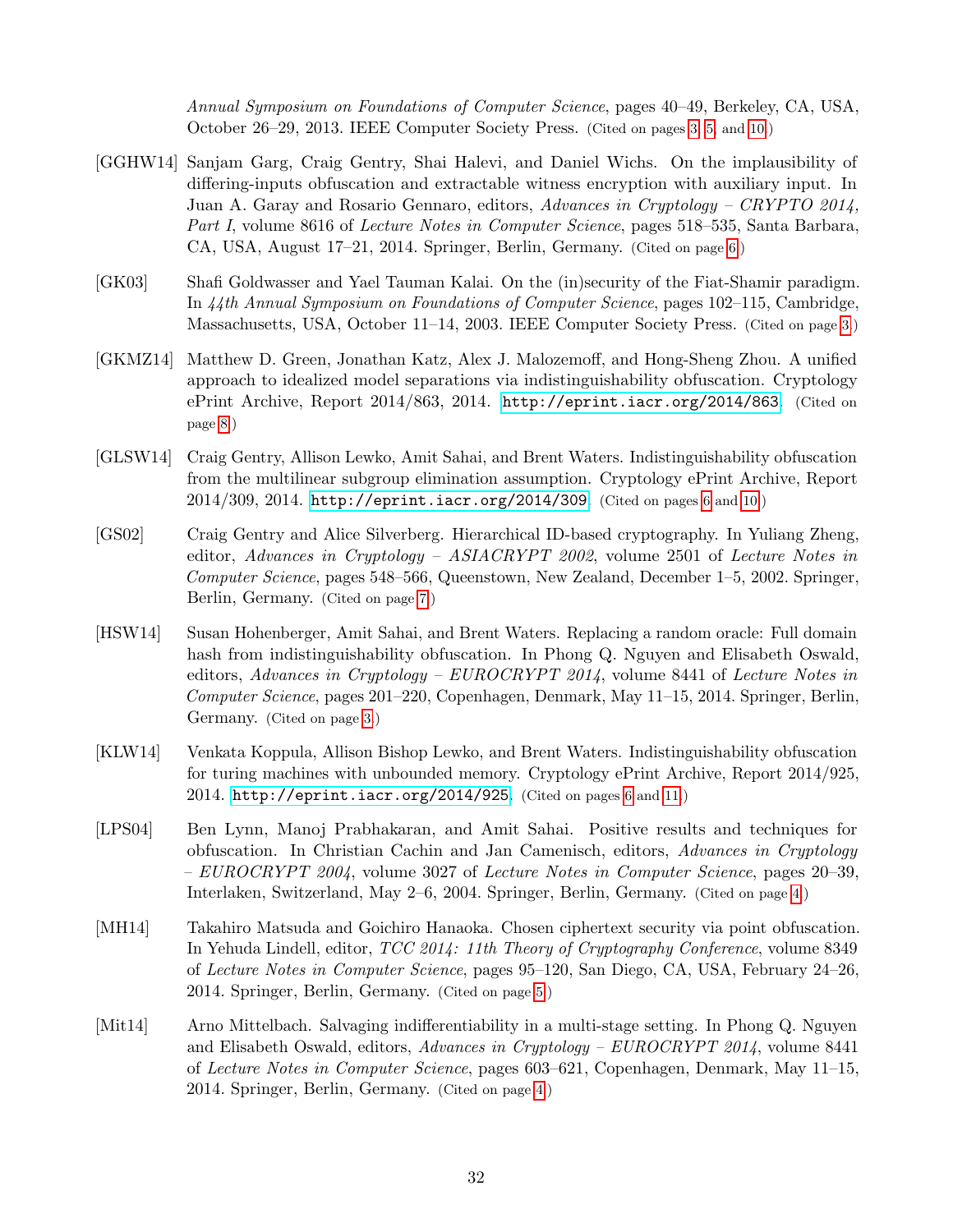- <span id="page-32-9"></span><span id="page-32-2"></span>[Nie02] Jesper Buus Nielsen. Separating random oracle proofs from complexity theoretic proofs: The non-committing encryption case. In Moti Yung, editor, Advances in Cryptology – CRYPTO 2002, volume 2442 of Lecture Notes in Computer Science, pages 111–126, Santa Barbara, CA, USA, August 18–22, 2002. Springer, Berlin, Germany. (Cited on page [3.](#page-2-3))
- <span id="page-32-4"></span>[PST14] Rafael Pass, Karn Seth, and Sidharth Telang. Indistinguishability obfuscation from semantically-secure multilinear encodings. In Juan A. Garay and Rosario Gennaro, editors, Advances in Cryptology – CRYPTO 2014, Part I, volume 8616 of Lecture Notes in Computer Science, pages 500–517, Santa Barbara, CA, USA, August 17–21, 2014. Springer, Berlin, Germany. (Cited on pages [6](#page-5-1) and [10.](#page-9-0))
- <span id="page-32-8"></span>[RSS11] Thomas Ristenpart, Hovav Shacham, and Thomas Shrimpton. Careful with composition: Limitations of the indifferentiability framework. In Kenneth G. Paterson, editor, Advances in Cryptology – EUROCRYPT 2011, volume 6632 of Lecture Notes in Computer Science, pages 487–506, Tallinn, Estonia, May 15–19, 2011. Springer, Berlin, Germany. (Cited on page [19.](#page-18-2))
- <span id="page-32-7"></span>[RSV13] Ananth Raghunathan, Gil Segev, and Salil P. Vadhan. Deterministic public-key encryption for adaptively chosen plaintext distributions. In Thomas Johansson and Phong Q. Nguyen, editors, Advances in Cryptology –  $EUROCRYPT$  2013, volume 7881 of Lecture Notes in Computer Science, pages 93-110, Athens, Greece, May 26-30, 2013. Springer, Berlin, Germany. (Cited on pages [8,](#page-7-1) [14,](#page-13-3) and [23.](#page-22-2))
- <span id="page-32-6"></span>[SW05] Amit Sahai and Brent R. Waters. Fuzzy identity-based encryption. In Ronald Cramer, editor, Advances in Cryptology – EUROCRYPT 2005, volume 3494 of Lecture Notes in Computer Science, pages 457–473, Aarhus, Denmark, May 22–26, 2005. Springer, Berlin, Germany. (Cited on page [7.](#page-6-1))
- <span id="page-32-3"></span>[SW14] Amit Sahai and Brent Waters. How to use indistinguishability obfuscation: deniable encryption, and more. In David B. Shmoys, editor, 46th Annual ACM Symposium on Theory of Computing, pages 475–484, New York, NY, USA, May 31 – June 3, 2014. ACM Press. (Cited on page [5.](#page-4-1))
- <span id="page-32-5"></span>[Wic13] Daniel Wichs. Barriers in cryptography with weak, correlated and leaky sources. In Robert D. Kleinberg, editor, ITCS 2013: 4th Innovations in Theoretical Computer Science, pages 111–126, Berkeley, CA, USA, January 9–12, 2013. Association for Computing Machinery. (Cited on page [7.](#page-6-1))

# <span id="page-32-0"></span>A Key-Dependent Security

In this section, we consider uninstantiability results for generic ROM constructions with the purpose of achieving security in the presence of key-dependent data. The transformations that we consider in this and the next appendix apply to symmetric encryption schemes, and show that our techniques are not confined to the asymmetric setting.

# <span id="page-32-1"></span>A.1 Definitions

SYMMETRIC ENCRYPTION. In line with  $[BK11]$  we consider an extended notion of (deterministic) symmetric encryption schemes that encompasses nonces. For simplicity, we do not introduce the additional header field introduced in [\[BK11\]](#page-29-9). A symmetric encryption scheme  $SE = (SE.Kg, SEEnc, SEDec)$  is defined as follows. The probabilistic key-generation algorithm  $\mathsf{SE}.\mathsf{Kg}(1^\lambda)$  generates keys  $k \in \{0,1\}^{\mathsf{SE}.\mathsf{kl}(\lambda)}$ .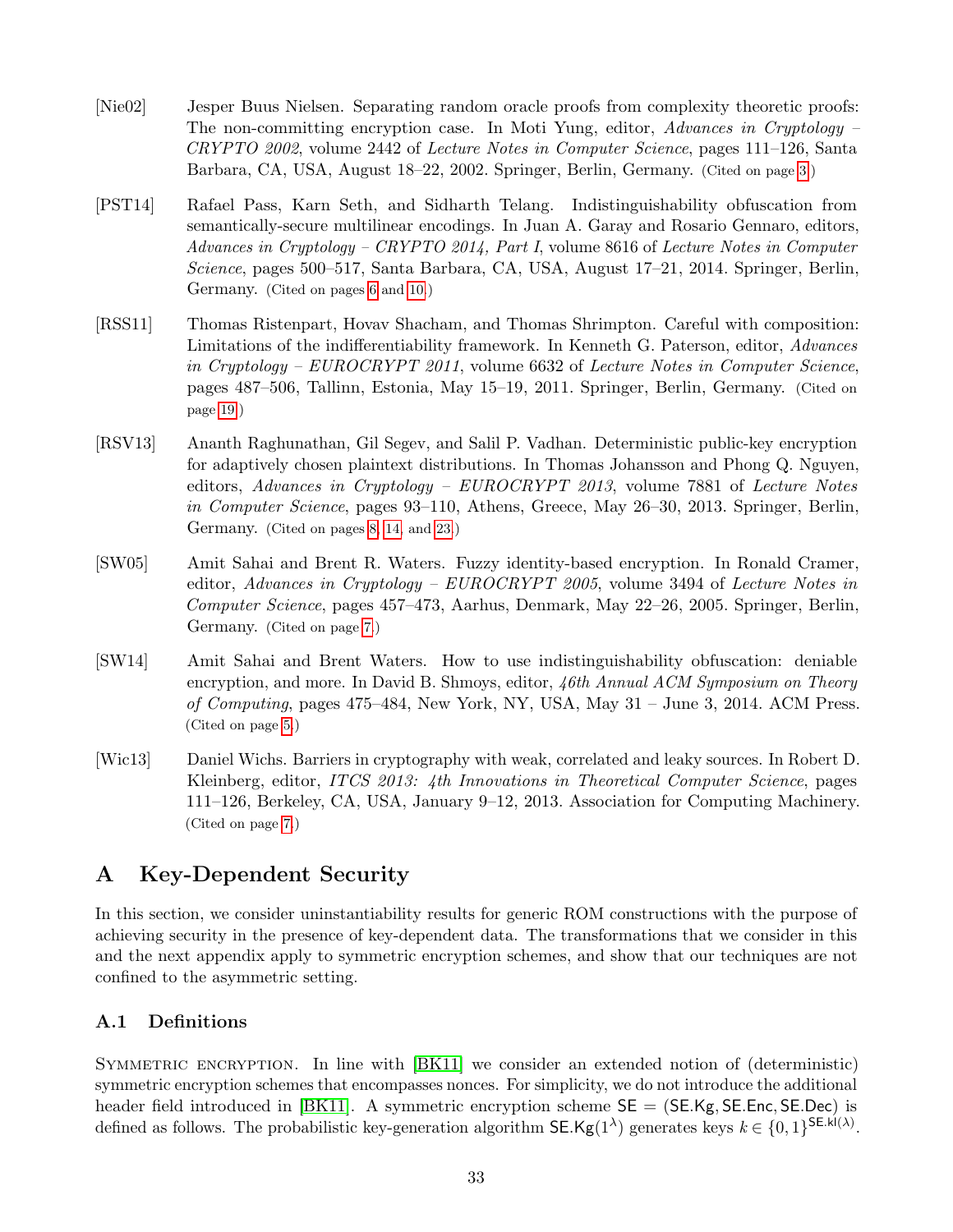<span id="page-33-0"></span>The encryption algorithm SE. Enc takes as input a key k, a nonce  $N \in \{0,1\}^{\mathsf{SE}.\mathsf{nl}(\lambda)}$ , and a message  $m \in \{0,1\}^{\mathsf{SE},\mathsf{il}(\lambda)}$  and outputs a ciphertext c. In general it is up to the application to ensure transport of the nonce, but for simplicity we assume that the nonce is part of the ciphertext. The decryption algorithm SE.Dec on input a key k, a nonce N, and a ciphertext c outputs a message  $m$  or a special symbol  $\perp$ . As usual we require the scheme to be correct, that is, for all choices of the key k, message m and nonce N it holds that  $\mathsf{SE}.\mathsf{Dec}(k, N, \mathsf{SE}.\mathsf{Enc}(k, N, m)) = m$ .

<span id="page-33-1"></span>

| $KIAE_{\text{SE}}^{\mathcal{A}}(\lambda)$                                     | $\text{Enc}(m)$                                               | DEC(N, c)                                        |
|-------------------------------------------------------------------------------|---------------------------------------------------------------|--------------------------------------------------|
| $S \leftarrow \emptyset$                                                      | $N \leftarrow \S \{0,1\}^{\mathsf{SE}, \mathsf{nl}(\lambda)}$ | if $(N, c) \in S$ then return $\perp$            |
| $b \leftarrow s \{0, 1\}$                                                     | $c_1 \leftarrow$ SE.Enc(k, N, m)                              | $m \leftarrow \perp$                             |
| $k \leftarrow s$ SE.Kg(1 <sup><math>\lambda</math></sup> )                    | $m' \leftarrow \{0,1\}^{ m }$                                 | if $b=1$ then                                    |
| $b' \leftarrow \mathcal{S} \mathcal{A}^{\text{Enc}, \text{Dec}}(1^{\lambda})$ | $c_0 \leftarrow \mathsf{SE}.\mathsf{Enc}(k, N, m')$           | $m \leftarrow \mathsf{SE}.\mathsf{Dec}(k, N, c)$ |
| return $(b = b')$                                                             | $S \leftarrow S \cup \{(N, c_b)\}\$                           | return $(m \neq \bot)$                           |
|                                                                               | return $(N, c_b)$                                             |                                                  |

Figure 6: The KIAE security game for authenticated encryption. Note that we consider an authenticated setting and thus give the adversary access to a decryption oracle with checks ciphertext for well-formedness.

Key-independent authenticated encryption (KIAE). We consider symmetric encryption in the authenticated encryption setting as defined via the key-independent authenticated encryption (KIAE) security game in Figure [6.](#page-33-1) The game chooses a key  $k$  and gives the adversary access to two oracles ENC and DEC which allow an adversary  $A$  to encrypt messages of its choice and to test whether (mauled) ciphertexts are well-formed. Depending on a hidden bit b the decrypt oracle always returns  $\perp$  (if  $b = 0$ ) or if  $b = 1$ , it checks whether the supplied ciphertext is "fresh," decrypts it, and responds with a Boolean value indicating if decryption succeeded.<sup>[12](#page-33-2)</sup> For the encryption oracle, according to the hidden bit b, either an encryption of the supplied message with a fresh chosen random nonce—the nonce is outside the control of the adversary—or an encryption of a random plaintext (of appropriate length) is returned. We define the advantage of an adversary  $A$  in the KIAE game against a symmetric encryption scheme SE by

$$
\mathsf{Adv}_{\mathsf{SE},\mathcal{A}}^{\mathsf{kiae}}(\lambda) := 2 \cdot \Pr\left[\,\mathsf{KIAE}_{\mathsf{SE}}^{\mathcal{A}}(\lambda)\right] - 1\;.
$$

We call a symmetric encryption scheme  $SE$  KAIE secure if the above advantage of any PPT adversary  $A$ is negligible. Note that [\[BK11\]](#page-29-9) considers a stronger variant where the encryption oracle responds with random strings rather than random encryptions. We denote this stronger notion by \$-KIAE.

Key-dependent authenticated encryption (KDAE). We consider a strengthening of KIAE to the key-dependent setting, and allow the adversary to obtain encryptions of messages which are derived from the key in an adversarially specified manner. Observe that the KDAE game is parameterized by w which specifies the number of keys in the system. Note also that in its encryption queries the adversary specifies a key index as well as a function  $\phi$  that is applied to the keys in the system to obtain a plaintext m. Following [\[BK11\]](#page-29-9) we formally define the KDAE security of a symmetric encryption scheme in Figure [7,](#page-34-2) and let

$$
\mathsf{Adv}^{\mathsf{kdae}}_{\mathsf{SE},\mathcal{A}}(\lambda) := 2 \cdot \Pr\left[\,\mathsf{KDAE}^{\mathcal{A}}_{\mathsf{SE}}(\lambda)\right] - 1 \; .
$$

We call a scheme KDAE secure if the above advantage for any  $PPT$  adversary  $\mathcal A$  in game KDAE is negligible. The \$-KDAE notion of [\[BK11\]](#page-29-9) strengthens this game further to one where the encryption oracle returns random strings when  $b = 0$ .

<span id="page-33-2"></span> $12$ This decryption oracle models the unforgeability of ciphertexts, since an adversary which manages to place a successful decryption query (i.e., one where the oracle does not return false), can detect that the bit  $b$  is set to 1. KIAE security with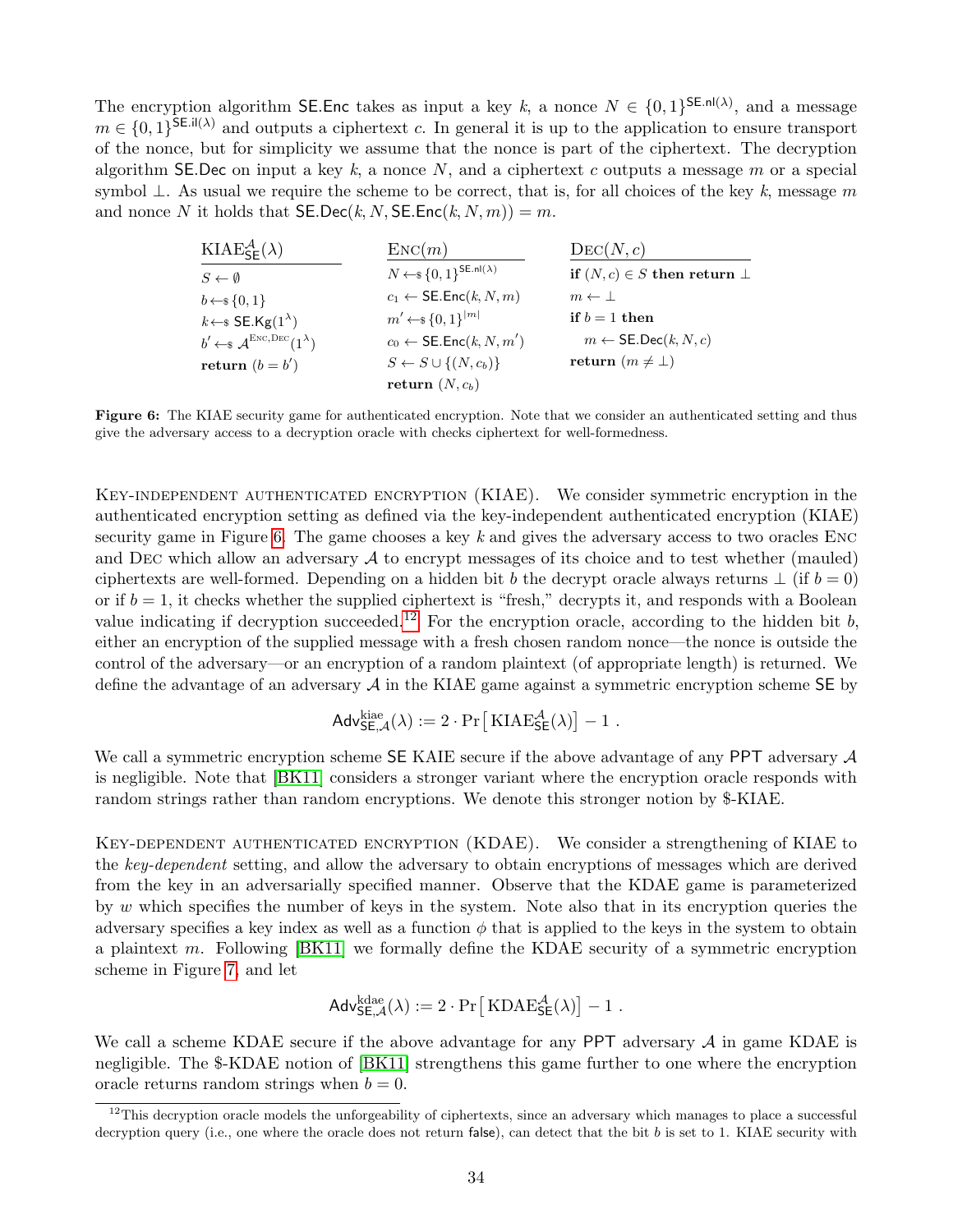<span id="page-34-2"></span><span id="page-34-1"></span>

| $\text{KDAE}^{\mathcal{A}}_{\mathsf{SE},w}(\lambda)$         | $\text{ENC}(j, \phi)$                                      | DEC(j, N, c)                                       |
|--------------------------------------------------------------|------------------------------------------------------------|----------------------------------------------------|
| for $j = 1, \ldots, w$ do                                    | $m \leftarrow \phi(k_1, \ldots, k_w)$                      | if $(N, c) \in S_j$ then return $\perp$            |
| $k_i \leftarrow s$ SE.Kg(1 <sup><math>\lambda</math></sup> ) | $N \leftarrow \{0,1\}^{\mathsf{SE}, \mathsf{nl}(\lambda)}$ | $m \leftarrow \perp$                               |
| $S_i \leftarrow \emptyset$                                   | $c_1 \leftarrow \mathsf{SE}.\mathsf{Enc}(k_i, N, m)$       | if $b=1$ then                                      |
| $b \leftarrow s \{0, 1\}$                                    | $m' \leftarrow \{0,1\}^{ m }$                              | $m \leftarrow \mathsf{SE}.\mathsf{Dec}(k_i, N, c)$ |
| $b' \leftarrow \mathcal{A}^{\text{ENC,DEC}}(1^{\lambda})$    | $c_0 \leftarrow \mathsf{SE}.\mathsf{Enc}(k_i, N, m')$      | return $(m \neq \perp)$                            |
| return $(b = b')$                                            | $S_i \leftarrow S_i \cup \{(N, c_b)\}\$                    |                                                    |
|                                                              | return $(N, c_b)$                                          |                                                    |

Figure 7: The KDAE security game with procedures Enc and Dec.

#### <span id="page-34-0"></span>A.2 Uninstantiability of RHtE

THE RANDOMIZED-HASH-THEN-ENCRYPT TRANSFORM. Bellare and Keelveedhi [\[BK11\]](#page-29-9) introduce the Randomized-Hash-then-Encrypt transform (RHtE) as a means to convert a KIAE symmetric encryption scheme to one which is KDAE secure in the random-oracle model. This transformation RHt $E^{\mathcal{RO}}[SE]$  takes a deterministic (and nonceless) symmetric encryption scheme SE as input. In the keyed random-oracle model a key is chosen during setup and assumed to be publicly available. (When this key is kept private as part of the key-generation process our attack also applies; see the comment after the proof.) The transformed encryption operation first hashes the nonce N together with key k to obtain a "one-time" key  $k'$  which is then used to encrypt message m. The transformed encryption and decryption operations are shown below.

| $RHE^{RO}[SE].Enc(hk, k, N, m)$                   | $RHE^{RO}[SE].Dec(hk, k, N, c)$                |
|---------------------------------------------------|------------------------------------------------|
| $k' \leftarrow \mathcal{RO}(\mathsf{hk}, N    k)$ | $k' \leftarrow \mathcal{RO}$ (hk, $N  k$ )     |
| $c \leftarrow \mathsf{SE}.\mathsf{Enc}(k', m)$    | $m \leftarrow \mathsf{SE}.\mathsf{Dec}(k', c)$ |
| return $(N, c)$                                   | return $m$                                     |

Bellare and Keelveedhi (BK) [\[BK11,](#page-29-9) Theorem 4.1] show that the RHtE transform yields a \$-KDAEsecure scheme, when starting from a one-time \$-KIAE-secure symmetric encryption scheme. Loosely speaking, one-time security is sufficient as in the RHtE transform a fresh key for the symmetric scheme SE is chosen for every new encryption.

Uninstantiability of RHtE. BK require the base scheme to meet the slightly stronger "\$ variants" of KIAE and KDAE where ciphertexts are required to be indistinguishable from a random strings (rather than from encryption of random strings). It is not clear whether BK's result (in the RO model) can be modified to also hold for the case the base scheme is only assumed to be KIAE and KDAE (rather than \$-KIAE and \$-KDAE). We will elaborate on this distinction further in Section [A.3.](#page-36-0) Here we show that such a modified result would also suffer from uninstantiability results. We show how to tweak any one-time KIAE-secure scheme SE to one which is still one-time KIAE secure, but which yields an insecure scheme when used within RHtE for standard-model hash functions. As before our result comes in two flavors assuming indistinguishability obfuscation for Turing machines and circuits respectively.

**Theorem A.1** (RHtE uninstantiability). Assuming the existence of indistinguishability obfuscation for Turing machines M (resp. p-bounded circuits  $C_p$ ), the RHtE transform is uninstantiable (resp. p-uninstantiable) with respect to KDAE security and one-time KIAE base schemes in the standard model.

respect to this weaker decryption oracle can be shown to be equivalent to one with respect to a full decryption oracle that returns the message. Also observe that a full decryption oracle in the KDAE setting can lead to trivial attacks.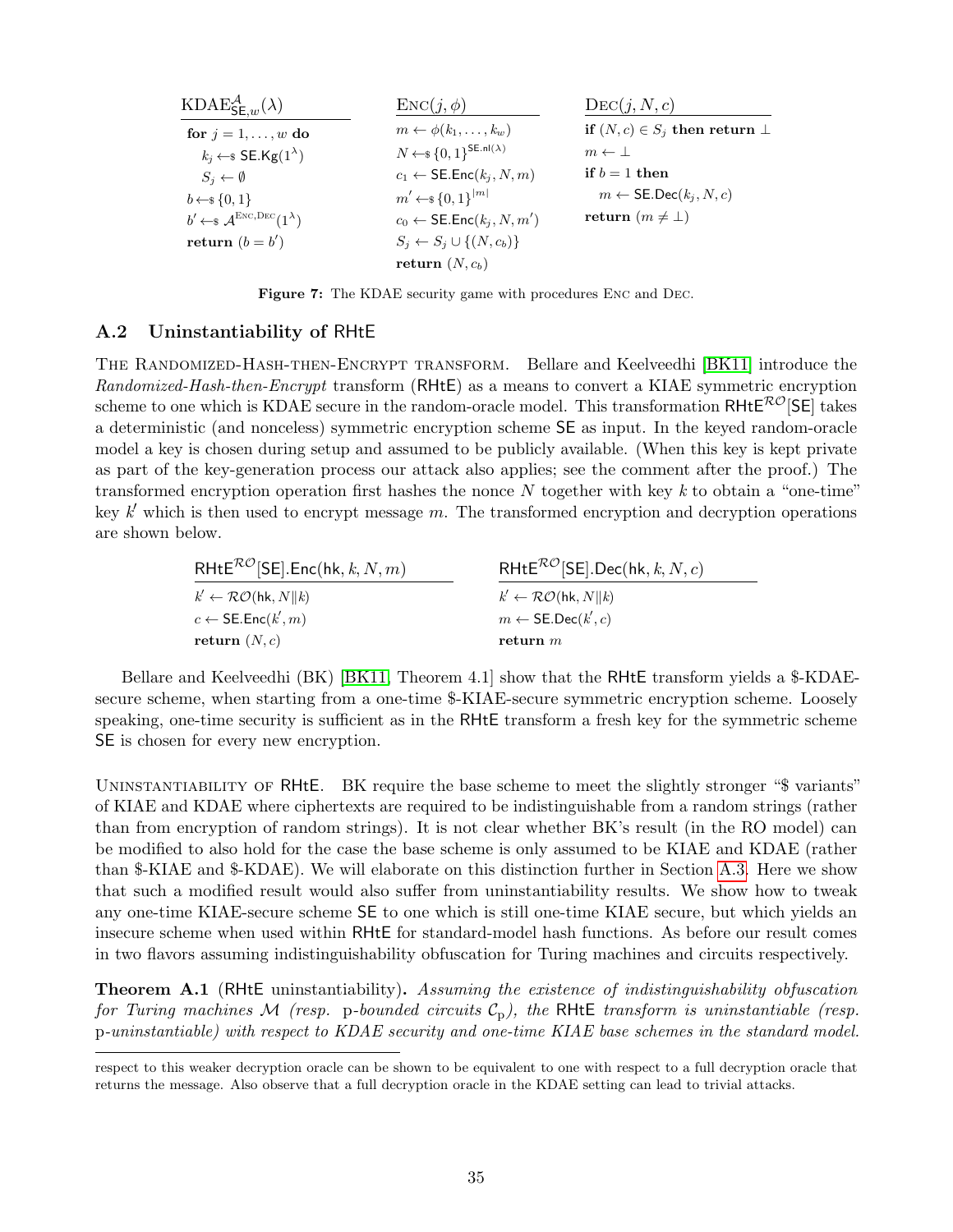Proof. We start by noting that we cannot use our generalized result as we are now considering a transformation of (deterministic) symmetric encryption schemes rather than a transformation of public-key encryption schemes. The overall proof strategy, however, will be similar.

Let SE be a one-time KIAE-secure symmetric encryption scheme with a key-generation algorithm that samples a key uniformly at random from  $\{0,1\}^{\mathsf{SE}.kl(\lambda)}$ . Let PRG be a pseudorandom generator with outputs in  $\{0,1\}^{\mathsf{SE},\mathsf{kl}(\lambda)}$ . The encryption routine generates a ciphertext that consists of three components  $(c, \overline{P}, \tau)$  where c is the ciphertext generated via the underlying scheme SE, program  $\overline{P}$  is an indistinguishability obfuscation of program  $P[s, N, m]$  defined on the right below. Since we need to ensure that the modified scheme retains its (one-time) security even in the presence of a decryption oracle, an unforgeable MAC tag  $\tau$  of  $(c, P)$  is appended to the outputs. For technical reasons that we will explain at the end of Section [A.3](#page-36-0) we use a pseudorandom function PRF instead of a MAC.<sup>[13](#page-35-0)</sup> Decryption first checks the consistency of the tag and then calls SE.Dec on the (adapted) secret key and c to recover  $m$ .

| ALGO. $SE^*$ . $Enc(k', N, m)$                                     | ALGO. $SE^*$ .Dec(k', N, c, $\overline{P}$ , $\tau$ )    | PROG. $P[s, N, m](H(hk, \cdot))$                                             |
|--------------------------------------------------------------------|----------------------------------------------------------|------------------------------------------------------------------------------|
| <b>parse</b> $k_0  k_1  r \leftarrow k'$                           | <b>parse</b> $k_0  k_1  r \leftarrow k'$                 | $k_0  k_1  r \leftarrow \mathsf{UEval}(\mathsf{H}(\mathsf{hk},\cdot), N  m)$ |
| $s \leftarrow \text{PRG}(k_0)$                                     | $\tau' \leftarrow \mathsf{PRF}(k_1, c  \overline{P}  N)$ | $s' \leftarrow PRG(k_0)$                                                     |
| $c \leftarrow \mathsf{SE}.\mathsf{Enc}(s, N, m)$                   | if $(\tau \neq \tau')$ then return $\bot$                | if $(s' = s)$ then return m                                                  |
| $\overline{P} \leftarrow iO(P[s, N, m](\cdot); r)$                 | $s \leftarrow \text{PRG}(k_0)$                           | return 0                                                                     |
| $\tau \leftarrow \mathsf{PRF}(k_1, c \ \overline{\mathsf{P}}\  N)$ | $m \leftarrow \mathsf{SE}.\mathsf{Dec}(s, N, c)$         |                                                                              |
| return $(N, c, \overline{P}, \tau)$                                | return $m$                                               |                                                                              |

To reduce the KIAE security of the adapted scheme to that of the underlying scheme, we first note that the decryption oracle can be simulated by returning  $\perp$  for all queries down to the hardness of predicting PRF values. Indeed, an adversary would need to come up with a new ciphertext  $(c, \overline{P}, N)$  and a valid tag  $\tau$  to detect any inconsistent simulation as otherwise, by the rules of the game, the oracle returns ⊥. Such a query can be directly used to break the pseudorandomness of the PRF. In order to show that the scheme is KIAE secure, we follow steps similar to those in the proof of Theorem [3.1,](#page-13-2) and show that the obfuscations of P are indistinguishable from those of the zero program and hence inclusion of  $\overline{P}$  does not have any adverse effects on KIAE security.

We now show how to attack the KDAE security of RHtE when it is instantiated with scheme  $SE^*$  and an arbitrary hash function H. We construct an adversary  $A$  that uses a single key  $(w = 1)$  and needs a single encryption query (i.e., it breaks one-time KDAE security). Adversary  $\mathcal A$  sets  $\phi$  to the identity function id and calls  $Enc(1, id)$  to receive  $(N, c, \overline{P}, \tau)$ . It interprets  $\overline{P}$  as a program, and runs it on (an encoding of) the hash function H (with key hk hard-coded in). Note that by our setup assumption the adversary is aware of the hash key hk. When the program returns a message  $m$ , adversary  $A$  interprets this value as a key k and attempts to decrypt the challenge ciphertext. If it decrypts successfully,  $\mathcal A$ returns 1. Otherwise, it returns 0.

Assume that  $b = 1$  and let k be the key of the transformed scheme. Since the adversary sets  $\phi := id$ , message  $m = k$  will be encrypted. The key k' that is used by  $\mathsf{SE}^*$  is derived as  $k' \leftarrow \mathsf{H}.\mathsf{Ev}(\mathsf{hk}, N||k)$  for a nonce N and parses to  $k_0||k_1||r$ . This means that the second component of the ciphertext contains an obfuscation of the program  $P[PRG(k_0), N, m = k]$ . Hence  $k_0||k_1||r$  will be correctly recovered under P and the check performed by P will passes. In other words, the KDM query has allowed the adversary to embed the key  $k$  in P so that the check passes when it is run on the code of the hash function used in instantiation. This means that the adversary recovers a non-zero value with overwhelming probability.<sup>[14](#page-35-1)</sup>

<span id="page-35-0"></span><sup>&</sup>lt;sup>13</sup>Note that a PRF with sufficiently long output is an unforgeable MAC with the additional property that the tags look random.

<span id="page-35-1"></span><sup>&</sup>lt;sup>14</sup>Alternatively we could define P to output 1 instead of m when the check passes. The current formulation of P, however, leads to a total break of the scheme and recovers the key.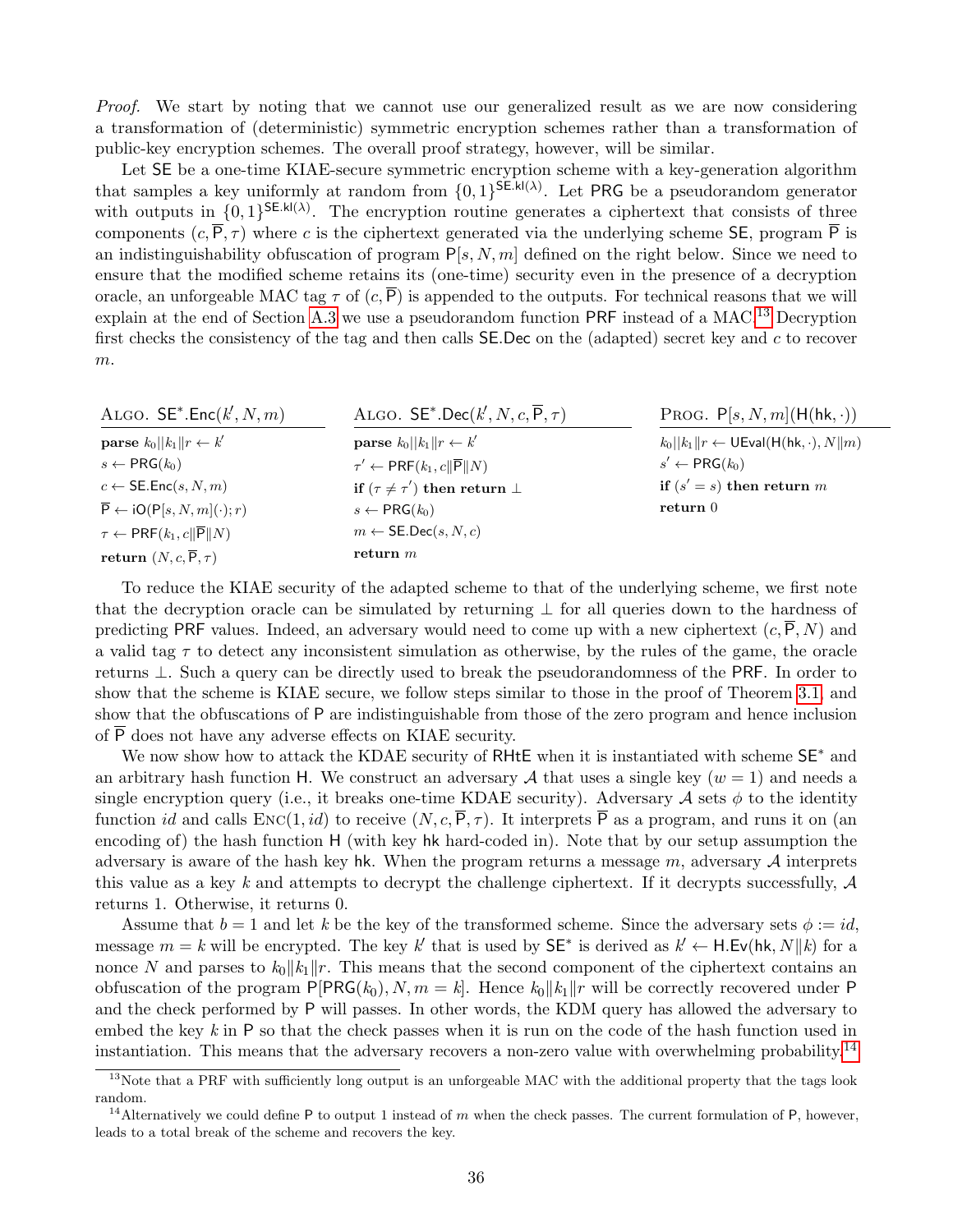<span id="page-36-2"></span>On the other hand, when  $b = 0$ , the message m embedded in P will be random, and the probability that the check passes is negligible. Hence, the adversary outputs a correct guess for  $b$  with an overwhelming probability.  $\Box$ 

PRIVATE HASH KEYS. The above proof relies on the public availability of the hash key. An alternative transform is to include the hash key generation as part of the scheme's key. That is a secret key  $(k, \text{hk})$  is generated as  $k \leftarrow s$  SE.Kg(1<sup> $\lambda$ </sup>) and  $\text{hk} \leftarrow s$  H.Kg(1<sup> $\lambda$ </sup>). Our attack can be also mounted against this transform. When the adversary A sets  $\phi$  to the identity map, the output message becomes  $(k, \hbar k)$ . All that remains is to adapt the program to first extract the hash key and then plug it into the description of the hash function without the hash key hard-coded in.

#### <span id="page-36-0"></span>A.3 \$-KDAE security

The KIAE and KDAE definitions considered by Bellare and Keelveedhi [\[BK11\]](#page-29-9) require the ciphertexts in the base scheme to be indistinguishable from *random strings* rather than encryptions of random strings (i.e., the base scheme is \$-KIAE secure). This raises the question if our results also apply when starting with a \$-KDAE-secure scheme.

The uninstantiability result crucially depends on including the obfuscation of a circuit into the ciphertext. Such an obfuscation is, however, heavily structured and it is not clear if indistinguishability obfuscation schemes exist that have an obfuscation which is indistinguishable from a uniformly random bit string. One straightforward distinguishing attack against any obfuscation scheme would be to simply execute the code and check the outputs. In particular, it cannot be the case that an obfuscation of both the zero circuit and the one circuit look like random strings. However, there could still exist an indistinguishability obfuscation scheme with the extra property that the obfuscations of the zero circuit look random. In this case, the symmetric encryption scheme that we constructed would also meet the stronger \$-KIAE notion. We leave the study of such real-or-random indistinguishability obfuscators for future work.

Despite this, if the base scheme is \$-KIAE secure, the tweaked scheme can be shown to have simulatable ciphertexts in the sense that it is possible to extend the ciphertexts to those which look indistinguishable from real tweaked ciphertexts. This explains our choice of using a PRF instead of a MAC for ciphertext integrity. An inspection of BK's proof [\[BK11,](#page-29-9) page 25] reveals that this weaker property is sufficient for their proof to go through. Put differently, our uninstantiability result shows that one cannot weaken the \$-KIAE assumption to simulatability and still hope for generic standard-model instantiability, although this can be done in the ROM.

# <span id="page-36-1"></span>B Message-Locked Encryption

Message-locked encryption (MLE) is a form of deterministic symmetric encryption where the encryption key is deterministically derived from the message that is to be encrypted. This mechanism ensures that encryptions of identical plaintexts produce identical ciphertexts, allowing secure (cloud) storage providers to keep a single copy of the encrypted data. MLE was first formalized by Bellare, Keelveedhi and Ristenpart (BKR) [\[BKR13\]](#page-29-10), who defined appropriate security models and constructed schemes that meet these definitions in the random-oracle and standard models.

BKR propose several security notions for MLEs. One is called PRV-CDA and is similar to the IND notion for D-PKE. In place of the public key, the public parameters of the scheme  $\pi$  are now outside the reach of the first phase of the attack. These parameters are used by encryption to derive the encryption key. In order to rule out trivial re-encryption attacks, each component of the message vectors, similarly IND, are required to have high min-entropy. See Figure [8](#page-37-1) (left) for the details of the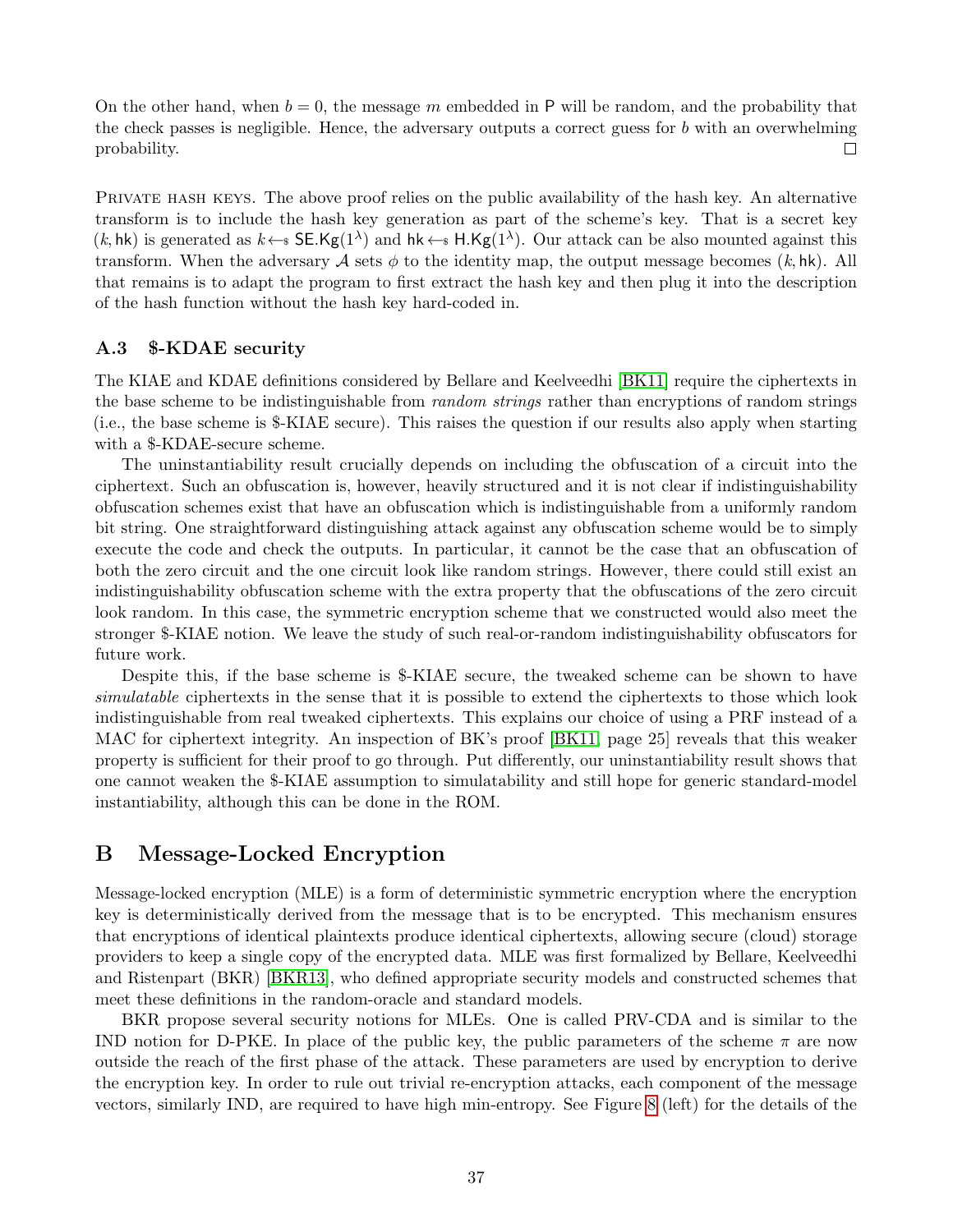<span id="page-37-1"></span><span id="page-37-0"></span>

Figure 8: The MLE security games PRV-CDA and PRV\$-CDA of BKR [\[BKR13\]](#page-29-10). Here we have given slightly simpler variants where the adversaries are not allowed to share state via a zeroth-stage adversary. Once again, this only strengthens our negative results.

game. The PRV\$-CDA strengthens PRV-CDA by requiring the ciphertexts to look indistinguishable from random strings.

CONVERGENT ENCRYPTION. One transformation which is formally studied by BKR and originates in the work of Douceur et al.  $[DAB<sup>+</sup>02]$  $[DAB<sup>+</sup>02]$  is *convergent encryption* (CE). The CE transform constructs a message-locked encryption scheme from a one-time-secure deterministic symmetric encryption scheme SE in the (keyed) random-oracle model. Note that, in contrast to the KDM transform of Appendix [A,](#page-32-0) the SE scheme only takes a key and a message and does not use an additional nonce. Parameters  $\pi$  are chosen during setup as a uniformly random string. The encryption key  $k$  for a message  $m$  and public parameters  $\pi$  is computed as  $k \leftarrow \mathcal{RO}(\mathsf{hk}, \pi | m)$ . Note that the range of the hash function must be a subset of the scheme's key space. The encryption and decryption algorithms of SE are used directly without change in the new scheme. Under one-time key recovery<sup>[15](#page-37-2)</sup> and a slightly stronger variant of one-time IND-CPA security (which requieres ciphertexts are indistinguishable from random strings), the CE transformation is proved PRV-CDA secure in the random-oracle model [\[BKR13\]](#page-29-10).

Attacking PRV-CDA. We now show that this transform yields an insecure schemes when starting from an adversarial one-time key-recovery and one-time IND-CPA-secure scheme SE<sup>∗</sup> . Our generalized result presented in Section [4](#page-19-0) does not apply here as, similarly to the KDM case (Appendix [A\)](#page-32-0), we are considering a transformation of (deterministic) symmetric encryption schemes.

<span id="page-37-3"></span>**Theorem B.1** (Uninstantiability of convergent encryption). Assuming the existence of indistinguishability obfuscation for Turing machines  $\mathcal M$  (resp. p-bounded circuits  $\mathcal C_p$ ) and a pseudorandom generator the CE transform CE is uninstantiable (resp. p-uninstantiable) with respect to PRV-CDA security and one-time key-recovery and one-time IND-CPA-secure base schemes in the standard model.

We next present our one-time IND-CPA-secure symmetric encryption  $SE^*$  that breaks  $CE^H$ . The idea, as before, is to append an obfuscated circuited to the ciphertext. Since in MLE the scheme is not randomized, we obtain the necessary randomness for obfuscation directly from the secret key. Given a one-time IND-CPA-secure and one-time key-recovery-secure scheme SE with uniform keys in  $\{0,1\}^{\mathsf{SE},\mathsf{kI}(\lambda)}$ and a pseudorandom generator PRG of appropriate stretch we construct SE<sup>∗</sup> as follows. Key generation is left unchanged, and encryption is shown below. Decryption simply ignores the second component of the ciphertext and decrypts the first.

<span id="page-37-2"></span><sup>&</sup>lt;sup>15</sup>One-time key recovery requires that in presence of at most one ciphertext no adversary can guess the key with non-negligible probability. The reason that it suffices to consider one-time security is that for each encryption a fresh key is chosen.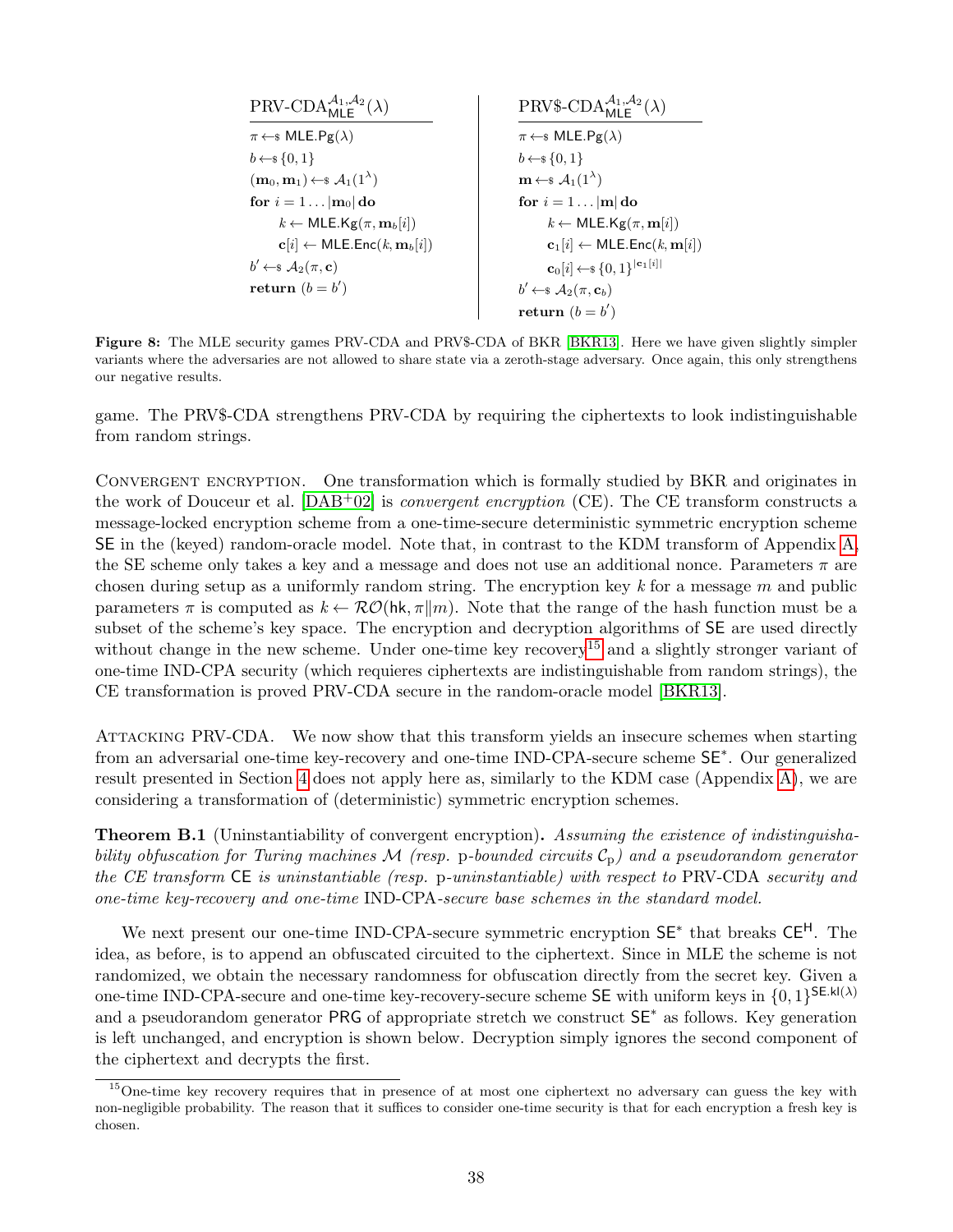<span id="page-38-0"></span>



 $2: s' \leftarrow PRG(k)$ 

 $s:$  if  $(s' = s)$  then

- return  $m_b$
- <sup>5</sup> : else
- 6 : **return** 0

Figure 9: The PRV-CDA security game for scheme  $CE^H[SE^*]$  with our adversary  $(A_1, A_2)$  as constructed in the proof of Theorem [B.1.](#page-37-3) The boxed algorithms are to be understood as subroutines. Program P that is obfuscated as part of ciphertexts is given on the right.

| ALGO. $SE^*$ . $Enc(k  k', m)$                          | PROG. $P[m, s](H(hk, \cdot), \pi)$                                      |
|---------------------------------------------------------|-------------------------------------------------------------------------|
| $s \leftarrow \text{PRG}(k)$                            | $k  k' \leftarrow \mathsf{UEval}(\mathsf{H}(\mathsf{hk},\cdot),\pi  m)$ |
| $c \leftarrow \mathsf{SE}.\mathsf{Enc}(s,m)$            | $s' \leftarrow \text{PRG}(k)$                                           |
| $\overline{P} \leftarrow iO(P[m, s](\cdot, \cdot); k')$ | if $(s' = s)$ then return m                                             |
| return $(c, P)$                                         | return 0                                                                |

Proving that the above modifications do not affect the one-time IND-CPA and one-time key-recovery security properties of  $SE^*$  is analogous to that presented for D-PKEs. Since we consider one-time security, each encryption is run on a freshly sampled random key which can take the role of randomness used in the proof for D-PKEs. The attack against the PRV-CDA security of the transformed scheme also works analogously to the EwH case. There is, however, a minor modification that needs to be taken care of as the symmetric component of the scheme does not have access to the public parameters  $\pi$  of the MLE scheme (and in particular cannot hard-code them into the obfuscated circuit). We address this issue by considering a circuit which takes the public parameters  $\pi$  as an additional input. Note that according to the rules of the PRV-CDA game,  $\pi$  will be available to the second-stage adversary. We present the pseudocode outline of the attack in Figure [9.](#page-38-0)

STRENGTHENING THE BASE SCHEME. In the adapted scheme SE<sup>∗</sup> we somewhat abused the fact that the base scheme only needs to be one-time secure, and derived arbitrary randomness from the key. It is an interesting question whether our attack can also be mounted if the base scheme is required to meet the standard IND-CPA notion. Removing the one-time restriction is intricate as one would have to introduce fresh randomness to avoid trivial attacks. Another avenue to circumvent uninstantiability is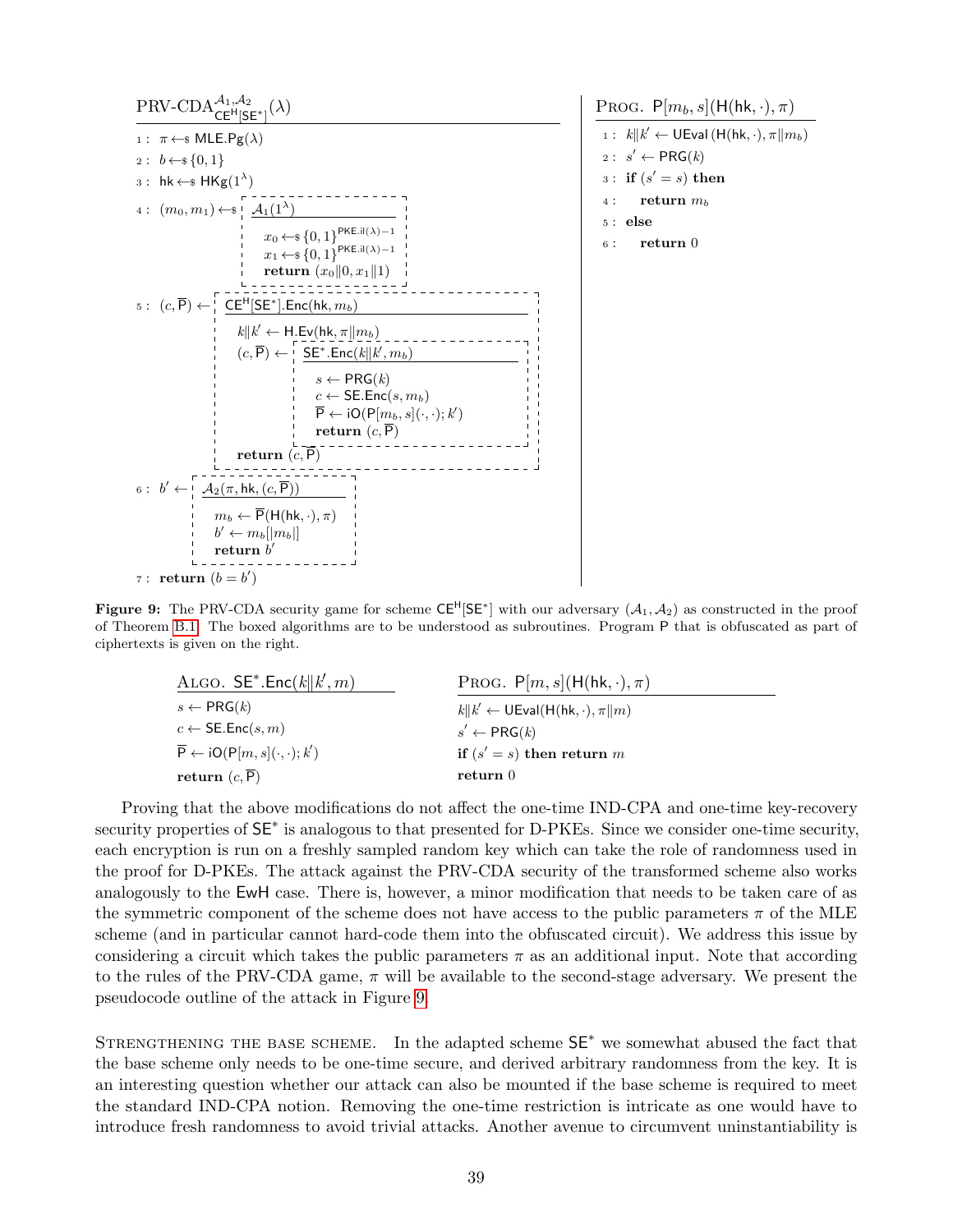to demand the stronger requirement that ciphertexts look random as we discuss in Appendix [A.3.](#page-36-0)

### <span id="page-39-0"></span>C ROM Security of HD-EwH

We start by giving a high-level idea of the proof of Proposition [5.1.](#page-24-2) Our goal is to convert a given IND adversary  $(\mathcal{A}_1, \mathcal{A}_2)$  into an IND-CPA adversary  $\mathcal{B}$ . In the reduction we need to simulate the random oracles  $\mathcal{RO}_1, \ldots, \mathcal{RO}_4$ . Adversary  $\mathcal{A}_2$  expects as input ciphertexts of the form

$$
\mathsf{PKE}.\mathsf{Enc}\left(pk, \mathcal{RO}_1(pk||m); \mathcal{RO}_3(pk||m)\right), \mathsf{PKE}.\mathsf{Enc}\left(pk, \mathcal{RO}_2(pk||m); \mathcal{RO}_4(pk||m)\right),
$$

$$
m \oplus \mathcal{RO}_1^2(pk||m) \oplus \mathcal{RO}_2^2(pk||m) .
$$

Without having made any random-oracle queries, the first two values are distributed as encryptions of two uniformly random values and the last component is distributed identically to a uniformly random string. In particular the message  $m$  is information-theoretically hidden.

Let us consider an IND adversary  $(\mathcal{A}_1, \mathcal{A}_2)$  and a ciphertext c consisting of two asymmetric parts and one symmetric part. In order for an adversary to have any advantage,  $A_2$  must learn some information about bit  $b$  and hence information about which of two messages was encrypted. The two asymmetric ciphertext parts are encryptions of  $\mathcal{RO}_1(pk||m)$  and  $\mathcal{RO}_2(pk||m)$  which, intuitively, hide m unless m is already known. The symmetric part information-theoretically hides  $m$  unless the adversary queries  $\mathcal{RO}_1$  on  $\mathcal{RO}_1(pk||m)$  (and  $\mathcal{RO}_2$  on  $\mathcal{RO}_2(pk||m)$ ). Our IND-CPA adversary B will completely ignore  $\mathcal{A}_1$ (except for learning the length of the message vectors) and create two random message (vectors)  $m_0$  and  $m_1$  which it outputs to receive  $c \leftarrow s$  PKE. Enc(pk,  $m_b$ ) for a random bit b. It will use c as the first part of ciphertexts for  $A_2$  and simulate the second asymmetric part by encrypting a random value, and the symmetric part by simply choosing a uniformly random value of appropriate length. It will then monitor random-oracle queries of  $A_2$  and check if any of them matches  $m_b$ , in which case it stops and outputs b. Note that the simulated environment for  $\mathcal{A}_2$  is perfect down to the high min-entropy requirement of  $\mathcal{A}_1$ and the unpredictability of the public key.

We next make this intuition formal.

*Proof (of Proposition [5.1\)](#page-24-2).* Assume there exists a ROM adversary  $(A_1, A_2)$  against the IND security of HD-EwH<sup>RO<sub>1</sub>,...,RO<sub>4</sub> [PKE]. For the sake of simplicity of presentation, we assume that  $A_1$  outputs two</sup> messages instead of two message vectors. Based on  $(\mathcal{A}_1, \mathcal{A}_2)$  we construct an adversary  $\mathcal B$  against the IND-CPA security of PKE as follows. (See Figure [10](#page-40-0) for B's pseudocode.)

Adversary B gets as input a public key pk. (It discards  $A_1$  as by assumption it outputs two messages instead of message vectors.)<sup>[16](#page-39-1)</sup> It samples messages

$$
m_0 \leftarrow s \{0, 1\}^{PKE \cdot \text{il}(\lambda)}
$$
 and  $m_1 \leftarrow s \{0, 1\}^{PKE \cdot \text{il}(\lambda)}$ 

and outputs these. Note that  $PKE.i(\lambda)$  is assumed to match the hash digest lengths  $ol_1(\lambda)$  and  $ol_2(\lambda)$ .

The second phase of  $\beta$  receives as input a ciphertext c which is either an encryption of message  $m_0$  or of  $m_1$ . Adversary  $\beta$  constructs two additional value c' and c''. Value c' is constructed as an encryption of a uniformly random message under key pk and  $c''$  is sampled uniformly at random. Values c and  $c'$ correspond to the asymmetric parts of the ciphertext expected by  $\mathcal{A}_2$  and  $c''$  corresponds to the the symmetric part of the ciphertext.

Adversary  $\mathcal B$  then calls adversary  $\mathcal A_2$  on input  $(\mathit{pk}, (\mathit{c}, \mathit{c}', \mathit{c}''))$  and answers its random-oracle queries via lazy sampling. If there is an oracle query q to  $\mathcal{RO}_1$  by  $\mathcal{A}_2$  such that there  $q = m_d$  for some  $d \in \{0, 1\}$ , then  $\beta$  stops and outputs d. If such a query does not occur,  $\beta$  outputs a random bit.

<span id="page-39-1"></span><sup>&</sup>lt;sup>16</sup>Otherwise it would need to run  $A_1$  in order to learn the length of the vector and its equality pattern and match that in its simulation.